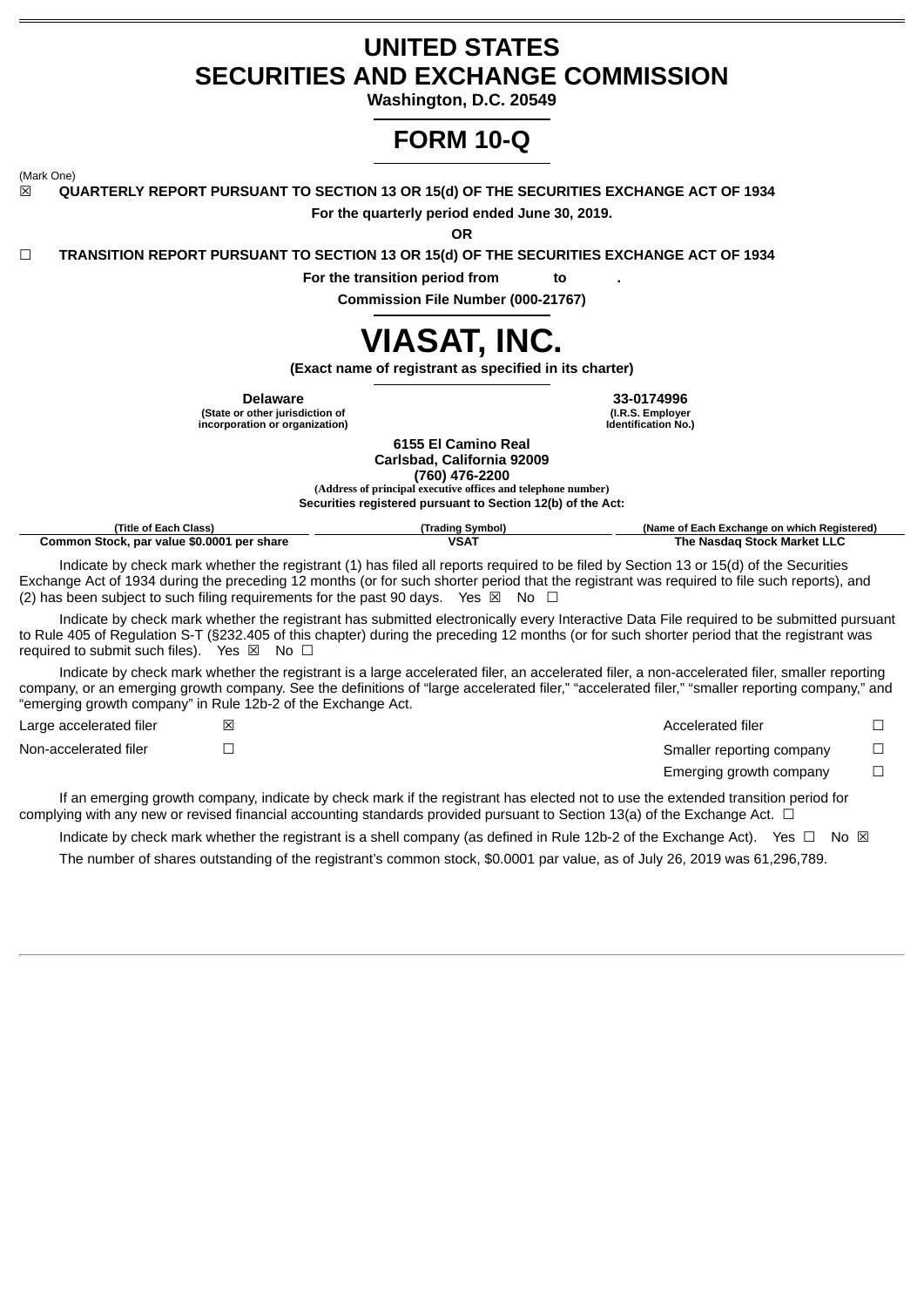#### **VIASAT, INC. TABLE OF CONTENTS**

|                                                                                                      | Page |
|------------------------------------------------------------------------------------------------------|------|
| <b>PART I. FINANCIAL INFORMATION</b>                                                                 |      |
| <b>Item 1. Financial Statements (Unaudited)</b>                                                      | 3    |
| <b>Condensed Consolidated Balance Sheets</b>                                                         | 3    |
| <b>Condensed Consolidated Statements of Operations and Comprehensive Income (Loss)</b>               |      |
| <b>Condensed Consolidated Statements of Cash Flows</b>                                               | 5    |
| <b>Condensed Consolidated Statements of Equity</b>                                                   | 6    |
| Notes to the Condensed Consolidated Financial Statements                                             |      |
| <u>Item 2. Management's Discussion and Analysis of Financial Condition and Results of Operations</u> | 32   |
| <b>Item 3. Quantitative and Qualitative Disclosures About Market Risk</b>                            | 50   |
| Item 4. Controls and Procedures                                                                      | 51   |
| <b>PART II. OTHER INFORMATION</b>                                                                    |      |
| <b>Item 1. Legal Proceedings</b>                                                                     | 51   |
| <b>Item 1A. Risk Factors</b>                                                                         | 51   |
| Item 6. Exhibits                                                                                     | 52   |
| <b>Signatures</b>                                                                                    | 53   |
|                                                                                                      |      |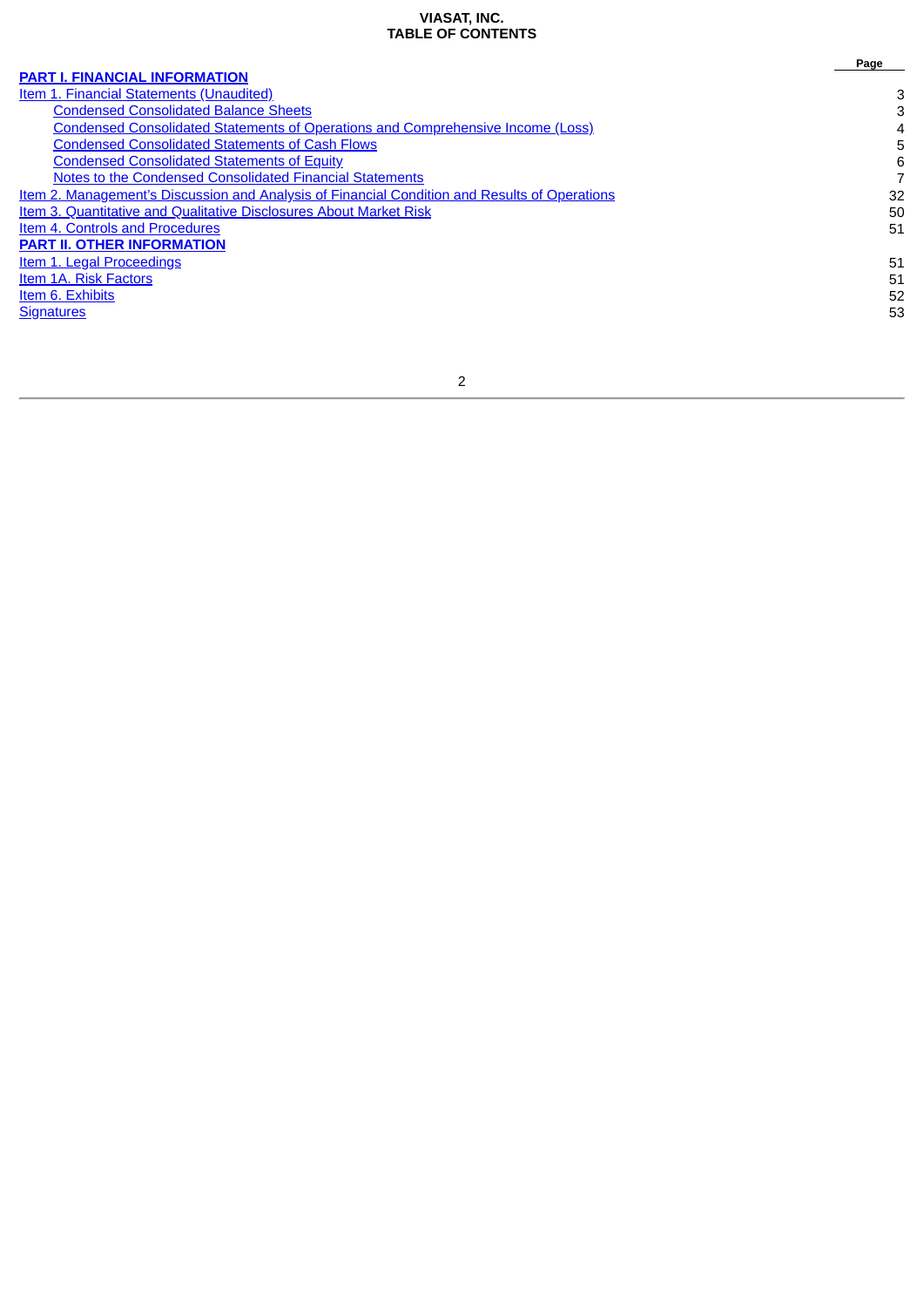#### **VIASAT, INC. CONDENSED CONSOLIDATED BALANCE SHEETS (UNAUDITED)**

<span id="page-2-2"></span><span id="page-2-1"></span><span id="page-2-0"></span>

|                                           |                | As of<br>June 30, 2019 | As of<br>March 31, 2019 |           |
|-------------------------------------------|----------------|------------------------|-------------------------|-----------|
|                                           |                |                        | (In thousands)          |           |
| <b>ASSETS</b>                             |                |                        |                         |           |
| Current assets:                           |                |                        |                         |           |
| Cash and cash equivalents                 | $\mathfrak{D}$ | 129,883                | \$                      | 261,701   |
| Accounts receivable, net                  |                | 303,619                |                         | 300,307   |
| Inventories                               |                | 263,833                |                         | 234,518   |
| Prepaid expenses and other current assets |                | 106,847                |                         | 90,646    |
| <b>Total current assets</b>               |                | 804,182                |                         | 887,172   |
| Satellites, net                           |                | 1,274,672              |                         | 1,215,663 |
| Property and equipment, net               |                | 941,373                |                         | 909,627   |
| Operating lease right-of-use assets       |                | 320,227                |                         |           |
| Other acquired intangible assets, net     |                | 20,354                 |                         | 22,301    |
| Goodwill                                  |                | 121,615                |                         | 121,719   |
| Other assets                              |                | 779,863                |                         | 758,805   |
| <b>Total assets</b>                       | \$             | 4,262,286              | \$                      | 3,915,287 |
| <b>LIABILITIES AND EQUITY</b>             |                |                        |                         |           |
| <b>Current liabilities:</b>               |                |                        |                         |           |
| Accounts payable                          | \$             | 145,544                | \$                      | 157,275   |
| Accrued and other liabilities             |                | 324,885                |                         | 308,268   |
| Current portion of long-term debt         |                | 19,652                 |                         | 19,937    |
| <b>Total current liabilities</b>          |                | 490,081                |                         | 485,480   |
| Senior notes                              |                | 1,283,746              |                         | 1,282,898 |
| Other long-term debt                      |                | 99,210                 |                         | 110,005   |
| Non-current operating lease liabilities   |                | 297,867                |                         |           |
| <b>Other liabilities</b>                  |                | 118,090                |                         | 120,826   |
| <b>Total liabilities</b>                  |                | 2,288,994              |                         | 1,999,209 |
| Commitments and contingencies (Note 9)    |                |                        |                         |           |
| Equity:                                   |                |                        |                         |           |
| Viasat, Inc. stockholders' equity         |                |                        |                         |           |
| Common stock                              |                | 6                      |                         | 6         |
| Paid-in capital                           |                | 1,726,009              |                         | 1,656,819 |
| Retained earnings                         |                | 234,117                |                         | 245,585   |
| Accumulated other comprehensive income    |                | 3,099                  |                         | 5,338     |
| Total Viasat, Inc. stockholders' equity   |                | 1,963,231              |                         | 1,907,748 |
| Noncontrolling interest in subsidiary     |                | 10,061                 |                         | 8,330     |
| <b>Total equity</b>                       |                | 1,973,292              |                         | 1,916,078 |
| Total liabilities and equity              | \$             | 4,262,286              | \$                      | 3,915,287 |

See accompanying notes to the condensed consolidated financial statements.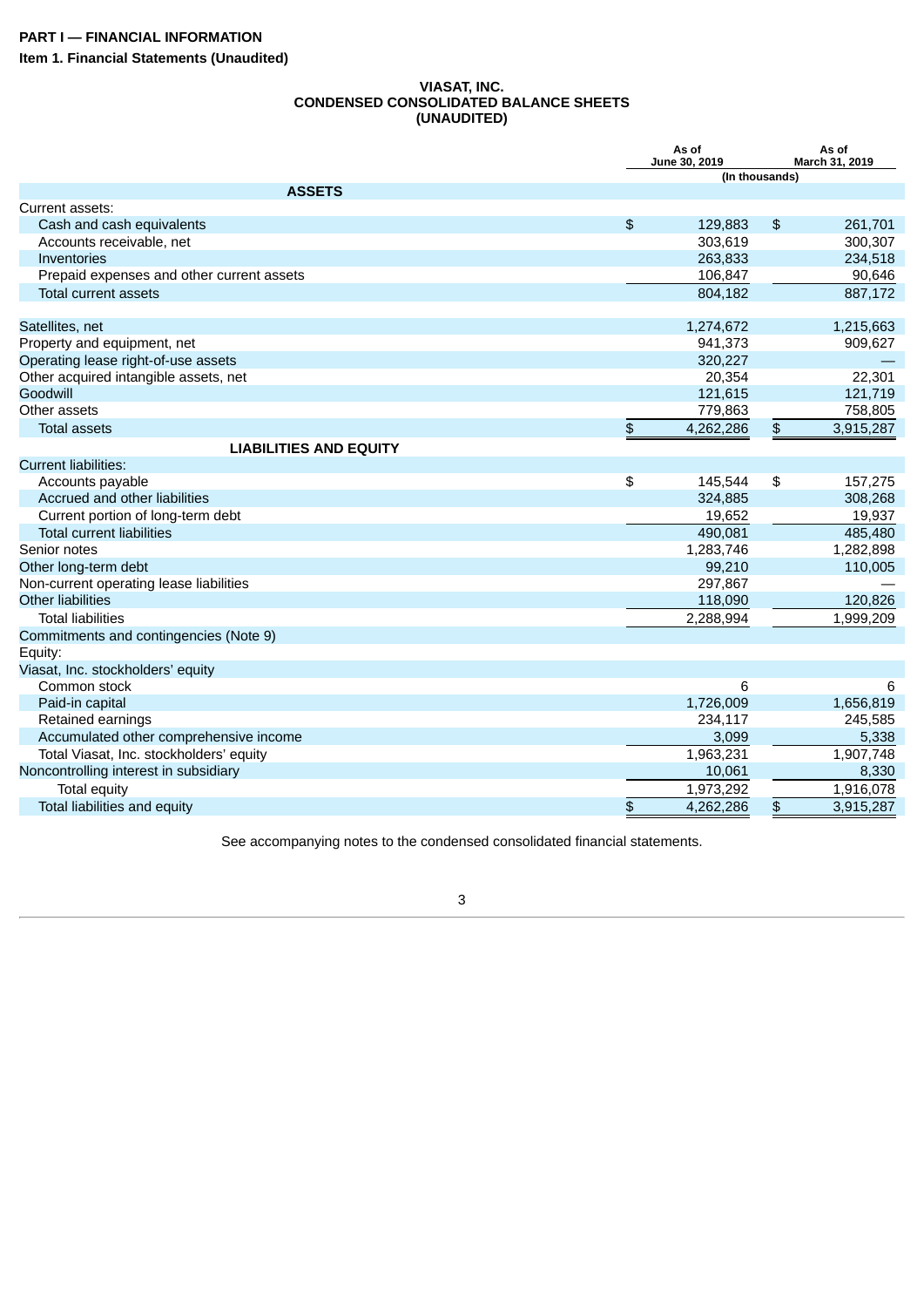# **VIASAT, INC. CONDENSED CONSOLIDATED STATEMENTS OF OPERATIONS AND COMPREHENSIVE INCOME (LOSS) (UNAUDITED)**

<span id="page-3-0"></span>

|                                                                              |                | <b>Three Months Ended</b>             |    |               |
|------------------------------------------------------------------------------|----------------|---------------------------------------|----|---------------|
|                                                                              |                | June 30, 2019                         |    | June 30, 2018 |
|                                                                              |                | (In thousands, except per share data) |    |               |
| Revenues:                                                                    |                |                                       |    |               |
| Product revenues                                                             | \$             | 263,615                               | \$ | 218,129       |
| Service revenues                                                             |                | 273,422                               |    | 220,740       |
| <b>Total revenues</b>                                                        |                | 537,037                               |    | 438,869       |
| Operating expenses:                                                          |                |                                       |    |               |
| Cost of product revenues                                                     |                | 196,940                               |    | 173,448       |
| Cost of service revenues                                                     |                | 187,519                               |    | 171,432       |
| Selling, general and administrative                                          |                | 125,132                               |    | 112,642       |
| Independent research and development                                         |                | 33,474                                |    | 33,373        |
| Amortization of acquired intangible assets                                   |                | 2,037                                 |    | 2,453         |
| Loss from operations                                                         |                | (8,065)                               |    | (54, 479)     |
| Other income (expense):                                                      |                |                                       |    |               |
| Interest income                                                              |                | 925                                   |    | 36            |
| Interest expense                                                             |                | (11, 174)                             |    | (11, 324)     |
| Loss before income taxes                                                     |                | (18, 314)                             |    | (65, 767)     |
| Benefit from income taxes                                                    |                | 7,210                                 |    | 29,205        |
| Equity in income of unconsolidated affiliate, net                            |                | 1,367                                 |    | 1,065         |
| Net loss                                                                     |                | (9,737)                               |    | (35, 497)     |
| Less: net income (loss) attributable to noncontrolling interests, net of tax |                | 1,731                                 |    | (1, 487)      |
| Net loss attributable to Viasat, Inc.                                        | \$             | (11, 468)                             | \$ | (34, 010)     |
| Basic net loss per share attributable to Viasat, Inc. common                 |                |                                       |    |               |
| stockholders                                                                 | $\mathfrak{P}$ | (0.19)                                | \$ | (0.57)        |
| Diluted net loss per share attributable to Viasat, Inc. common               |                |                                       |    |               |
| stockholders                                                                 | \$             | (0.19)                                | \$ | (0.57)        |
| Shares used in computing basic net loss per share                            |                | 60,917                                |    | 59,208        |
| Shares used in computing diluted net loss per share                          |                | 60,917                                |    | 59,208        |
| Comprehensive income (loss):                                                 |                |                                       |    |               |
| Net loss                                                                     | \$             | (9,737)                               | \$ | (35, 497)     |
| Other comprehensive income (loss), net of tax:                               |                |                                       |    |               |
| Unrealized gain (loss) on hedging, net of tax                                |                | 45                                    |    | (326)         |
| Foreign currency translation adjustments, net of tax                         |                | (2, 284)                              |    | 203           |
| Other comprehensive loss, net of tax                                         |                | (2, 239)                              |    | (123)         |
| <b>Comprehensive loss</b>                                                    |                | (11, 976)                             |    | (35, 620)     |
| Less: comprehensive income (loss) attributable to noncontrolling             |                |                                       |    |               |
| interests, net of tax                                                        |                | 1,731                                 |    | (1, 487)      |
| Comprehensive loss attributable to Viasat, Inc.                              | \$             | (13, 707)                             | \$ | (34, 133)     |
|                                                                              |                |                                       |    |               |

See accompanying notes to the condensed consolidated financial statements.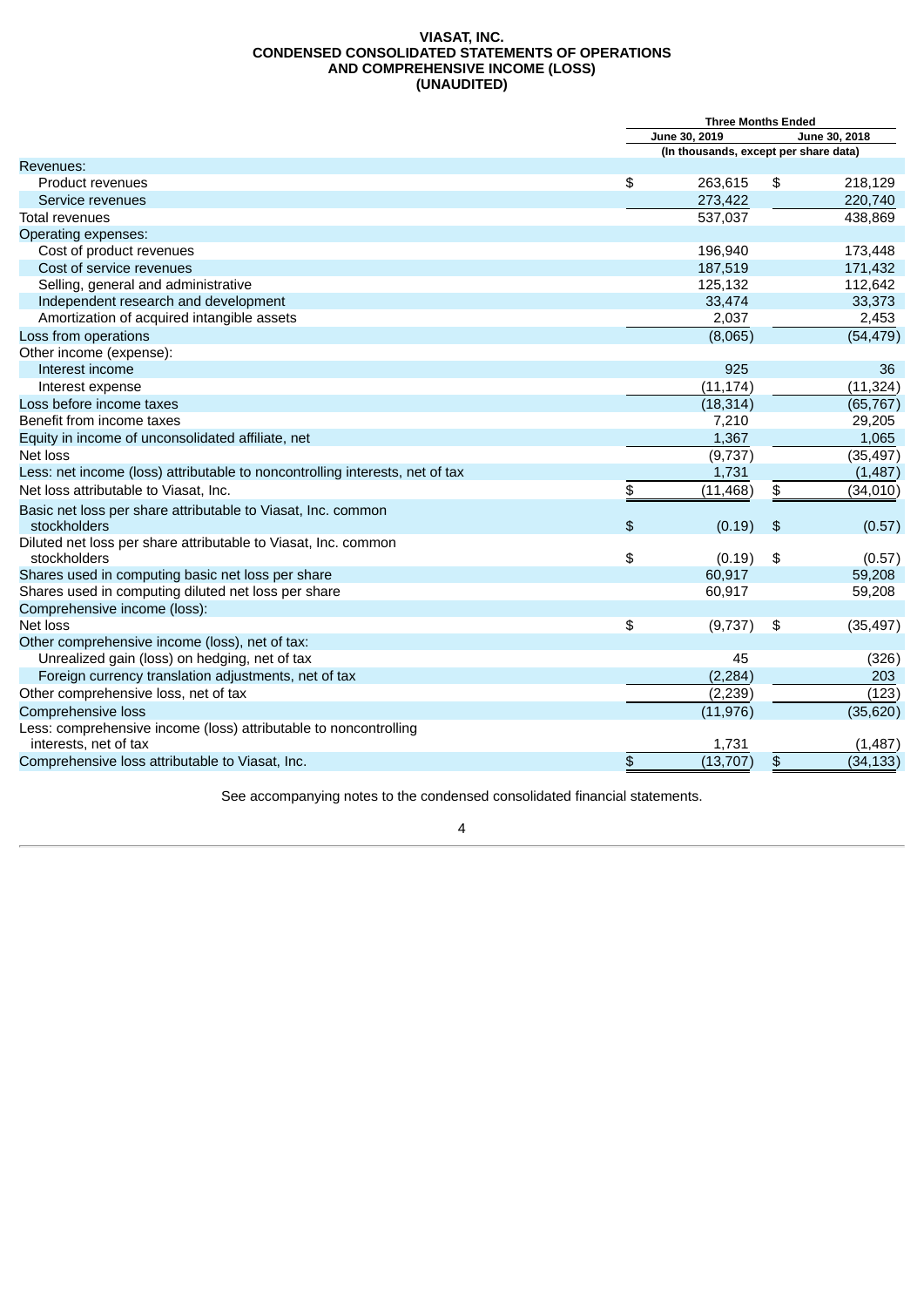#### **VIASAT, INC. CONDENSED CONSOLIDATED STATEMENTS OF CASH FLOWS (UNAUDITED)**

<span id="page-4-0"></span>

|                                                                                                                          | <b>Three Months Ended</b> |    |               |
|--------------------------------------------------------------------------------------------------------------------------|---------------------------|----|---------------|
|                                                                                                                          | June 30, 2019             |    | June 30, 2018 |
| Cash flows from operating activities:                                                                                    | (In thousands)            |    |               |
| Net loss                                                                                                                 | \$<br>(9,737)             | \$ | (35, 497)     |
| Adjustments to reconcile net loss to net cash provided by operating activities:                                          |                           |    |               |
| Depreciation                                                                                                             | 68,802                    |    | 63,793        |
| Amortization of intangible assets                                                                                        | 15,210                    |    | 14,004        |
| Stock-based compensation expense                                                                                         | 21,227                    |    | 19,126        |
| Loss on disposition of fixed assets                                                                                      | 13,134                    |    | 12,549        |
| Other non-cash adjustments                                                                                               | (5, 367)                  |    | (29, 148)     |
| Increase (decrease) in cash resulting from changes in operating assets<br>and liabilities, net of effect of acquisition: |                           |    |               |
| Accounts receivable                                                                                                      | (5, 472)                  |    | 24,125        |
| Inventories                                                                                                              | (29, 252)                 |    | (22, 245)     |
| Other assets                                                                                                             | (13,595)                  |    | (10, 812)     |
| Accounts payable                                                                                                         | (3,869)                   |    | (386)         |
| <b>Accrued liabilities</b>                                                                                               | (8,000)                   |    | 12,226        |
| <b>Other liabilities</b>                                                                                                 | 3,383                     |    | 6,079         |
| Net cash provided by operating activities                                                                                | 46,464                    |    | 53,814        |
| Cash flows from investing activities:                                                                                    |                           |    |               |
| Purchase of property, equipment and satellites                                                                           | (166, 115)                |    | (146, 633)    |
| Cash paid for patents, licenses and other assets                                                                         | (21, 936)                 |    | (12, 155)     |
| Proceeds from insurance claims on ViaSat-2 satellite                                                                     | 2,277                     |    |               |
| Payment related to acquisition of business, net of cash acquired                                                         |                           |    | (2,070)       |
| Net cash used in investing activities                                                                                    | (185, 774)                |    | (160, 858)    |
| Cash flows from financing activities:                                                                                    |                           |    |               |
| Proceeds from revolving credit facility borrowings                                                                       |                           |    | 130,000       |
| Payments of revolving credit facility borrowings                                                                         |                           |    | (15,000)      |
| Payments of Ex-Im credit facility borrowings                                                                             | (11, 821)                 |    | (22, 650)     |
| Payment of debt issuance costs                                                                                           | (2, 479)                  |    |               |
| Proceeds from issuance of common stock under equity plans                                                                | 24,377                    |    | 7,655         |
| Purchase of common stock in treasury (immediately retired) related to tax                                                |                           |    |               |
| withholdings for stock-based compensation                                                                                | (2,328)                   |    | (5,969)       |
| Other financing activities                                                                                               | (255)                     |    | (2,376)       |
| Net cash provided by financing activities                                                                                | 7,494                     |    | 91,660        |
| Effect of exchange rate changes on cash                                                                                  | (2)                       |    | (1, 273)      |
| Net decrease in cash and cash equivalents                                                                                | (131, 818)                |    | (16, 657)     |
| Cash and cash equivalents at beginning of period                                                                         | 261,701                   |    | 71,446        |
| Cash and cash equivalents at end of period                                                                               | \$<br>129,883             | \$ | 54,789        |
| Non-cash investing and financing activities:                                                                             |                           |    |               |
| Issuance of common stock in satisfaction of certain accrued employee                                                     |                           |    |               |
| compensation liabilities                                                                                                 | \$<br>22,829              | \$ | 32,129        |
| Capital expenditures not paid for                                                                                        | \$<br>10,250              | \$ | 7,637         |

See accompanying notes to the condensed consolidated financial statements.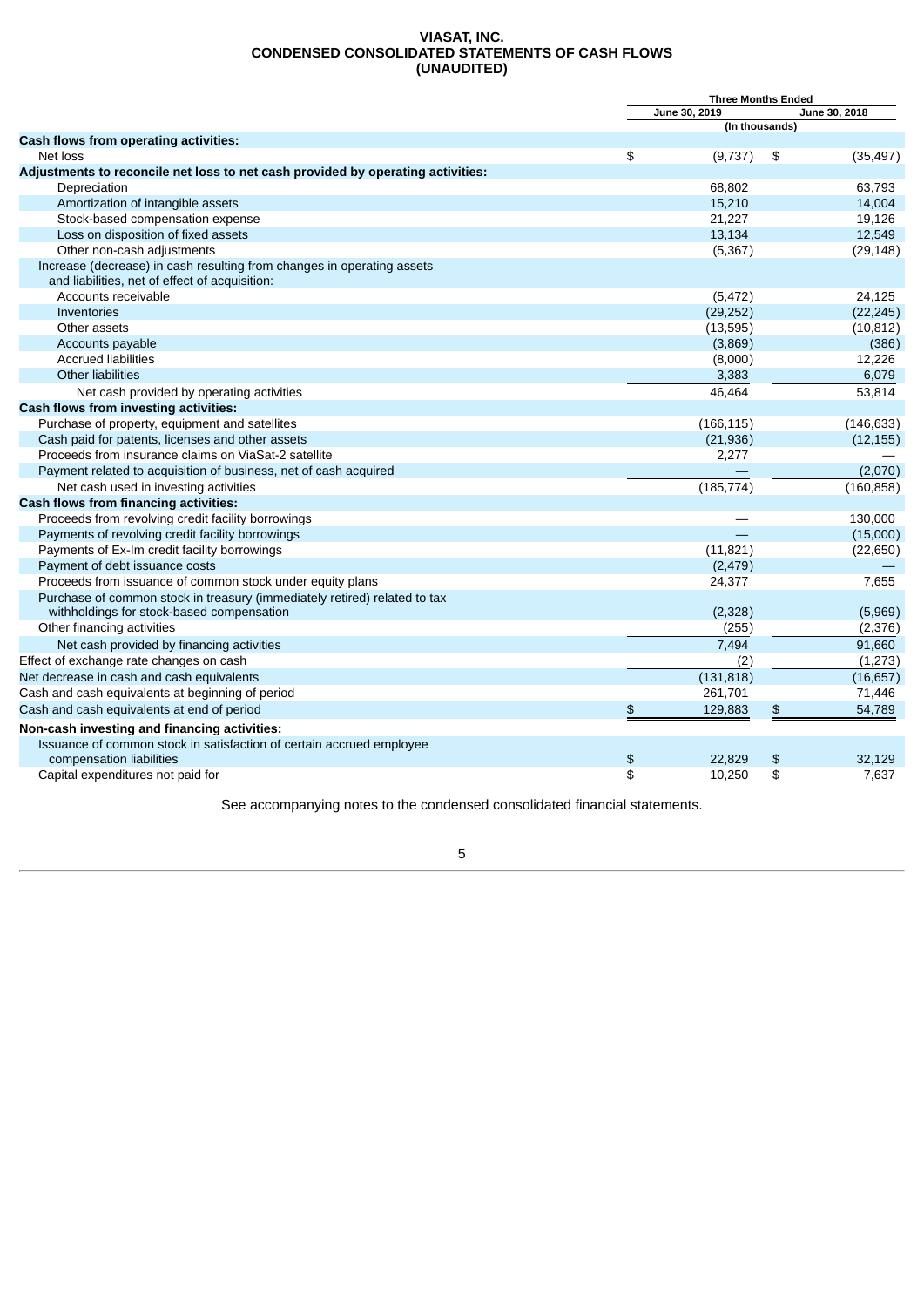#### **VIASAT, INC. CONDENSED CONSOLIDATED STATEMENTS OF EQUITY (UNAUDITED)**

<span id="page-5-0"></span>

|                                                                                                                                                                 |                                             |                       | Viasat, Inc. Stockholders |                                   |                                                               |                                                      |              |
|-----------------------------------------------------------------------------------------------------------------------------------------------------------------|---------------------------------------------|-----------------------|---------------------------|-----------------------------------|---------------------------------------------------------------|------------------------------------------------------|--------------|
|                                                                                                                                                                 | <b>Common Stock</b>                         |                       |                           |                                   |                                                               |                                                      |              |
|                                                                                                                                                                 | Number of<br><b>Shares</b><br><b>Issued</b> | Amount                | Paid-in<br>Capital        | Retained<br>Earnings              | <b>Accumulated</b><br>Other<br>Comprehensive<br>Income (Loss) | Noncontrolling<br>Interest in<br><b>Subsidiaries</b> | <b>Total</b> |
|                                                                                                                                                                 |                                             |                       |                           | (In thousands, except share data) |                                                               |                                                      |              |
| Balance at March 31, 2019                                                                                                                                       | 60,550,093                                  | \$<br>6               | \$1,656,819               | \$245,585                         | 5,338<br>\$                                                   | \$<br>8,330                                          | \$1,916,078  |
| Exercise of stock options                                                                                                                                       | 259,125                                     |                       | 16,071                    |                                   |                                                               |                                                      | 16,071       |
| Issuance of stock under Employee Stock                                                                                                                          |                                             |                       |                           |                                   |                                                               |                                                      |              |
| <b>Purchase Plan</b>                                                                                                                                            | 165,770                                     |                       | 8,306                     |                                   |                                                               |                                                      | 8,306        |
| Stock-based compensation<br>Shares issued in settlement of certain<br>accrued                                                                                   |                                             |                       | 24,312                    |                                   |                                                               |                                                      | 24,312       |
| employee compensation liabilities                                                                                                                               | 255,615                                     |                       | 22,829                    |                                   |                                                               |                                                      | 22,829       |
| RSU awards vesting, net of shares<br>withheld for taxes                                                                                                         |                                             |                       |                           |                                   |                                                               |                                                      |              |
| which have been retired                                                                                                                                         | 46,330                                      |                       | (2,328)                   |                                   |                                                               |                                                      | (2,328)      |
| Net (loss) income                                                                                                                                               |                                             |                       |                           | (11, 468)                         |                                                               | 1,731                                                | (9,737)      |
| Other comprehensive loss, net of tax                                                                                                                            |                                             |                       |                           |                                   | (2, 239)                                                      |                                                      | (2, 239)     |
| Balance at June 30, 2019                                                                                                                                        | 61,276,933                                  | $6\phantom{1}6$<br>\$ | \$1,726,009               | \$234,117                         | \$<br>3,099                                                   | \$<br>10,061                                         | \$1,973,292  |
| Balance at March 31, 2018                                                                                                                                       | 58,905,274                                  | \$                    | \$1,535,635               | \$285,960                         | $\frac{1}{2}$<br>15,565                                       | \$<br>10,841                                         | \$1,848,007  |
|                                                                                                                                                                 |                                             | 6                     | 271                       |                                   |                                                               |                                                      | 271          |
| Exercise of stock options<br><b>Issuance of stock under Employee Stock</b>                                                                                      | 7,100                                       |                       |                           |                                   |                                                               |                                                      |              |
| <b>Purchase Plan</b>                                                                                                                                            | 132,180                                     |                       | 7,384                     |                                   |                                                               |                                                      | 7,384        |
| Stock-based compensation                                                                                                                                        |                                             |                       | 21,738                    |                                   |                                                               |                                                      | 21,738       |
| Shares and fully-vested RSUs issued in<br>settlement of<br>certain accrued employee<br>compensation liabilities, net<br>of shares withheld for taxes which have |                                             |                       |                           |                                   |                                                               |                                                      |              |
| been retired                                                                                                                                                    | 438,433                                     |                       | 27,701                    |                                   |                                                               |                                                      | 27,701       |
| RSU awards vesting, net of shares<br>withheld for taxes                                                                                                         |                                             |                       |                           |                                   |                                                               |                                                      |              |
| which have been retired                                                                                                                                         | 44,533                                      |                       | (1, 541)                  |                                   |                                                               |                                                      | (1, 541)     |
| Cumulative effect adjustment upon<br>adoption of new<br>revenue recognition guidance (ASU                                                                       |                                             |                       |                           |                                   |                                                               |                                                      |              |
| 2014-09)                                                                                                                                                        |                                             |                       |                           | 25,881                            |                                                               |                                                      | 25,881       |
| Other noncontrolling interest activity                                                                                                                          |                                             |                       | (2,021)                   |                                   |                                                               | 147                                                  | (1,874)      |
| <b>Net loss</b>                                                                                                                                                 |                                             |                       |                           | (34, 010)                         |                                                               | (1, 487)                                             | (35, 497)    |
| Other comprehensive loss, net of tax                                                                                                                            |                                             |                       |                           |                                   | (123)                                                         |                                                      | (123)        |
| Balance at June 30, 2018                                                                                                                                        | 59,527,520                                  | $6\phantom{1}$<br>\$  | \$1,589,167               | \$277,831                         | $\mathfrak{P}$<br>15.442                                      | 9,501<br>\$                                          | \$1,891,947  |

See accompanying notes to the condensed consolidated financial statements.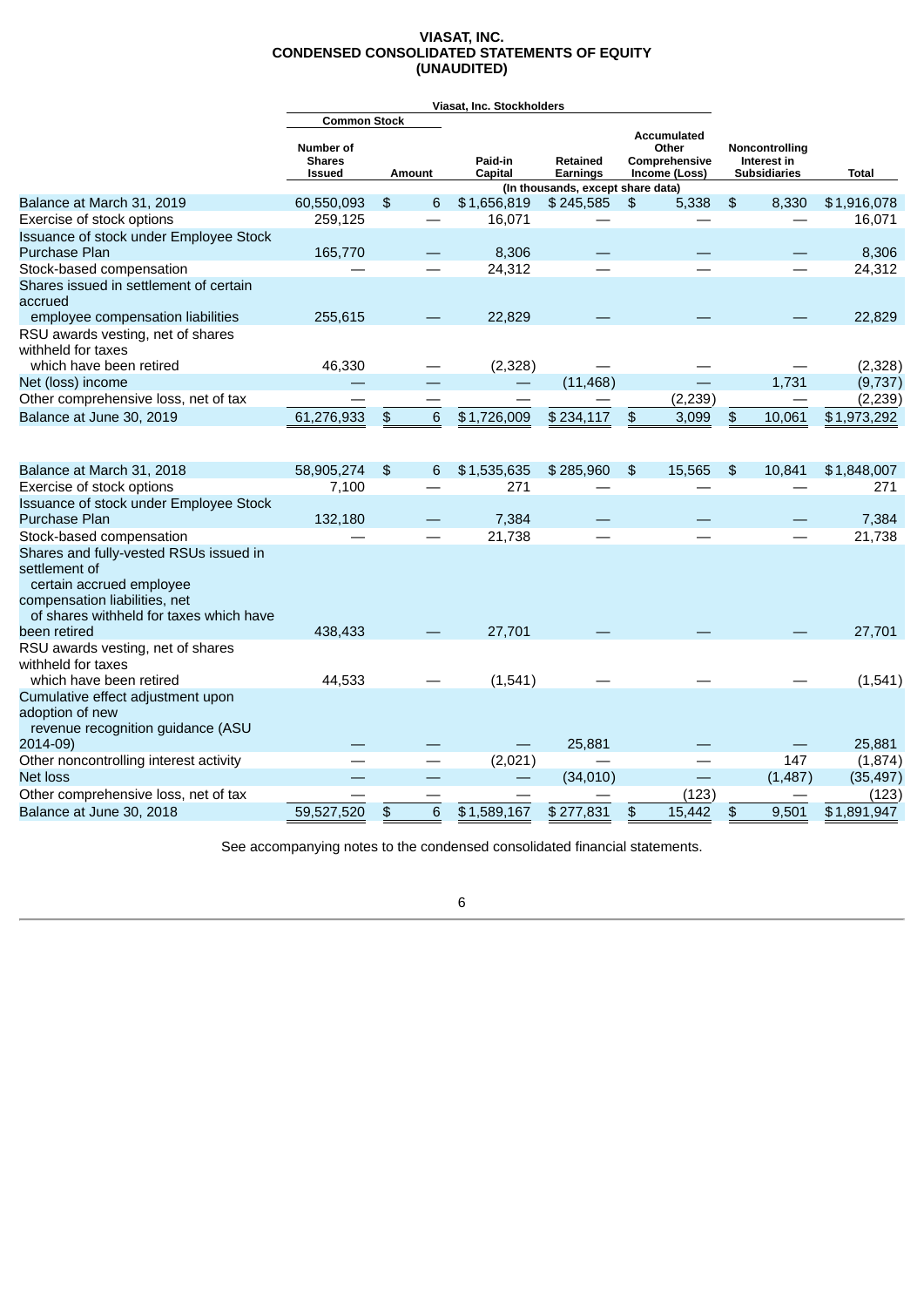#### <span id="page-6-0"></span>**Note 1 — Basis of Presentation**

The accompanying condensed consolidated balance sheet at June 30, 2019, the condensed consolidated statements of operations and comprehensive income (loss) for the three months ended June 30, 2019 and 2018, the condensed consolidated statements of cash flows for the three months ended June 30, 2019 and 2018 and the condensed consolidated statements of equity for the three months ended June 30, 2019 and 2018 have been prepared by the management of Viasat, Inc. (also referred to hereafter as the Company or Viasat), and have not been audited. These financial statements have been prepared on the same basis as the audited consolidated financial statements for the fiscal year ended March 31, 2019 and, in the opinion of management, include all adjustments (consisting only of normal recurring adjustments) necessary for a fair statement of the Company's results for the periods presented. These financial statements should be read in conjunction with the financial statements and notes thereto for the fiscal year ended March 31, 2019 included in the Company's Annual Report on Form 10- K. Interim operating results are not necessarily indicative of operating results for the full year. The year-end condensed consolidated balance sheet data was derived from audited financial statements, but does not include all disclosures required by accounting principles generally accepted in the United States of America (GAAP).

The Company's condensed consolidated financial statements include the assets, liabilities and results of operations of Viasat, its wholly owned subsidiaries and its majority-owned subsidiary, TrellisWare Technologies, Inc. (TrellisWare). During the third quarter of fiscal year 2019, Viasat Europe Sàrl (formerly known as Euro Broadband Retail Sàrl), which was previously a majority-owned subsidiary, became a wholly owned subsidiary when the Company purchased the remaining 49% interest in the company for an insignificant amount. All significant intercompany amounts have been eliminated. Investments in entities in which the Company can exercise significant influence, but does not own a majority equity interest or otherwise control, are accounted for using the equity method and are included as investment in unconsolidated affiliate in other assets (long-term) on the condensed consolidated balance sheets.

The preparation of financial statements in conformity with GAAP requires management to make estimates and assumptions that affect the reported amounts of assets and liabilities and disclosure of contingent assets and liabilities at the date of the financial statements, and reported amounts of revenues and expenses during the reporting period. Estimates have been prepared on the basis of the most current and best available information and actual results could differ from those estimates. Significant estimates made by management include revenue recognition, stock-based compensation, self-insurance reserves, allowance for doubtful accounts, warranty accruals, valuation of goodwill and other intangible assets, patents, orbital slots and other licenses, software development, property, equipment and satellites, long-lived assets, derivatives, contingencies and income taxes including the valuation allowance on deferred tax assets.

#### *Revenue recognition*

Effective April 1, 2018, the Company adopted Accounting Standards Update (ASU) 2014-09, Revenue from Contracts with Customers (commonly referred to as Accounting Standards Codification (ASC) 606). This update established ASC 606, Revenue from Contracts with Customers and ASC 340-40, Other Assets and Deferred Costs – Contracts with Customers.

The Company applied the five-step model under ASC 606 to its contracts with its customers to determine the impact of the new standard. Under this model the Company (1) identifies the contract with the customer, (2) identifies its performance obligations in the contract, (3) determines the transaction price for the contract, (4) allocates the transaction price to its performance obligations and (5) recognizes revenue when or as it satisfies its performance obligations. These performance obligations generally include the purchase of services (including broadband capacity and the leasing of broadband equipment), the purchase of products, and the development and delivery of complex equipment built to customer specifications under long-term contracts.

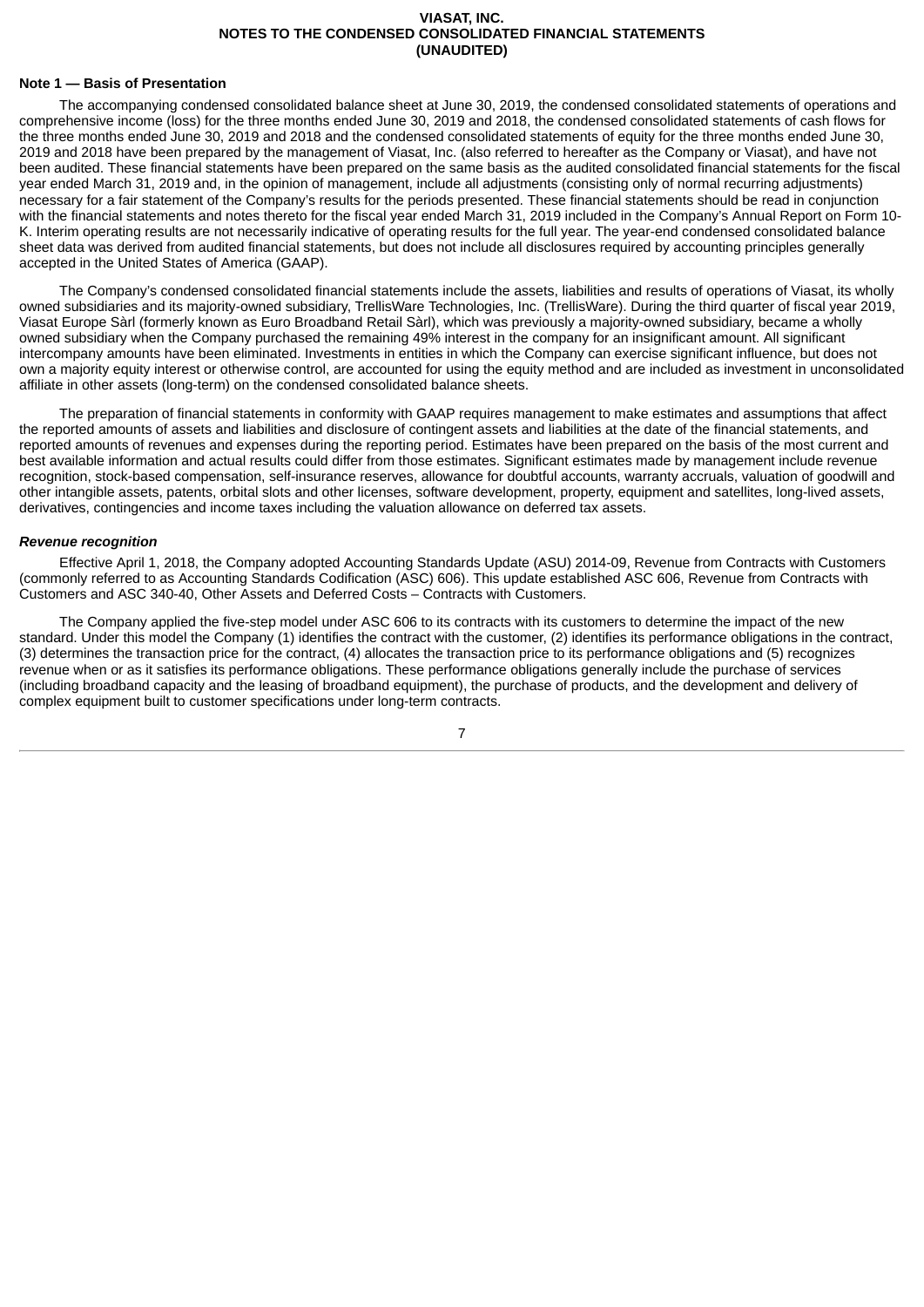#### *Performance obligations*

The timing of satisfaction of performance obligations may require judgment. The Company derives a substantial portion of its revenues from contracts with customers for services, primarily consisting of connectivity services. These contracts typically require advance or recurring monthly payments by the customer. The Company's obligation to provide connectivity services is satisfied over time as the customer simultaneously receives and consumes the benefits provided. The measure of progress over time is based upon either a period of time (e.g., over the estimated contractual term) or usage (e.g., bandwidth used/bytes of data processed). The Company evaluates whether broadband equipment provided to its customer as part of the delivery of connectivity services represents a lease in accordance with ASC 842. As discussed further below under "Leases - Lessor accounting", for broadband equipment leased to consumer broadband customers in conjunction with the delivery of connectivity services, the Company accounts for the lease and non-lease components of connectivity service arrangements as a single performance obligation as the connectivity services represent the predominant component.

The Company also derives a portion of its revenues from contracts with customers to provide products. Performance obligations to provide products are satisfied at the point in time when control is transferred to the customer. These contracts typically require payment by the customer upon passage of control and determining the point at which control is transferred may require judgment. To identify the point at which control is transferred to the customer, the Company considers indicators that include, but are not limited to, whether (1) the Company has the present right to payment for the asset, (2) the customer has legal title to the asset, (3) physical possession of the asset has been transferred to the customer, (4) the customer has the significant risks and rewards of ownership of the asset, and (5) the customer has accepted the asset. For product revenues, control generally passes to the customer upon delivery of goods to the customer.

The vast majority of the Company's revenues from long-term contracts to develop and deliver complex equipment built to customer specifications are derived from contracts with the U.S. government (including foreign military sales contracted through the U.S. government). The Company's contracts with the U.S. government typically are subject to the Federal Acquisition Regulation (FAR) and are priced based on estimated or actual costs of producing goods or providing services. The FAR provides guidance on the types of costs that are allowable in establishing prices for goods and services provided under U.S. government contracts. The pricing for non-U.S. government contracts is based on the specific negotiations with each customer. Under the typical payment terms of the Company's U.S. government fixed-price contracts, the customer pays the Company either performance-based payments (PBPs) or progress payments. PBPs are interim payments based on quantifiable measures of performance or on the achievement of specified events or milestones. Progress payments are interim payments based on a percentage of the costs incurred as the work progresses. Because the customer can often retain a portion of the contract price until completion of the contract, the Company's U.S. government fixed-price contracts generally result in revenue recognized in excess of billings which the Company presents as unbilled accounts receivable on the balance sheet. Amounts billed and due from the Company's customers are classified as receivables on the balance sheet. The portion of the payments retained by the customer until final contract settlement is not considered a significant financing component because the intent is to protect the customer. For the Company's U.S. government cost-type contracts, the customer generally pays the Company for its actual costs incurred within a short period of time. For non-U.S. government contracts, the Company typically receives interim payments as work progresses, although for some contracts, the Company may be entitled to receive an advance payment. The Company recognizes a liability for these advance payments in excess of revenue recognized and presents it as collections in excess of revenues and deferred revenues on the balance sheet. An advance payment is not typically considered a significant financing component because it is used to meet working capital demands that can be higher in the early stages of a contract and to protect the Company from the other party failing to adequately complete some or all of its obligations under the contract.

Performance obligations related to developing and delivering complex equipment built to customer specifications under long-term contracts are recognized over time as these performance obligations do not create assets with an alternative use to the Company and the Company has an enforceable right to payment for performance to date. To measure the transfer of control, revenue is recognized based on the extent of progress towards completion of the performance obligation. The selection of the method to measure progress towards completion requires judgment and is based on the nature of the products or services to be provided. The Company generally uses the cost-to-cost measure of progress for its contracts because that best depicts the transfer of control to the customer which occurs as the Company incurs costs on its contracts. Under the cost-to-cost measure of progress, the extent of progress towards completion is measured based on the ratio of costs incurred to date to the total estimated costs at completion of the performance obligation. When estimates of total costs to be incurred on a contract exceed total estimates of revenue to be earned, a provision for the entire loss on the contract is recognized in the period the loss is determined.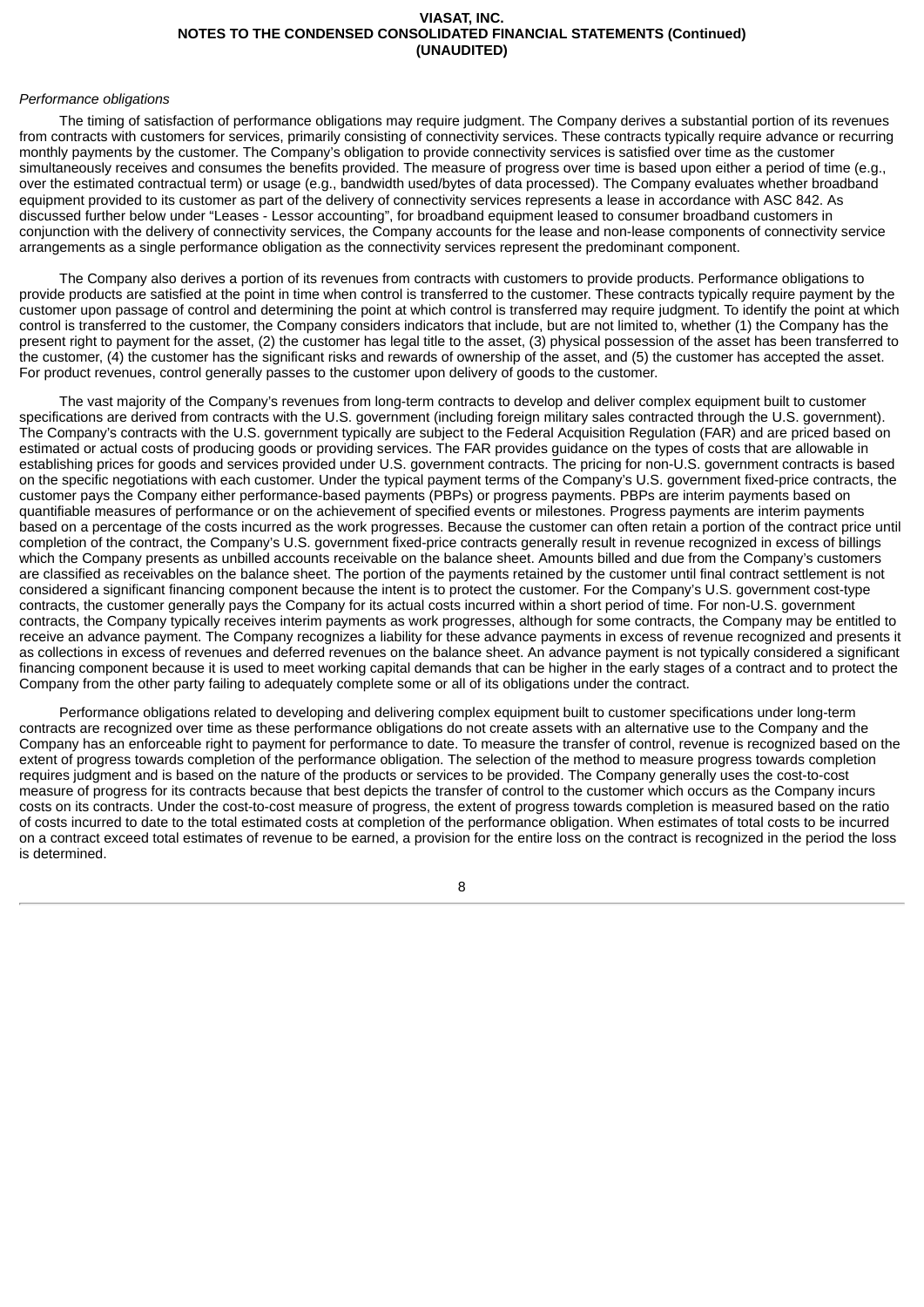Contract costs on U.S. government contracts are subject to audit and review by the Defense Contracting Management Agency (DCMA), the Defense Contract Audit Agency (DCAA), and other U.S. government agencies, as well as negotiations with U.S. government representatives. The Company's incurred cost audits by the DCAA have not been concluded for fiscal year 2019. As of June 30, 2019, the DCAA had completed its incurred cost audit for fiscal years 2004 and 2016 and approved the Company's incurred costs for those fiscal years, as well as approved the Company's incurred costs for fiscal years 2005 through 2015, 2017 and 2018 without further audit based on a determination of low risk. Although the Company has recorded contract revenues subsequent to fiscal year 2018 based upon an estimate of costs that the Company believes will be approved upon final audit or review, the Company does not know the outcome of any ongoing or future audits or reviews and adjustments, and if future adjustments exceed the Company's estimates, its profitability would be adversely affected. As of June 30, 2019 and March 31, 2019, the Company had \$4.9 million in contract-related reserves for its estimate of potential refunds to customers for potential cost adjustments on several multi-year U.S. government cost reimbursable contracts (see Note 9).

# *Evaluation of transaction price*

The evaluation of transaction price, including the amounts allocated to performance obligations, may require significant judgments. Due to the nature of the work required to be performed on many of the Company's performance obligations, the estimation of total revenue, and where applicable the cost at completion, is complex, subject to many variables and requires significant judgment. The Company's contracts may contain award fees, incentive fees, or other provisions, including the potential for significant financing components, that can either increase or decrease the transaction price. These amounts, which are sometimes variable, can be dictated by performance metrics, program milestones or cost targets, the timing of payments, and customer discretion. The Company estimates variable consideration at the amount to which it expects to be entitled. The Company includes estimated amounts in the transaction price to the extent it is probable that a significant reversal of cumulative revenue recognized will not occur when the uncertainty associated with the variable consideration is resolved. The Company's estimates of variable consideration and determination of whether to include estimated amounts in the transaction price are based largely on an assessment of the Company's anticipated performance and all information (historical, current and forecasted) that is reasonably available to the Company. In the event an agreement includes embedded financing components, the Company recognizes interest expense or interest income on the embedded financing components using effective interest method. This methodology uses an implied interest rate which reflects the incremental borrowing rate which would be expected to be obtained in a separate financing transaction. The Company has elected the practical expedient not to adjust the promised amount of consideration for the effects of a significant financing component if the Company expects, at contract inception, that the period between when the Company transfers a promised good or service to a customer and when the customer pays for that good or service will be one year or less.

If a contract is separated into more than one performance obligation, the total transaction price is allocated to each performance obligation in an amount based on the estimated relative standalone selling prices of the promised goods or services underlying each performance obligation. Estimating standalone selling prices may require judgment. When available, the Company utilizes the observable price of a good or service when the Company sells that good or service separately in similar circumstances and to similar customers. If a standalone selling price is not directly observable, the Company estimates the standalone selling price by considering all information (including market conditions, specific factors, and information about the customer or class of customer) that is reasonably available.

#### *Transaction price allocated to remaining performance obligations*

The Company's remaining performance obligations represent the transaction price of firm contracts and orders for which work has not been performed. The Company includes in its remaining performance obligations only those contracts and orders for which it has accepted purchase orders. Remaining performance obligations associated with the Company's subscribers for fixed consumer and business broadband services in its satellite services segment exclude month-to-month service contracts in accordance with a practical expedient and are estimated using a portfolio approach in which the Company reviews all relevant promotional activities and calculates the remaining performance obligation using the average service component for the portfolio and the average time remaining under the contract. The Company's future recurring in-flight connectivity (IFC) service contracts in its satellite services segment do not have minimum service purchase requirements and therefore are not included in the Company's remaining performance obligations. As of June 30, 2019, the aggregate amount of the transaction price allocated to remaining performance obligations was \$1.8 billion, of which the Company expects to recognize a little over half over the next twelve months, with the balance recognized thereafter.

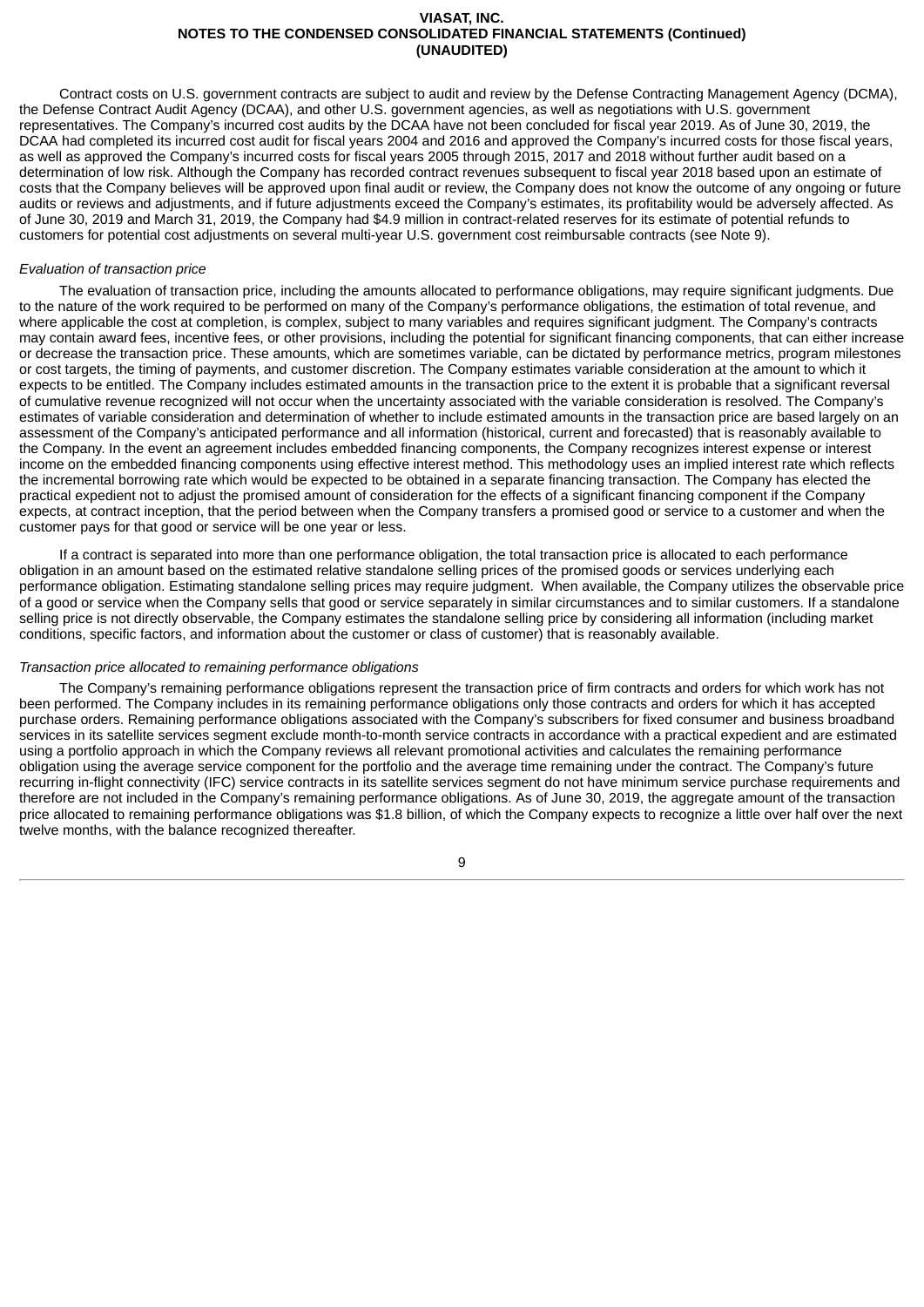#### *Disaggregation of revenue*

The Company operates and manages its business in three reportable segments: satellite services, commercial networks and government systems. Revenue is disaggregated by products and services, customer type, contract type, and geographic area, respectively, as the Company believes this approach best depicts how the nature, amount, timing and uncertainty of its revenue and cash flows are affected by economic factors.

The following sets forth disaggregated reported revenue by segment and product and services for the three months ended June 30, 2019 and June 30, 2018:

|                       | Three Months Ended June 30, 2019    |                |                               |  |                              |    |                                 |  |  |
|-----------------------|-------------------------------------|----------------|-------------------------------|--|------------------------------|----|---------------------------------|--|--|
|                       | <b>Satellite</b><br><b>Services</b> |                | Commercial<br><b>Networks</b> |  | Government<br><b>Systems</b> |    | <b>Total</b><br><b>Revenues</b> |  |  |
|                       |                                     | (In thousands) |                               |  |                              |    |                                 |  |  |
| Product revenues      |                                     |                | 64.901                        |  | 198.714                      | \$ | 263,615                         |  |  |
| Service revenues      | 196.815                             |                | 14.111                        |  | 62.496                       |    | 273,422                         |  |  |
| <b>Total revenues</b> | 196,815                             | ۰D             | 79,012                        |  | 261,210                      | £  | 537,037                         |  |  |

|                         |   | Three Months Ended June 30, 2018    |  |                               |                              |         |    |                                 |  |
|-------------------------|---|-------------------------------------|--|-------------------------------|------------------------------|---------|----|---------------------------------|--|
|                         |   | <b>Satellite</b><br><b>Services</b> |  | Commercial<br><b>Networks</b> | Government<br><b>Systems</b> |         |    | <b>Total</b><br><b>Revenues</b> |  |
|                         |   |                                     |  | (In thousands)                |                              |         |    |                                 |  |
| <b>Product revenues</b> | Œ | $\hspace{0.1mm}-\hspace{0.1mm}$     |  | 85.133                        | \$                           | 132,996 | \$ | 218,129                         |  |
| Service revenues        |   | 153.561                             |  | 9,933                         |                              | 57.246  |    | 220.740                         |  |
| <b>Total revenues</b>   |   | 153.561                             |  | 95,066                        |                              | 190.242 |    | 438.869                         |  |

Revenues from the U.S. government as an individual customer comprised approximately 30% and 28% of total revenues for the three months ended June 30, 2019 and June 30, 2018, respectively, mainly reported within the government systems segment. The Company's commercial customers, mainly reported within the commercial networks and satellite services segments, comprised approximately 70% and 72% of total revenues for the three months ended June 30, 2019 and June 30, 2018, respectively.

The Company's satellite services segment revenues are primarily derived from the Company's fixed broadband services, IFC services and worldwide managed network services.

Revenues in the Company's commercial networks and government systems segments are primarily derived from three types of contracts: fixed-price, cost-reimbursement, and time-and-materials contracts. Fixed-price contracts (which require the Company to provide products and services under a contract at a specified price) comprised approximately 87% and 89% of the Company's total revenues for these segments for the three months ended June 30, 2019 and June 30, 2018, respectively. The remainder of the Company's revenues in these segments for such periods was derived primarily from cost-reimbursement contracts (under which the Company is reimbursed for all actual costs incurred in performing the contract to the extent such costs are within the contract ceiling and allowable under the terms of the contract, plus a fee or profit) and from time-and-materials contracts (under which the Company is reimbursed for the number of labor hours expended at an established hourly rate negotiated in the contract, plus the cost of materials utilized in providing such products or services).

Historically, a significant portion of the Company's revenues in its commercial networks and government systems segments has been derived from customer contracts that include the development of products. The development efforts are conducted in direct response to the customer's specific requirements and, accordingly, expenditures related to such efforts are included in cost of sales when incurred and the related funding (which includes a profit component) is included in revenues. Revenues for the Company's funded development from its customer contracts were approximately 23% and 18% of its total revenues for the three months ended June 30, 2019 and June 30, 2018, respectively.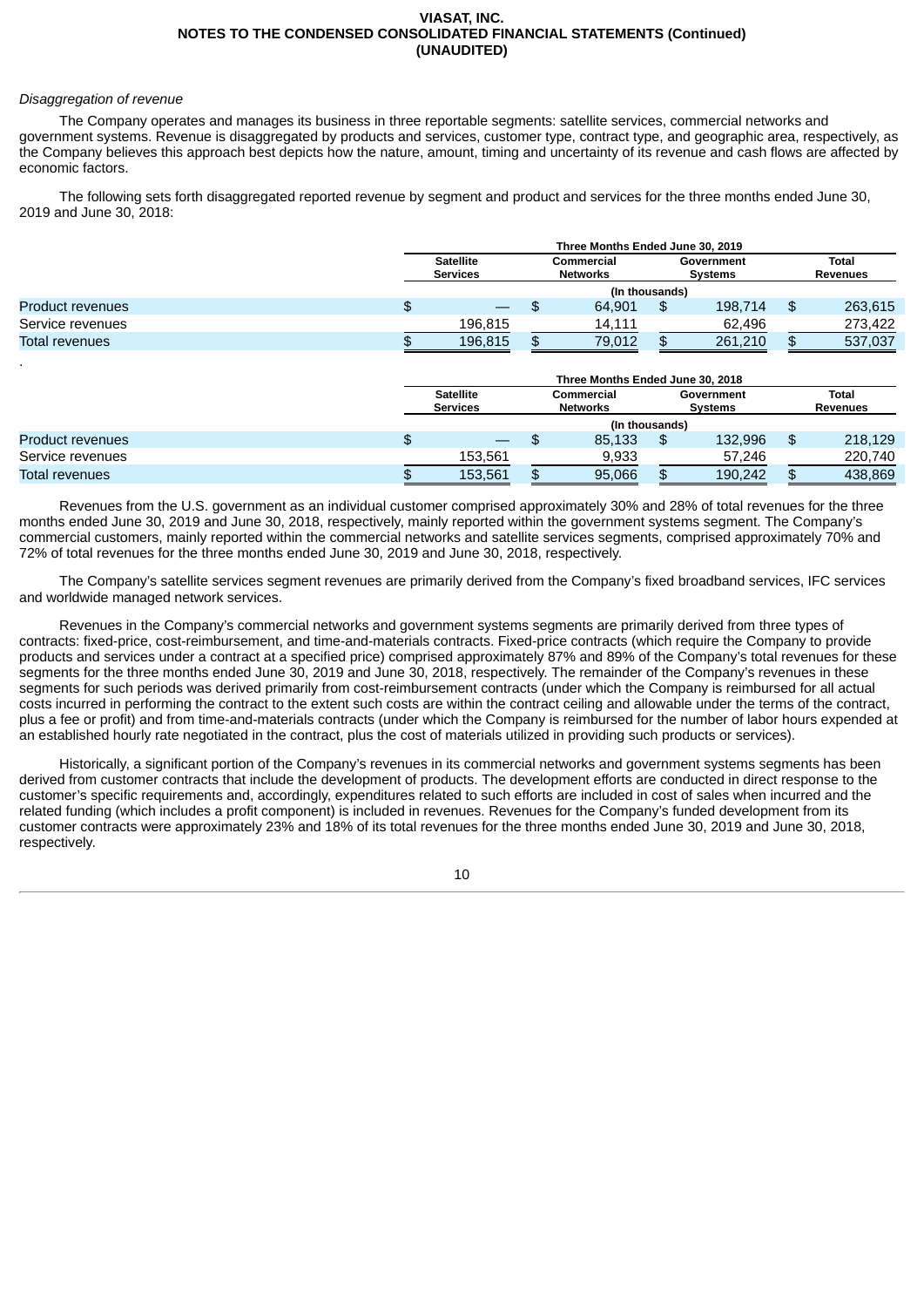Revenues by geographic area for the three months ended June 30, 2019 and June 30, 2018 were as follows:

|                                                              |   | <b>Three Months Ended</b> |               |         |  |
|--------------------------------------------------------------|---|---------------------------|---------------|---------|--|
|                                                              |   | June 30, 2019             | June 30, 2018 |         |  |
|                                                              |   | (In thousands)            |               |         |  |
| U.S. customers                                               | Ъ | 461.283                   |               | 378.172 |  |
| Non-U.S. customers (each country individually insignificant) |   | 75.754                    |               | 60.697  |  |
| Total revenues                                               |   | 537.037                   |               | 438.869 |  |

The Company distinguishes revenues from external customers by geographic area based on customer location.

#### *Contract balances*

Contract balances consist of contract assets and contract liabilities. A contract asset, or with respect to the Company, an unbilled accounts receivable, is recorded when revenue is recognized in advance of the Company's right to bill and receive consideration, typically resulting from sales under long-term contracts. Unbilled accounts receivable are generally expected to be billed and collected within one year. The unbilled accounts receivable will decrease as provided services or delivered products are billed. The Company receives payments from customers based on a billing schedule established in the Company's contracts.

When consideration is received in advance of the delivery of goods or services, a contract liability, or with respect to the Company, collections in excess of revenues or deferred revenues, is recorded. Reductions in the collections in excess of revenues or deferred revenues will be recorded as the Company satisfies the performance obligations.

The following table presents contract assets and liabilities as of June 30, 2019 and March 31, 2019:

|                                                         | As of<br>June 30,<br>2019 |    | As of<br>March 31.<br>2019 |  |  |
|---------------------------------------------------------|---------------------------|----|----------------------------|--|--|
|                                                         | (In thousands)            |    |                            |  |  |
| Unbilled accounts receivable                            | \$<br>97.460              | \$ | 83,743                     |  |  |
| Collections in excess of revenues and deferred revenues | 123.304                   |    | 125.540                    |  |  |
| Deferred revenues, long-term portion                    | 85.894                    |    | 71,230                     |  |  |

Unbilled accounts receivable increased \$13.7 million during the three months ended June 30, 2019, primarily driven by revenue recognized in the Company's government systems segment in excess of billings.

Collections in excess of revenues and deferred revenues decreased \$2.2 million during the three months ended June 30, 2019, primarily driven by revenue recognized in excess of advances on goods or services received in the Company's satellite services segment.

During the three months ended June 30, 2019, the Company recognized revenue of \$52.6 million related to the Company's collections in excess of revenues and deferred revenues at March 31, 2019.

# *Advertising costs*

In accordance with the authoritative guidance for advertising costs (ASC 720-35), advertising costs are expensed as incurred and included in selling, general and administrative expenses. Advertising expenses for the three months ended June 30, 2019 and 2018 were \$5.0 million and \$6.6 million, respectively.

# *Property, equipment and satellites*

Satellites and other property and equipment, including internally developed software, are recorded at cost or, in the case of certain satellites and other property acquired, the fair value at the date of acquisition, net of accumulated depreciation. Capitalized satellite costs consist primarily of the costs of satellite construction and launch, including launch insurance and insurance during the period of in-orbit testing, the net present value of performance incentives expected to be payable to satellite manufacturers (dependent on the continued satisfactory performance of the satellites), costs directly associated with the monitoring and support of satellite construction, and interest costs incurred during the period of satellite construction. The Company also constructs earth stations, network operations systems and other assets to support its satellites, and those construction costs, including interest, are capitalized as incurred. At the time satellites are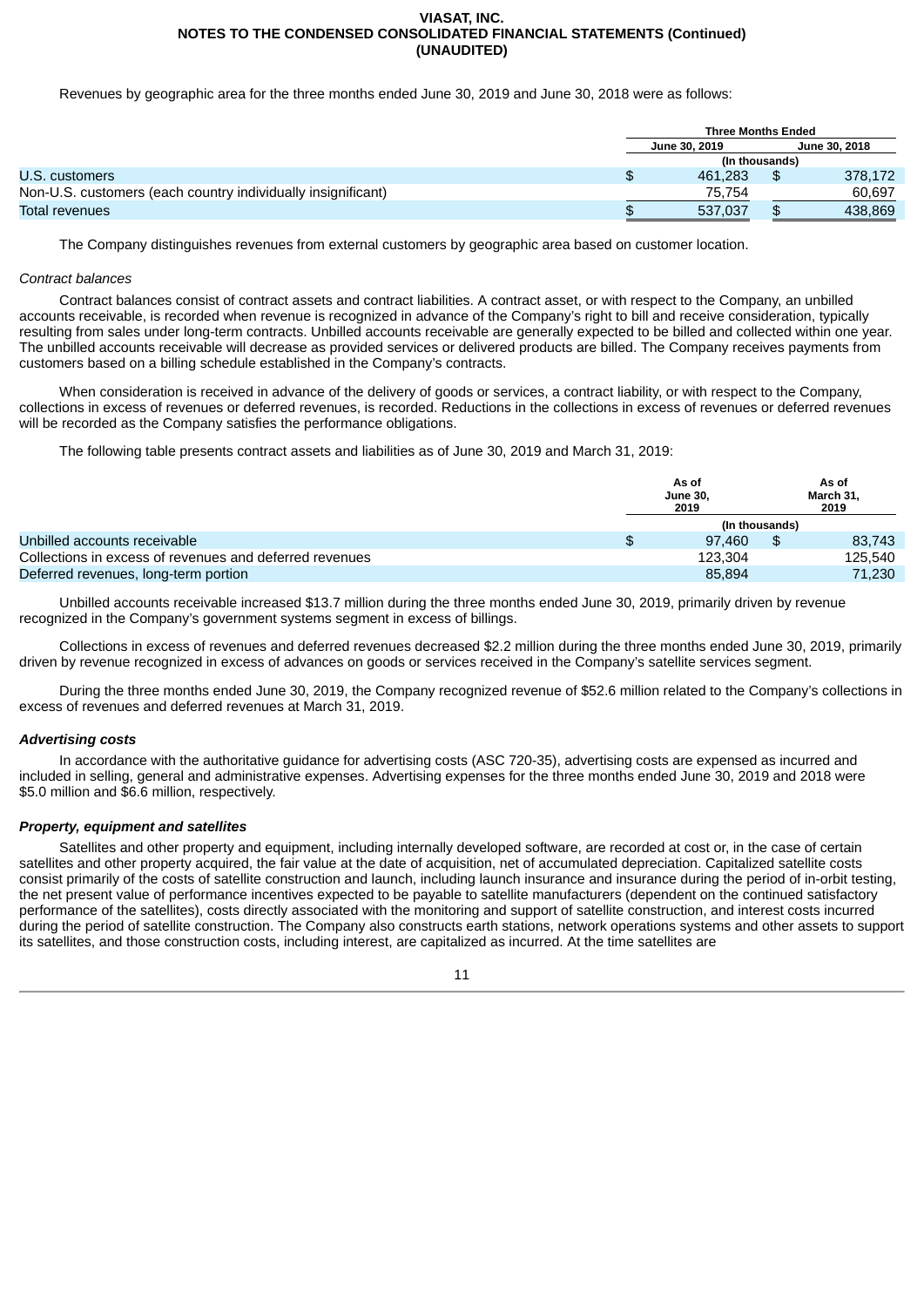placed in service, the Company estimates the useful life of its satellites for depreciation purposes based upon an analysis of each satellite's performance against the original manufacturer's orbital design life, estimated fuel levels and related consumption rates, as well as historical satellite operating trends. Costs incurred for additions to property, equipment and satellites, together with major renewals and betterments, are capitalized and depreciated over the remaining life of the underlying asset. Costs incurred for maintenance, repairs and minor renewals and betterments are charged to expense as incurred. When assets are sold or otherwise disposed of, the cost and related accumulated depreciation or amortization are removed from the accounts and any resulting gain or loss is recognized in operations, which for the periods presented, primarily related to losses incurred for unreturned customer premise equipment (CPE). The Company computes depreciation using the straight-line method over the estimated useful lives of the assets ranging from two to 24 years. Leasehold improvements are capitalized and amortized using the straight-line method over the shorter of the lease term or the life of the improvement.

Costs related to internally developed software for internal uses are capitalized after the preliminary project stage is complete and are amortized over the estimated useful lives of the assets, which are approximately three to seven years. Capitalized costs for internal-use software are included in property and equipment, net in the Company's consolidated balance sheet.

Interest expense is capitalized on the carrying value of assets under construction, in accordance with the authoritative guidance for the capitalization of interest (ASC 835-20). With respect to the ViaSat-3 class satellites, gateway and networking equipment and other assets under construction, the Company capitalized \$11.3 million and \$6.2 million of interest expense for the three months ended June 30, 2019 and June 30, 2018, respectively.

The Company owns three satellites in service: ViaSat-2 (its second-generation high-capacity Ka-band spot-beam satellite, which was placed into service in the fourth quarter of fiscal year 2018), ViaSat-1 (its first-generation high-capacity Ka-band spot-beam satellite, which was placed into service in January 2012) and WildBlue-1 (which was placed into service in March 2007). The Company also has two thirdgeneration ViaSat-3 class satellites that have entered the phase of full construction. In July 2019, the Company entered into an agreement with The Boeing Company (Boeing) for the construction and purchase of a third ViaSat-3 class satellite and the integration of Viasat's payload technologies into the satellite. The Company also has an exclusive prepaid lifetime capital lease of Ka-band capacity over the contiguous United States on Telesat Canada's Anik F2 satellite (which was placed into service in April 2005) and owns related earth stations and networking equipment for all of its satellites. The Company periodically reviews the remaining estimated useful life of its satellites to determine if revisions to estimated lives are necessary. The Company procures indoor and outdoor CPE units leased to subscribers under a retail leasing program as part of the Company's satellite services segment, which are reflected in investing activities and property and equipment in the accompanying condensed consolidated financial statements. The Company depreciates the satellites, earth stations and networking equipment, CPE units and related installation costs over their estimated useful lives. The total cost and accumulated depreciation of CPE units included in property and equipment, net, as of June 30, 2019 were \$377.2 million and \$148.8 million, respectively. The total cost and accumulated depreciation of CPE units included in property and equipment, net, as of March 31, 2019 were \$373.4 million and \$142.6 million, respectively.

On June 1, 2017, the Company's second-generation ViaSat-2 satellite was successfully launched into orbit. In the fourth quarter of fiscal year 2018, shortly before the launch of commercial broadband services on the satellite, the Company reported an antenna deployment issue. The Company worked with the satellite manufacturer to determine the root cause of the antenna deployment issue, potential correcting measures, and resulting damage. In the second quarter of fiscal year 2019, the root cause analysis was completed. Based on that analysis, during the second quarter of fiscal year 2019, the Company recorded a reduction to the carrying value of the ViaSat-2 satellite of \$177.4 million, with a corresponding insurance receivable of \$177.4 million, based on the Company's estimated ViaSat-2 output capabilities as compared to the anticipated, potential and configured capacity of the ViaSat-2 satellite. During the three months ended June 30, 2019, the Company received \$2.3 million (for a cumulative total of \$188.0 million) in insurance recovery proceeds related to such claims. No insurance recovery proceeds were received during the three months ended June 30, 2018. The ViaSat-2 satellite was primarily financed by the Company's direct loan facility with the Export-Import Bank of the United States for ViaSat-2 (the Ex-Im Credit Facility) (see Note 7 — Senior Notes and Other Long-Term Debt for more information). Pursuant to the terms of the Ex-Im Credit Facility, insurance proceeds received from such claims were used to pay down outstanding borrowings under the Ex-Im Credit Facility.

Occasionally, the Company may enter into capital lease arrangements for various machinery, equipment, computer-related equipment, software, furniture or fixtures. The Company records amortization of assets leased under capital lease arrangements within depreciation expense.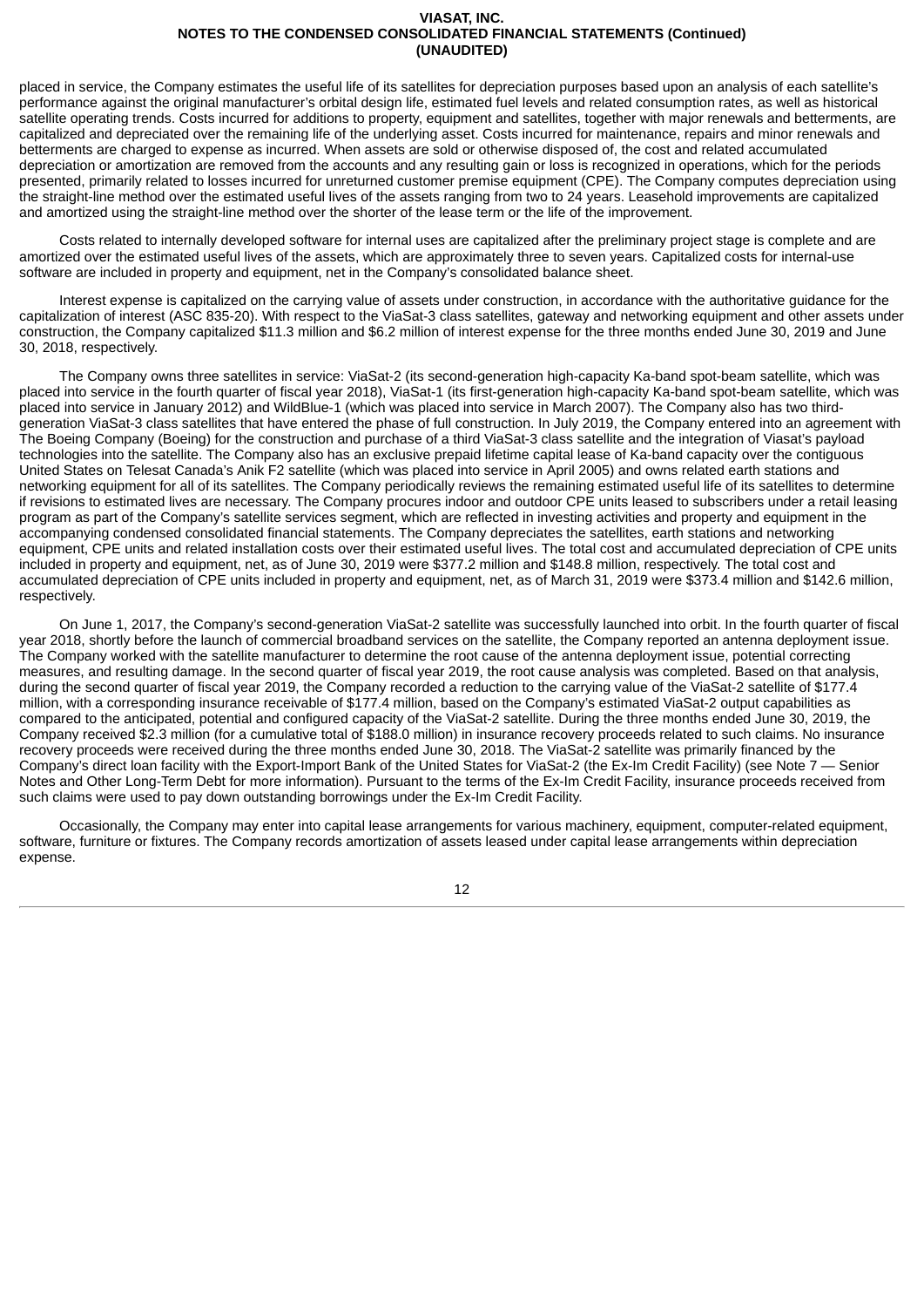#### *Leases*

The Company adopted ASU 2016-02, Leases, as amended, commonly referred to as ASC 842, on April 1, 2019 using the optional transition method. Under the optional transition method, the Company applied the new guidance to all leases that commenced before and were existing as of April 1, 2019. Accordingly, the Company did not adjust comparative periods or make the new required lease disclosures for periods before the adoption date of April 1, 2019. The primary impact of ASC 842 on the Company's consolidated financial statements is the recognition of right-of-use assets and related liabilities on its consolidated balance sheet for operating leases where the Company is the lessee. The Company's adoption of ASC 842 did not have a material impact on its results of operations or on its cash flow for the three months ended June 30, 2019.

The Company elected certain practical expedients under its transition method, including the practical expedient package to not reassess (i) whether any expired or existing contracts are or contain leases, (ii) the classification of existing leases, and (iii) initial direct costs for any existing leases. The Company also has elected the land easement transition practical expedient, and did not reassess whether an existing or expired land easement is a lease or contains a lease if it has not historically been accounted for as a lease. In addition, for real estate and satellite leases, the Company has elected not to separate non-lease components from lease components and instead will account for each separate lease and non-lease component as a single lease component for real estate and satellite leases.

The following table presents the summary of the impact of adopting the new standard:

| <b>Condensed Consolidated Balance Sheets</b> | As of<br>March 31, 2019 |           | Impact of<br><b>ASC 842</b> |                | As of<br>April 1, 2019 |
|----------------------------------------------|-------------------------|-----------|-----------------------------|----------------|------------------------|
|                                              |                         |           |                             | (In thousands) |                        |
| Prepaid expenses and other current assets    | \$                      | 90,646    | \$.                         | $(467)$ \$     | 90,179                 |
| Operating lease right-of-use assets          |                         |           |                             | 327.329        | 327,329                |
| Total assets                                 |                         | 3,915,287 |                             | 326,862        | 4,242,149              |
| Accrued and other liabilities                |                         | 308,268   |                             | 38.406         | 346.674                |
| Non-current operating lease liabilities      |                         |           |                             | 305.167        | 305.167                |
| Other liabilities                            |                         | 120.826   |                             | (16, 711)      | 104.115                |
| <b>Total liabilities</b>                     |                         | 1,999,209 |                             | 326,862        | 2,326,071              |
| Total liabilities and equity                 |                         | 3,915,287 |                             | 326,862        | 4,242,149              |

#### *Lessee accounting*

For contracts entered into on or after April 1, 2019, the Company assesses at contract inception whether the contract is, or contains, a lease. Generally, the Company determines that a lease exists when (i) the contract involves the use of a distinct identified asset, (ii) the Company obtains the right to substantially all economic benefits from use of the asset, and (iii) the Company has the right to direct the use of the asset. A lease is classified as a finance lease when one or more of the following criteria are met: (i) the lease transfers ownership of the asset by the end of the lease term, (ii) the lease contains an option to purchase the asset that is reasonably certain to be exercised, (iii) the lease term is for a major part of the remaining useful life of the asset, (iv) the present value of the lease payments equals or exceeds substantially all of the fair value of the asset or (v) the asset is of such a specialized nature that it is expected to have no alternative use to the lessor at the end of the lease term. A lease is classified as an operating lease if it does not meet any of these criteria.

At the lease commencement date, the Company recognizes a right-of-use asset and a lease liability for all leases, except short-term leases with an original term of 12 months or less. The right-of-use asset represents the right to use the leased asset for the lease term. The lease liability represents the present value of the lease payments under the lease. The right-of-use asset is initially measured at cost, which primarily comprises the initial amount of the lease liability, less any lease incentives received. All right-of-use assets are periodically reviewed for impairment in accordance with standards that apply to long-lived assets. The lease liability is initially measured at the present value of the lease payments, discounted using an estimate of our incremental borrowing rate for a collateralized loan with the same term as the underlying leases. The Company reports operating lease right-of-use assets in operating lease right-of-use assets and the current and noncurrent portions of its operating lease liabilities in accrued and other liabilities and non-current operating lease liabilities, respectively.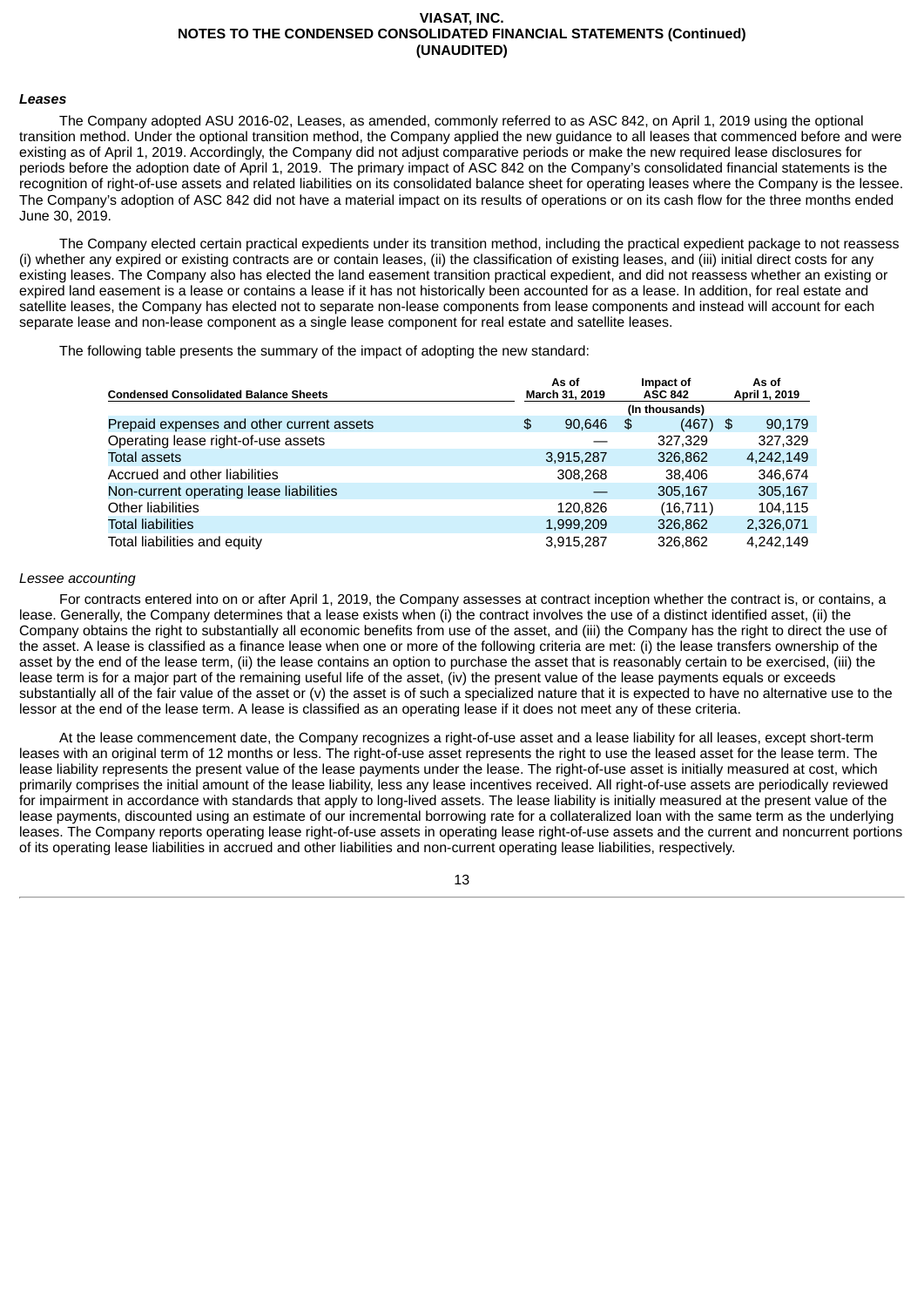Lease payments included in the measurement of lease liabilities consist of (i) fixed lease payments for the noncancelable lease term, (ii) fixed lease payments for optional renewal periods where it is reasonably certain the renewal option will be exercised, and (iii) variable lease payments that depend on an underlying index or rate, based on the index or rate in effect at lease commencement. Certain of the Company's real estate lease agreements require variable lease payments that do not depend on an underlying index or rate established at lease commencement. Such payments and changes in payments based on a rate or index are recognized in operating expenses when incurred.

Lease expense for operating leases consists of the fixed lease payments recognized on a straight-line basis over the lease term plus variable lease payments as incurred.

#### *Lessor accounting*

For broadband equipment leased to consumer broadband customers in conjunction with the delivery of connectivity services, the Company has made an accounting policy election not to separate the broadband equipment from the related connectivity services. The connectivity services are the predominant component of these arrangements. The connectivity services are accounted for in accordance with ASC 606. The Company is also a lessor for certain insignificant communications equipment. These leases meet the criteria for operating lease classification. Lease income associated with these leases is not material.

#### *Patents, orbital slots and other licenses*

The Company capitalizes the costs of obtaining or acquiring patents, orbital slots and other licenses. Amortization of intangible assets that have finite lives is provided for by the straight-line method over the shorter of the legal or estimated economic life. Total capitalized costs of \$3.2 million related to patents were included in other assets as of June 30, 2019 and March 31, 2019. The Company capitalized costs of \$34.5 million and \$22.9 million related to acquiring and obtaining orbital slots and other licenses included in other assets as of June 30, 2019 and March 31, 2019, respectively. Accumulated amortization related to these assets was \$3.2 million and \$3.0 million as of June 30, 2019 and March 31, 2019, respectively. Amortization expense related to these assets was an insignificant amount for the three months ended June 30, 2019 and 2018. If a patent, orbital slot or orbital license is rejected, abandoned or otherwise invalidated, the unamortized cost is expensed in that period. During the three months ended June 30, 2019 and 2018, the Company did not write off any significant costs due to abandonment or impairment.

#### *Debt issuance costs*

Debt issuance costs are amortized and recognized as interest expense using the effective interest rate method, or, when the results are not materially different, on a straight-line basis over the expected term of the related debt. During the three months ended June 30, 2019 and 2018, no debt issuance costs were capitalized. Unamortized debt issuance costs related to extinguished debt are expensed at the time the debt is extinguished and recorded in loss on extinguishment of debt in the condensed consolidated statements of operations and comprehensive income (loss). Debt issuance costs related to the Company's revolving credit facility (the Revolving Credit Facility) are recorded in prepaid expenses and other current assets and in other long-term assets in the condensed consolidated balance sheets in accordance with the authoritative guidance for imputation of interest (ASC 835-30). Debt issuance costs related to the Company's 5.625% Senior Notes due 2025 (the 2025 Notes), the Company's 5.625% Senior Secured Notes due 2027 (the 2027 Notes) and the Ex-Im Credit Facility are recorded as a direct deduction from the carrying amount of the related debt, consistent with debt discounts, in accordance with the authoritative guidance for imputation of interest (ASC 835-30).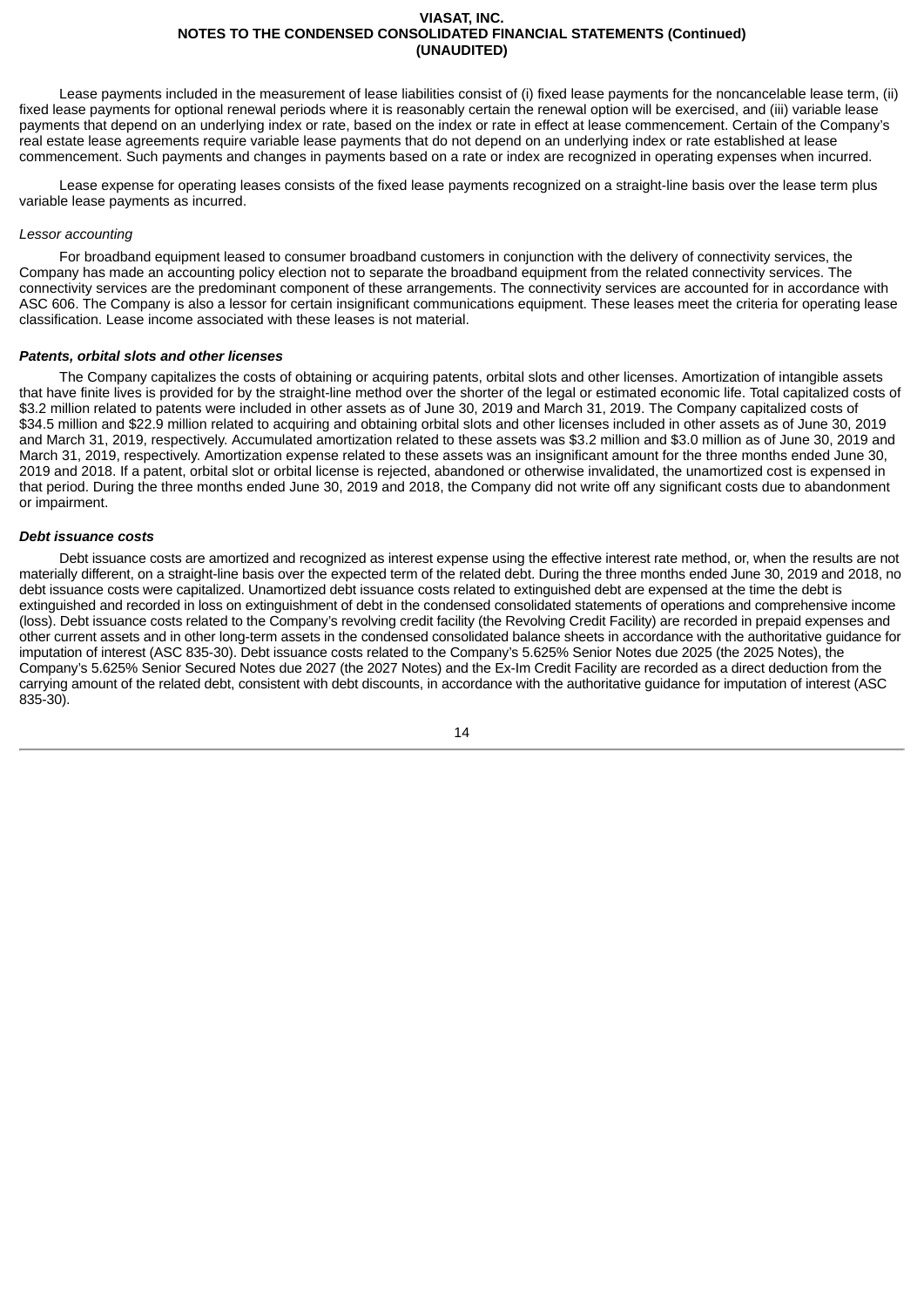#### *Software development*

Costs of developing software for sale are charged to research and development (R&D) expense when incurred, until technological feasibility has been established. Software development costs incurred from the time technological feasibility is reached until the product is available for general release to customers are capitalized and reported at the lower of unamortized cost or net realizable value. Once the product is available for general release, the software development costs are amortized based on the ratio of current to future revenue for each product with an annual minimum equal to straight-line amortization over the remaining estimated economic life of the product, generally within five years. Capitalized costs, net, of \$242.1 million and \$244.4 million related to software developed for resale were included in other assets as of June 30, 2019 and March 31, 2019, respectively. The Company capitalized \$9.7 million and \$11.4 million of costs related to software developed for resale for the three months ended June 30, 2019 and 2018, respectively. Amortization expense for capitalized software development costs was \$12.0 million and \$11.4 million for the three months ended June 30, 2019 and 2018, respectively.

#### *Self-insurance liabilities*

The Company has self-insurance plans to retain a portion of the exposure for losses related to employee medical benefits and workers' compensation. The self-insurance plans include policies which provide for both specific and aggregate stop-loss limits. The Company utilizes internal actuarial methods as well as other historical information for the purpose of estimating ultimate costs for a particular plan year. Based on these actuarial methods, along with currently available information and insurance industry statistics, the Company has recorded self-insurance liability for its plans of \$5.4 million in accrued and other liabilities in the condensed consolidated balance sheets as of June 30, 2019 and March 31, 2019. The Company's estimate, which is subject to inherent variability, is based on average claims experience in the Company's industry and its own experience in terms of frequency and severity of claims, including asserted and unasserted claims incurred but not reported, with no explicit provision for adverse fluctuation from year to year. This variability may lead to ultimate payments being either greater or less than the amounts presented above. Self-insurance liabilities have been classified as a current liability in accrued and other liabilities in accordance with the estimated timing of the projected payments.

#### *Indemnification provisions*

In the ordinary course of business, the Company includes indemnification provisions in certain of its contracts, generally relating to parties with which the Company has commercial relations. Pursuant to these agreements, the Company will indemnify, hold harmless and agree to reimburse the indemnified party for losses suffered or incurred by the indemnified party, including but not limited to losses relating to third-party intellectual property claims. To date, there have not been any material costs incurred in connection with such indemnification clauses. The Company's insurance policies do not necessarily cover the cost of defending indemnification claims or providing indemnification, so if a claim was filed against the Company by any party that the Company has agreed to indemnify, the Company could incur substantial legal costs and damages. A claim would be accrued when a loss is considered probable and the amount can be reasonably estimated. At June 30, 2019 and March 31, 2019, no such amounts were accrued related to the aforementioned provisions.

#### *Noncontrolling interests*

A noncontrolling interest represents the equity interest in a subsidiary that is not attributable, either directly or indirectly, to the Company and is reported as equity of the Company, separately from the Company's controlling interest. Revenues, expenses, gains, losses, net income (loss) and other comprehensive income (loss) are reported in the condensed consolidated financial statements at the consolidated amounts, which include the amounts attributable to both the controlling and noncontrolling interest.

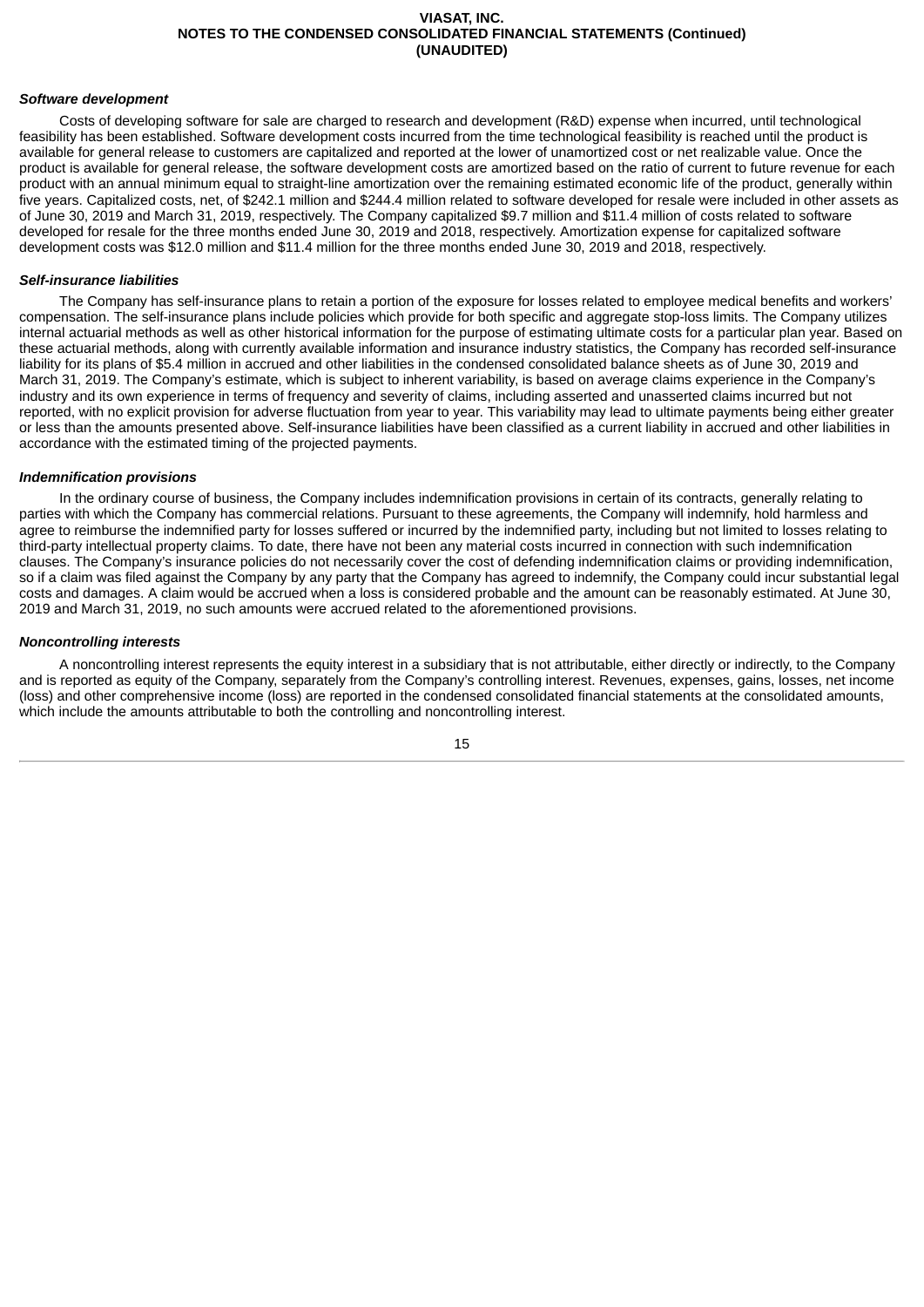#### *Investments in unconsolidated affiliate — equity method*

Investments in entities in which the Company can exercise significant influence, but does not own a majority equity interest or otherwise control, are accounted for using the equity method and are included as investment in unconsolidated affiliate in other assets (long-term) on the condensed consolidated balance sheets. The Company records its share of the results of such entities within equity in income (loss) of unconsolidated affiliate, net on the condensed consolidated statements of operations and comprehensive income (loss). The Company monitors such investments for other-than-temporary impairment by considering factors including the current economic and market conditions and the operating performance of the entities and records reductions in carrying values when necessary. The fair value of privately held investments is estimated using the best available information as of the valuation date, including current earnings trends, undiscounted cash flows, quoted stock prices of comparable public companies, and other company specific information, including recent financing rounds.

#### *Common stock held in treasury*

As of June 30, 2019 and March 31, 2019, the Company had no shares of common stock held in treasury.

During the three months ended June 30, 2019 and 2018, the Company issued 72,193 and 270,785 shares of common stock, respectively, based on the vesting terms of certain restricted stock unit agreements. In order for employees to satisfy minimum statutory employee tax withholding requirements related to the issuance of common stock underlying these restricted stock unit agreements, during the three months ended June 30, 2019 and 2018, the Company repurchased 25,863 and 94,200 shares of common stock, respectively, at cost and with a total value of \$2.3 million and \$6.0 million, respectively. Although shares withheld for employee withholding taxes are technically not issued, they are treated as common stock repurchases for accounting purposes (with such shares deemed to be repurchased and then immediately retired), as they reduce the number of shares that otherwise would have been issued upon vesting of the restricted stock units. These retired shares remain as authorized stock and are considered to be unissued. The retirement of treasury stock had no impact on the Company's total consolidated stockholders' equity.

#### *Derivatives*

The Company enters into foreign currency forward and option contracts from time to time to hedge certain forecasted foreign currency transactions. Gains and losses arising from foreign currency forward and option contracts not designated as hedging instruments are recorded in other income (expense) as gains (losses) on derivative instruments. Gains and losses arising from the effective portion of foreign currency forward and option contracts which are designated as cash-flow hedging instruments are recorded in accumulated other comprehensive income (loss) as unrealized gains (losses) on derivative instruments until the underlying transaction affects the Company's earnings, at which time they are then recorded in the same income statement line as the underlying transaction.

During the three months ended June 30, 2019 and 2018, the Company settled certain foreign exchange contracts and in connection therewith for each period recognized an insignificant gain or loss recorded in cost of revenues based on the nature of the underlying transactions. The fair value of the Company's foreign currency forward contracts was an insignificant amount recorded as an accrued liability as of June 30, 2019 and March 31, 2019. The notional value of foreign currency forward contracts outstanding was \$6.6 million as of June 30, 2019 and \$9.9 million as of March 31, 2019.

As of June 30, 2019, the estimated net amount of unrealized gains or losses related to foreign currency forward contracts that was expected to be reclassified to earnings within the next 12 months was insignificant. The Company's foreign currency forward contracts outstanding as of June 30, 2019 will mature within approximately 21 months from their inception. There were no gains or losses from ineffectiveness of these derivative instruments recorded for the three months ended June 30, 2019 and 2018.

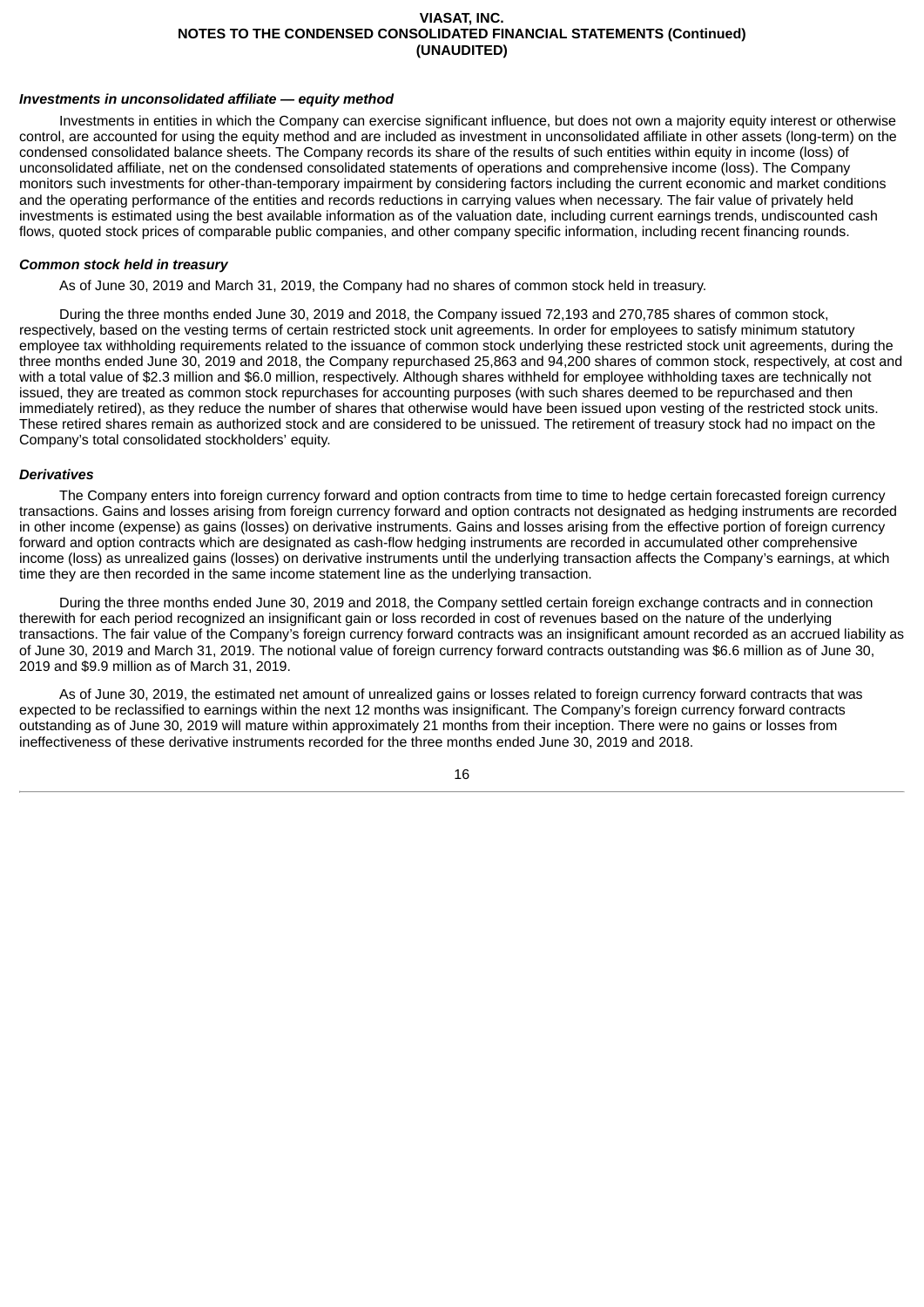#### *Stock-based compensation*

In accordance with the authoritative guidance for share-based payments (ASC 718), the Company measures stock-based compensation cost at the grant date, based on the estimated fair value of the award. Expense for restricted stock units and stock options is recognized on a straight-line basis over the employee's requisite service period. Expense for total shareholder return (TSR) performance stock options that vest is recognized regardless of the actual TSR outcome achieved and is recognized on a graded-vesting basis. The Company accounts for forfeitures as they occur. The Company recognized \$21.2 million and \$19.1 million of stock-based compensation expense for the three months ended June 30, 2019 and 2018, respectively.

#### *Income taxes*

Accruals for uncertain tax positions are provided for in accordance with the authoritative guidance for accounting for uncertainty in income taxes (ASC 740). The Company may recognize the tax benefit from an uncertain tax position only if it is more likely than not that the tax position will be sustained on examination by the taxing authorities, based on the technical merits of the position. The tax benefits recognized in the financial statements from such a position should be measured based on the largest benefit that has a greater than 50% likelihood of being realized upon ultimate settlement. The authoritative guidance for accounting for uncertainty in income taxes also provides guidance on derecognition of income tax assets and liabilities, classification of deferred income tax assets and liabilities, accounting for interest and penalties associated with tax positions, and income tax disclosures. The Company's policy is to recognize interest expense and penalties related to income tax matters as a component of income tax expense.

Ordinarily, the Company calculates its provision for income taxes at the end of each interim reporting period on the basis of an estimated annual effective tax rate adjusted for tax items that are discrete to each period. However, when a reliable estimate cannot be made, the Company computes its provision for income taxes using the actual effective tax rate (discrete method) for the year-to-date period. The Company's effective tax rate is highly influenced by the amount of its R&D tax credits. A small change in estimated annual pretax income (loss) can produce a significant variance in the annual effective tax rate given the Company's expected amount of R&D tax credits. This variability provides an unreliable estimate of the annual effective tax rate. As a result, and in accordance with the authoritative guidance for accounting for income taxes in interim periods, the Company has computed its provision for income taxes for the three months ended June 30, 2019, by applying the actual effective tax rate to the year-to-date income for the three-month period.

A deferred income tax asset or liability is established for the expected future tax consequences resulting from differences in the financial reporting and tax bases of assets and liabilities and for the expected future tax benefit to be derived from tax credit and loss carryforwards. Deferred tax assets are reduced by a valuation allowance when, in the opinion of management, it is more likely than not that some portion or all of the deferred tax assets will not be realized.

# *Recent authoritative guidance*

In February 2016, the Financial Accounting Standards Board (FASB) issued ASU 2016-02, Leases (ASC 842). ASU 2016-02 requires lessees to recognize most leases on their balance sheets as lease liabilities with corresponding right-of-use assets and eliminates certain real estate-specific provisions. In January 2018, the FASB issued ASU 2018-01, Leases (ASC 842). ASU 2018-01 permits an entity to elect an optional transition practical expedient to not evaluate land easements that exist or expired before the entity's adoption of ASC 842 and that were not previously accounted for as leases under ASC 840. In July 2018, the FASB issued ASU 2018-10, Codification Improvements to ASC 842, Leases, which was issued to provide more detailed guidance and additional clarification for implementing ASU 2016-02. In July 2018, the FASB issued ASU 2018-11, Leases (ASC 842): Targeted Improvements, which provides an additional (and optional) transition method whereby the new lease standard is applied at the adoption date and recognized as an adjustment to retained earnings. In December 2018, the FASB issued ASU 2018-20, Leases (ASC 842): Narrow-Scope Improvements for Lessors, and in March 2019, the FASB issued ASU 2019-01 (ASC 842): Codification Improvements, both of which provide certain amendments that affect narrow aspects of the guidance issued in ASU 2016-02. The new guidance became effective for the Company beginning in the first quarter of fiscal year 2020. The Company adopted the new guidance using the optional transition method in the first quarter of fiscal year 2020. Therefore, the periods prior to the effective date of adoption continue to be reported under the current authoritative guidance for leases (ASC 840). The adoption of this guidance materially impacted the Company's consolidated balance sheet as of June 30, 2019 due to the recognition of lease liabilities and right-of-use assets. The new guidance did not have a material impact on the Company's condensed consolidated statements of operations and comprehensive income (loss) or condensed consolidated statements of cash flows. For additional information see Note 1 – *Leases* and Note 6 – Leases.

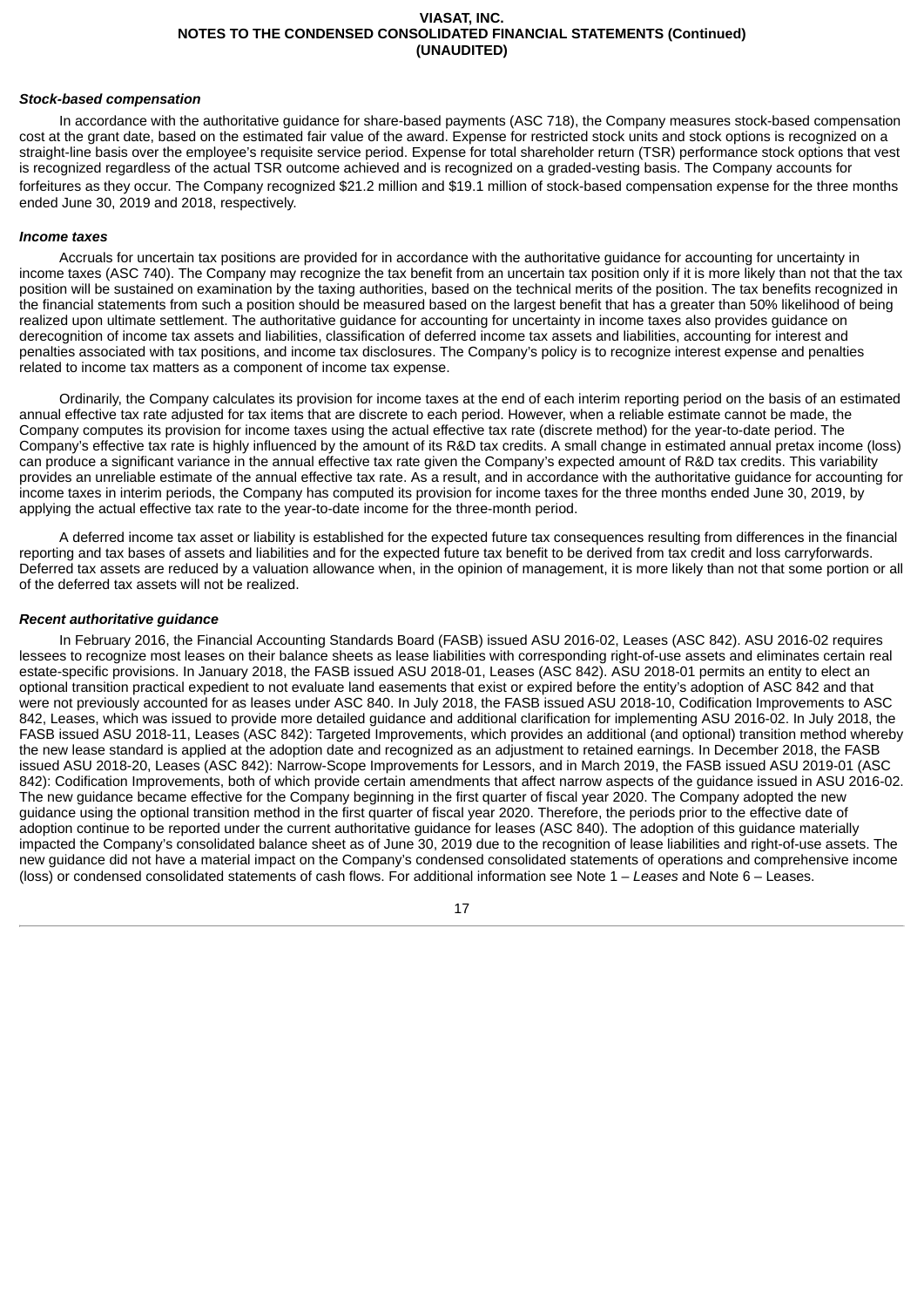In June 2016, the FASB issued ASU 2016-13, Financial Instruments — Credit Losses (ASC 326). ASU 2016-13 requires credit losses on most financial assets measured at amortized cost and certain other instruments to be measured using an expected credit loss model (referred to as the current expected credit loss (CECL) model). It also modifies the impairment model for available-for-sale debt securities and provides for a simplified accounting model for purchased financial assets with credit deterioration since their origination. In November 2018, the FASB issued ASU 2018-19, Codification Improvements to Topic 326, Financial Instruments – Credit Losses (ASC 326), which clarifies that impairment of receivables arising from operating leases should be accounted for in accordance with ASC 842, Leases. In April 2019 the FASB issued ASU 2019-04, Codification Improvements to Topic 326, Financial Instruments – Credit Losses, and in May 2019, the FASB issued ASU 2019-05, Financial Instruments — Credit Losses (ASC 326) Targeted Relief. These recently issued ASUs do not change the core principle of the guidance in ASU 2016-13 but rather are intended to clarify and improve operability of certain topics included within ASU 2016-13. ASU 2018-19, ASU 2019-04 and 2019-05 have the same effective date and transition requirements as ASU 2016-13. The new guidance will become effective for the Company beginning in fiscal year 2021, with early adoption permitted. The new guidance is required to be applied on a modified-retrospective basis. The Company is currently evaluating the impact of this standard on its consolidated financial statements and disclosures.

In January 2017, the FASB issued ASU 2017-04, Intangibles — Goodwill and Other: Simplifying the Test for Goodwill Impairment (ASC 350). ASU 2017-04 removes Step 2 from the goodwill impairment test. The standard will become effective for the Company beginning in fiscal year 2021, with early adoption permitted. The Company is currently evaluating the impact of this standard on its consolidated financial statements and disclosures.

In March 2017, the FASB issued ASU 2017-08, Receivables — Nonrefundable Fees and Other Costs (ASC 310-20): Premium Amortization on Purchased Callable Debt Securities. ASU 2017-08 amends the amortization period for certain callable debt securities held at a premium. The amendments require the premium to be amortized to the earliest call date. The standard became effective for the Company beginning in fiscal year 2020. The Company adopted this guidance beginning in the first quarter of fiscal year 2020 and the guidance did not have a material impact on the Company's consolidated financial statements and disclosures.

In August 2017, the FASB issued ASU 2017-12, Derivatives and Hedging (ASC 815): Targeted Improvements to Accounting for Hedging Activities. ASU 2017-12 improves the financial reporting of hedging relationships to better portray the economic results of an entity's risk management activities in its financial statements and make certain targeted improvements to simplify the application of the hedge accounting guidance in current GAAP. The amendments in this update better align an entity's risk management activities and financial reporting for hedging relationships through changes to both the designation and measurement guidance for qualifying hedging relationships and presentation of hedge results. In October 2018, the FASB issued ASU 2018-16, Derivatives and Hedging (ASC 815): Inclusion of the Secured Overnight Financing Rate (SOFR) Overnight Index SWAP (OIS) Rate as a Benchmark Interest Rate for Hedge Accounting Purposes, which permits use of the OIS rate based on SOFR as a U.S. benchmark interest rate for hedge accounting purposes and has the same effective date as ASU 2017-12. In April 2019, the FASB issued ASU 2019-04, Codification Improvements to Topic 815, Derivatives and Hedging, which clarifies certain aspects of ASC 815 and has the same effective date as ASU 2017-12. The Company adopted this guidance beginning in the first quarter of fiscal year 2020 and the guidance did not have a material impact on the Company's consolidated financial statements and disclosures.

In July 2018, the FASB issued ASU 2018-09, Codification Improvements, which is related to a project by the FASB to facilitate codification updates for technical corrections, clarifications and other minor improvements. The new standard contains amendments that affect a wide variety of topics in the ASC. The effective date of the standard is dependent on the facts and circumstances of each amendment. Some amendments do not require transition guidance and were effective upon the issuance of this standard. A majority of the amendments in ASU 2018-09 became effective for the Company beginning in fiscal year 2020. The Company adopted the remainder of the amendments of this guidance in the first quarter of fiscal year 2020 and the guidance did not have a material impact on its consolidated financial statements and disclosures.

In August 2018, the FASB issued ASU 2018-13, Fair Value Measurement (ASC 820): Disclosure Framework—Changes to the Disclosure Requirements for Fair Value Measurement, which modifies the disclosure requirements for fair value measurements by removing, modifying, or adding certain disclosures. The new standard will become effective for the Company beginning in fiscal year 2021, with early adoption permitted. The Company is currently evaluating the impact of this standard on its consolidated financial statements and disclosures.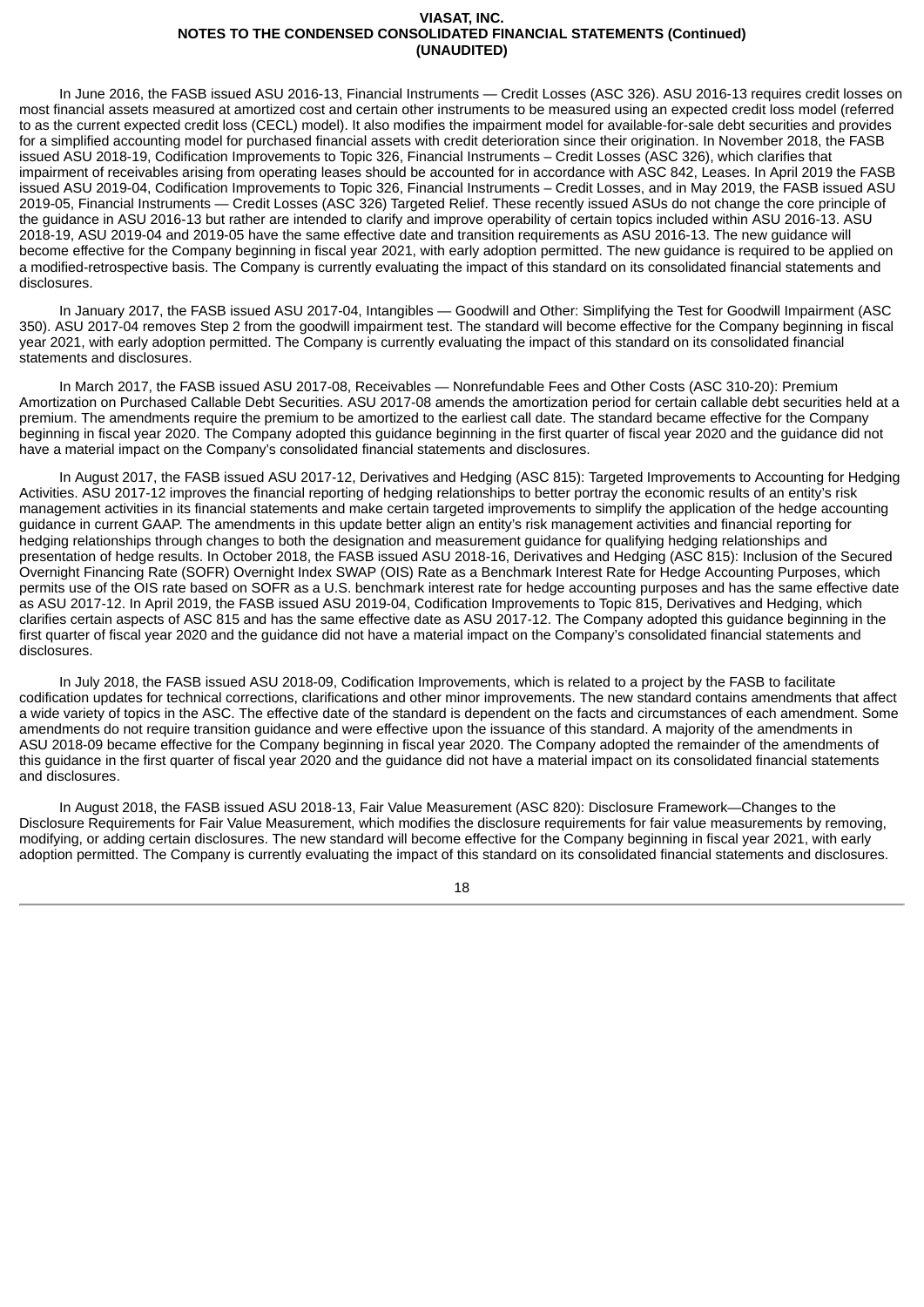# **Note 2 — Composition of Certain Balance Sheet Captions**

|                                                                                                                           | As of<br>As of<br>June 30, 2019<br>March 31, 2019 |                |                   |
|---------------------------------------------------------------------------------------------------------------------------|---------------------------------------------------|----------------|-------------------|
|                                                                                                                           | (In thousands)                                    |                |                   |
| Accounts receivable, net:                                                                                                 |                                                   |                |                   |
| <b>Billed</b>                                                                                                             | \$<br>208.376                                     | \$             | 218.276           |
| Unbilled                                                                                                                  | 97,460                                            |                | 83,743            |
| Allowance for doubtful accounts                                                                                           | (2.217)                                           |                | (1,712)           |
|                                                                                                                           | \$<br>303,619                                     | \$             | 300,307           |
| Inventories:                                                                                                              |                                                   |                |                   |
| Raw materials                                                                                                             | \$<br>86,130                                      | $\mathfrak{S}$ | 77,834            |
| Work in process                                                                                                           | 51,100                                            |                | 52,084            |
| Finished goods                                                                                                            | 126,603                                           |                | 104,600           |
|                                                                                                                           | \$<br>263,833                                     | \$             | 234,518           |
| Prepaid expenses and other current assets:                                                                                |                                                   |                |                   |
| Prepaid expenses                                                                                                          | \$<br>88,326                                      | \$             | 72,369            |
| Other                                                                                                                     | 18,521                                            |                | 18,277            |
|                                                                                                                           | \$<br>106,847                                     | \$             | 90,646            |
| Satellites, net:                                                                                                          |                                                   |                |                   |
| Satellites (estimated useful life of 10-17 years)                                                                         | \$<br>978,113                                     | \$             | 978,118           |
| Capital lease of satellite capacity - Anik F2 (estimated useful life of 10 years)                                         | 99,090                                            |                | 99,090            |
| Satellites under construction                                                                                             | 668,561                                           |                | 590,000           |
|                                                                                                                           | 1,745,764                                         |                | 1,667,208         |
| Less: accumulated depreciation and amortization                                                                           | (471,092)                                         |                | (451, 545)        |
|                                                                                                                           | 1,274,672                                         | \$             | 1,215,663         |
| Property and equipment, net:                                                                                              |                                                   |                |                   |
| Equipment and software (estimated useful life of 3-7 years)                                                               | \$<br>1,073,222                                   | $\frac{2}{3}$  | 1,027,293         |
| CPE leased equipment (estimated useful life of 4-5 years)                                                                 | 377,158<br>51,042                                 |                | 373,357           |
| Furniture and fixtures (estimated useful life of 7 years)<br>Leasehold improvements (estimated useful life of 2-17 years) | 127,470                                           |                | 46,678<br>126,528 |
| Building (estimated useful life of 24 years)                                                                              | 8,923                                             |                | 8,923             |
| Land                                                                                                                      | 2,291                                             |                | 2,291             |
| Construction in progress                                                                                                  | 181,941                                           |                | 167,178           |
|                                                                                                                           | 1.822.047                                         |                | 1.752.248         |
| Less: accumulated depreciation                                                                                            | (880, 674)                                        |                | (842, 621)        |
|                                                                                                                           | \$<br>941,373                                     | \$             | 909,627           |
| Other acquired intangible assets, net:                                                                                    |                                                   |                |                   |
| Technology (weighted average useful life of 6 years)                                                                      | \$<br>89,954                                      | \$             | 89,972            |
| Contracts and customer relationships (weighted average useful life of 7 years)                                            | 103,294                                           |                | 103,283           |
| Satellite co-location rights (weighted average useful life of 9 years)                                                    | 8,600                                             |                | 8,600             |
| Trade name (weighted average useful life of 3 years)                                                                      | 5,940                                             |                | 5,940             |
| Other (weighted average useful life of 6 years)                                                                           | 10,006                                            |                | 9,989             |
|                                                                                                                           | 217.794                                           |                | 217.784           |
| Less: accumulated amortization                                                                                            | (197, 440)                                        |                | (195, 483)        |
|                                                                                                                           | \$<br>20,354                                      | \$             | 22,301            |
| Other assets:                                                                                                             |                                                   |                |                   |
| Investment in unconsolidated affiliate                                                                                    | \$<br>158,868                                     | \$             | 160,711           |
| Deferred income taxes                                                                                                     | 267,345                                           |                | 258.834           |
| Capitalized software costs, net                                                                                           | 242,135                                           |                | 244,368           |
| Patents, orbital slots and other licenses, net                                                                            | 34,536                                            |                | 23,059            |
| Other                                                                                                                     | 76,979                                            |                | 71,833            |
|                                                                                                                           | \$<br>779,863                                     | \$             | 758,805           |
| Accrued and other liabilities:                                                                                            |                                                   |                |                   |
| Collections in excess of revenues and deferred revenues<br>Accrued employee compensation                                  | \$<br>123,304<br>30,840                           | \$             | 125,540<br>56,454 |
| Accrued vacation                                                                                                          | 46.107                                            |                | 43,077            |
| Warranty reserve, current portion                                                                                         | 6,243                                             |                | 5,877             |
| Operating lease liabilities                                                                                               | 40,804                                            |                |                   |
| Other                                                                                                                     | 77,587                                            |                | 77,320            |
|                                                                                                                           | \$<br>324,885                                     | \$             | 308,268           |
| Other liabilities:                                                                                                        |                                                   |                |                   |
| Deferred revenues, long-term portion                                                                                      | \$<br>85,894                                      | \$             | 71,230            |
| Deferred rent, long-term portion                                                                                          |                                                   |                | 16.810            |
| Warranty reserve, long-term portion                                                                                       | 2,207                                             |                | 1,707             |
| Satellite performance incentive obligations, long-term portion                                                            | 25,119                                            |                | 25,324            |
| Other                                                                                                                     | 4,870                                             |                | 5,755             |
|                                                                                                                           | \$<br>118,090                                     | \$             | 120,826           |
|                                                                                                                           |                                                   |                |                   |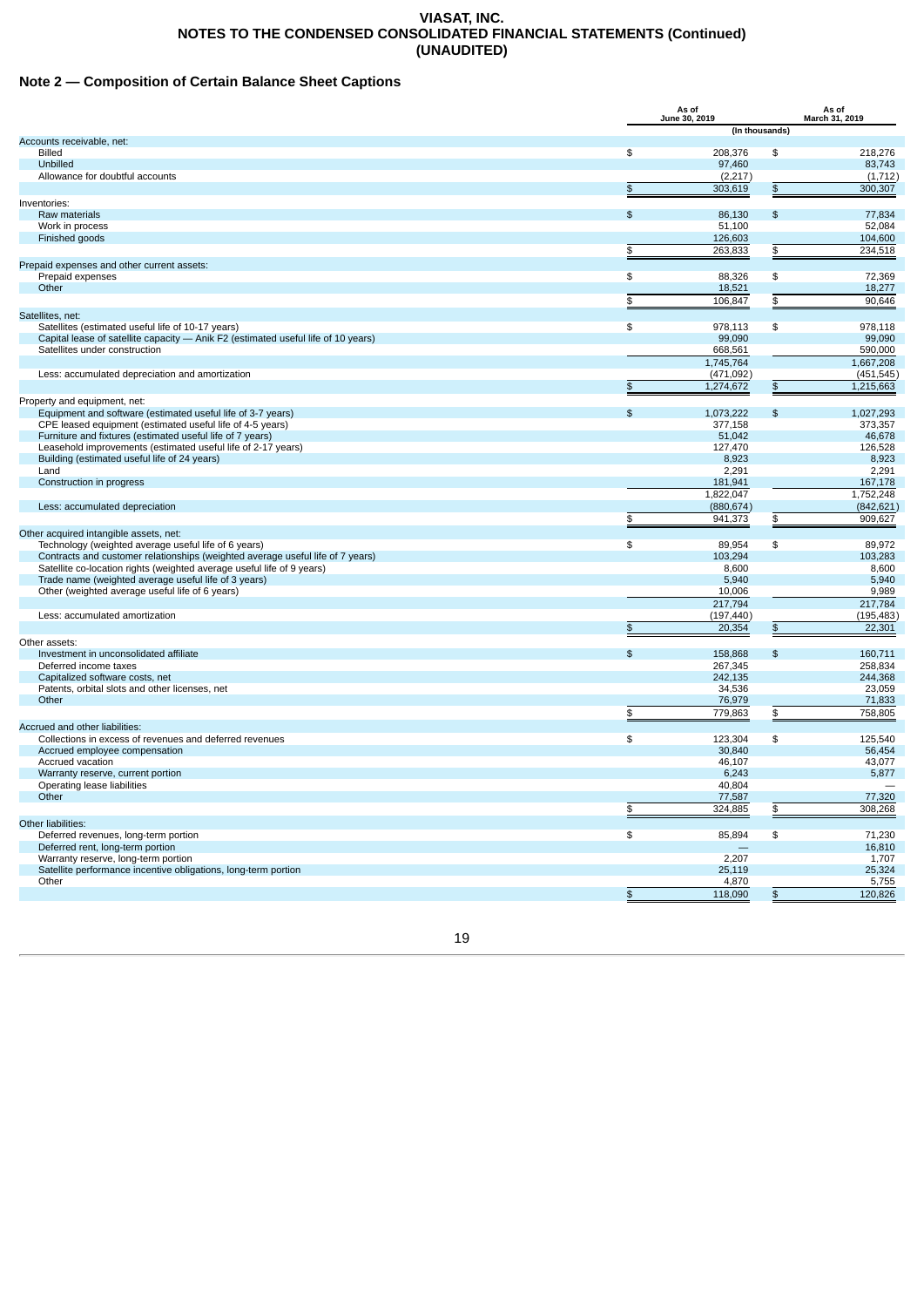#### **Note 3 — Fair Value Measurements**

In accordance with the authoritative guidance for financial assets and liabilities measured at fair value on a recurring basis (ASC 820), the Company determines fair value based on the exchange price that would be received for an asset or paid to transfer a liability in an orderly transaction between market participants, and prioritizes the inputs used to measure fair value from market-based assumptions to entity specific assumptions:

- Level 1 Inputs based on quoted market prices for identical assets or liabilities in active markets at the measurement date.
- Level 2 Observable inputs other than quoted prices included in Level 1, such as quoted prices for similar assets and liabilities in active markets; quoted prices for identical or similar assets and liabilities in markets that are not active; or other inputs that are observable or can be corroborated by observable market data.
- Level 3 Inputs which reflect management's best estimate of what market participants would use in pricing the asset or liability at the measurement date. The inputs are unobservable in the market and significant to the instrument's valuation.

The Company had no assets and an insignificant amount of liabilities (Level 2) measured at fair value on a recurring basis as of June 30, 2019 and March 31, 2019.

The following section describes the valuation methodologies the Company uses to measure financial instruments at fair value:

*Cash equivalents* — The Company's cash equivalents consist of money market funds. Money market funds are valued using quoted prices for identical assets in an active market with sufficient volume and frequency of transactions (Level 1).

*Foreign currency forward contracts* — The Company uses derivative financial instruments to manage foreign currency risk relating to foreign exchange rates. The Company does not use these instruments for speculative or trading purposes. The Company's objective is to reduce the risk to earnings and cash flows associated with changes in foreign currency exchange rates. Derivative instruments are recognized as either assets or liabilities in the accompanying condensed consolidated financial statements and are measured at fair value. Gains and losses resulting from changes in the fair values of those derivative instruments are recorded to earnings or other comprehensive income (loss) depending on the use of the derivative instrument and whether it qualifies for hedge accounting. The Company's foreign currency forward contracts are valued using standard calculations/models that are primarily based on observable inputs, such as foreign currency exchange rates, or can be corroborated by observable market data (Level 2).

*Long-term debt* — The Company's long-term debt consists of borrowings under its Revolving Credit Facility and Ex-Im Credit Facility (collectively, the Credit Facilities), as well as \$700.0 million in aggregate principal amount of 2025 Notes and \$600.0 million in aggregate principal amount of 2027 Notes. Long-term debt related to the Revolving Credit Facility is reported at the outstanding principal amount of borrowings, while long-term debt related to the Ex-Im Credit Facility, 2025 Notes and 2027 Notes is reported at amortized cost. However, for disclosure purposes, the Company is required to measure the fair value of outstanding debt on a recurring basis. As of June 30, 2019 and March 31, 2019, the estimated fair value of the Company's outstanding long-term debt related to the 2025 Notes was determined based on actual or estimated bids and offers for the 2025 Notes in an over-the-counter market (Level 2) and was \$687.8 million and \$670.3 million, respectively. As of June 30, 2019, the estimated fair value of the Company's outstanding long-term debt related to the 2027 Notes was determined based on actual or estimated bids and offers for the 2027 Notes in an over-the-counter market (Level 2) and was \$624.0 million. The fair value of the Company's outstanding long-term debt as of March 31, 2019 related to the 2027 Notes approximated its carrying amount due to the proximity of the closing of the 2027 Notes compared to the reporting date. The fair value of the Company's long-term debt related to the Revolving Credit Facility approximates its carrying amount due to its variable interest rate, which approximates a market interest rate. As of June 30, 2019 and March 31, 2019, the fair value of the Company's long-term debt related to the Ex-Im Credit Facility was determined based on a discounted cash flow analysis using observable market interest rates for instruments with similar terms (Level 2) and was approximately \$126.0 million and \$134.9 million, respectively*.*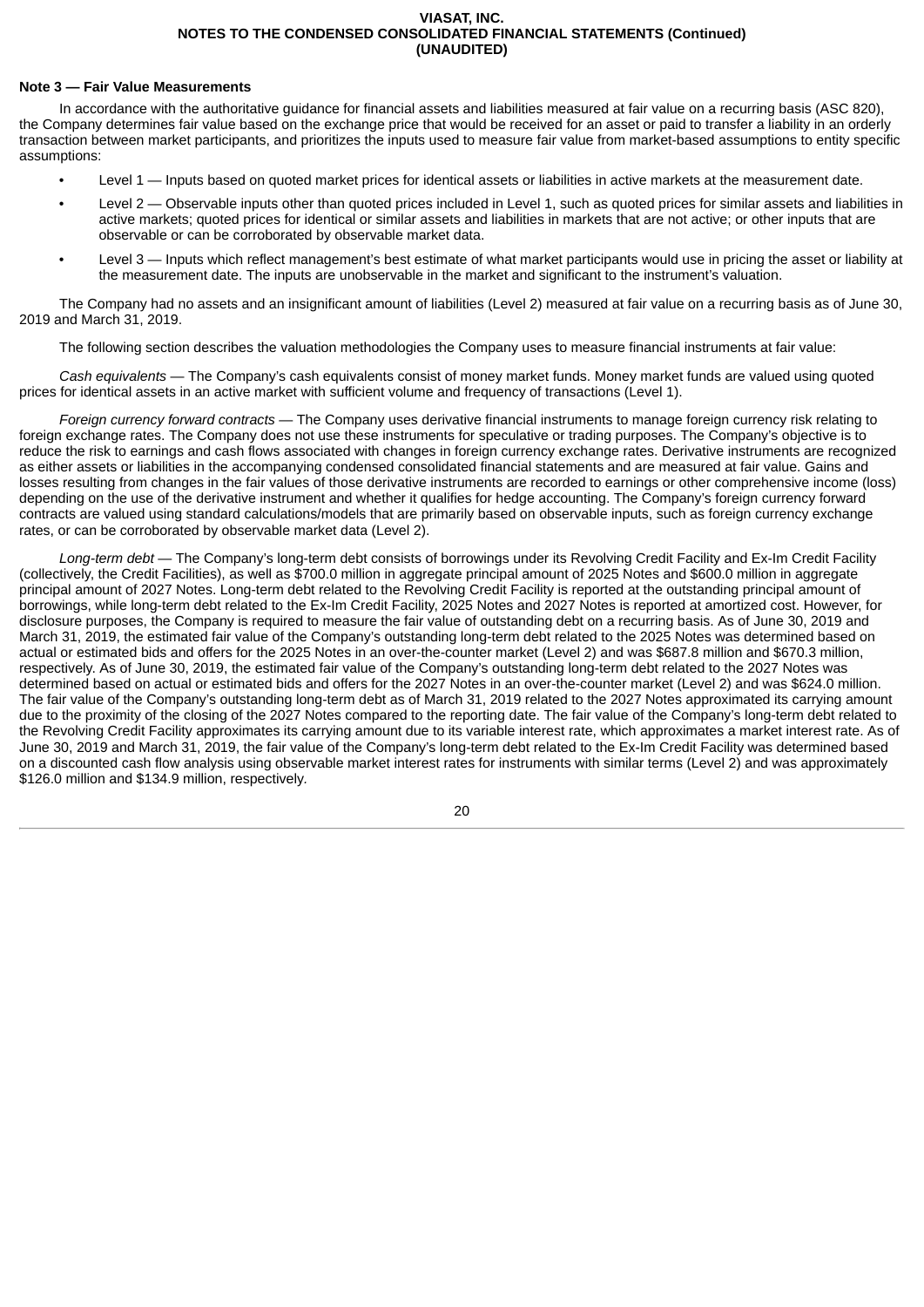*Satellite performance incentive obligations* — The Company's contracts with the manufacturers of the ViaSat-1 and ViaSat-2 satellites require the Company to make monthly in-orbit satellite performance incentive payments, including interest, through approximately fiscal year 2028 subject to the continued satisfactory performance of the applicable satellites. The Company records the net present value of these expected future payments as a liability and as a component of the cost of the satellites. However, for disclosure purposes, the Company is required to measure the fair value of outstanding satellite performance incentive obligations on a recurring basis. The fair value of the Company's outstanding satellite performance incentive obligations is estimated to approximate their carrying value based on current rates (Level 2). As of June 30, 2019 and March 31, 2019, the Company's estimated satellite performance incentive obligations relating to the ViaSat-1 and ViaSat-2 satellites, including accrued interest, were \$28.2 million.

#### **Note 4 — Shares Used In Computing Diluted Net Loss Per Share**

The weighted average number of shares used to calculate basic and diluted net loss per share attributable to Viasat, Inc. common stockholders is the same for the three months ended June 30, 2019 and June 30, 2018, as the Company incurred a net loss attributable to Viasat, Inc. common stockholders for such periods and inclusion of potentially dilutive weighted average shares of common stock would be antidilutive. Potentially dilutive weighted average shares of common stock excluded from the calculation for the three months ended June 30, 2019 and 2018 were 314,113 and 1,340,831 shares relating to stock options (other than TSR performance stock options), respectively, 985,226 and 1,396,974 shares relating to restricted stock units, respectively, and 282,410 and 270,071 shares relating to certain terms of the ViaSat 401(k) Profit Sharing Plan and Employee Stock Purchase Plan, respectively. 102,815 and no shares relating to TSR performance stock options were excluded from the calculation for the three months ended June 30, 2019 and 2018, respectively.

# **Note 5 — Goodwill and Acquired Intangible Assets**

During the three months ended June 30, 2019, the decrease in the Company's goodwill related to the effects of foreign currency translation recorded within all three of the Company's segments. During the three months ended June 30, 2018, the increase in the Company's goodwill related to an insignificant acquisition, partially offset by the effects of foreign currency translation recorded within all three of the Company's segments.

Other acquired intangible assets are amortized using the straight-line method over their estimated useful lives of two to ten years. Amortization expense related to other acquired intangible assets was \$2.0 million and \$2.5 million for the three months ended June 30, 2019 and 2018, respectively.

The expected amortization expense of amortizable acquired intangible assets may change due to the effects of foreign currency fluctuations as a result of international businesses acquired. Current and expected amortization expense for acquired intangible assets for each of the following periods is as follows:

|                                                | Amortization<br>(In thousands) |  |
|------------------------------------------------|--------------------------------|--|
| For the three months ended June 30, 2019       | \$<br>2.037                    |  |
|                                                |                                |  |
| Expected for the remainder of fiscal year 2020 | \$<br>5.556                    |  |
| Expected for fiscal year 2021                  | 5.118                          |  |
| Expected for fiscal year 2022                  | 3,295                          |  |
| Expected for fiscal year 2023                  | 2,990                          |  |
| Expected for fiscal year 2024                  | 2,471                          |  |
| Thereafter                                     | 924                            |  |
|                                                | \$<br>20.354                   |  |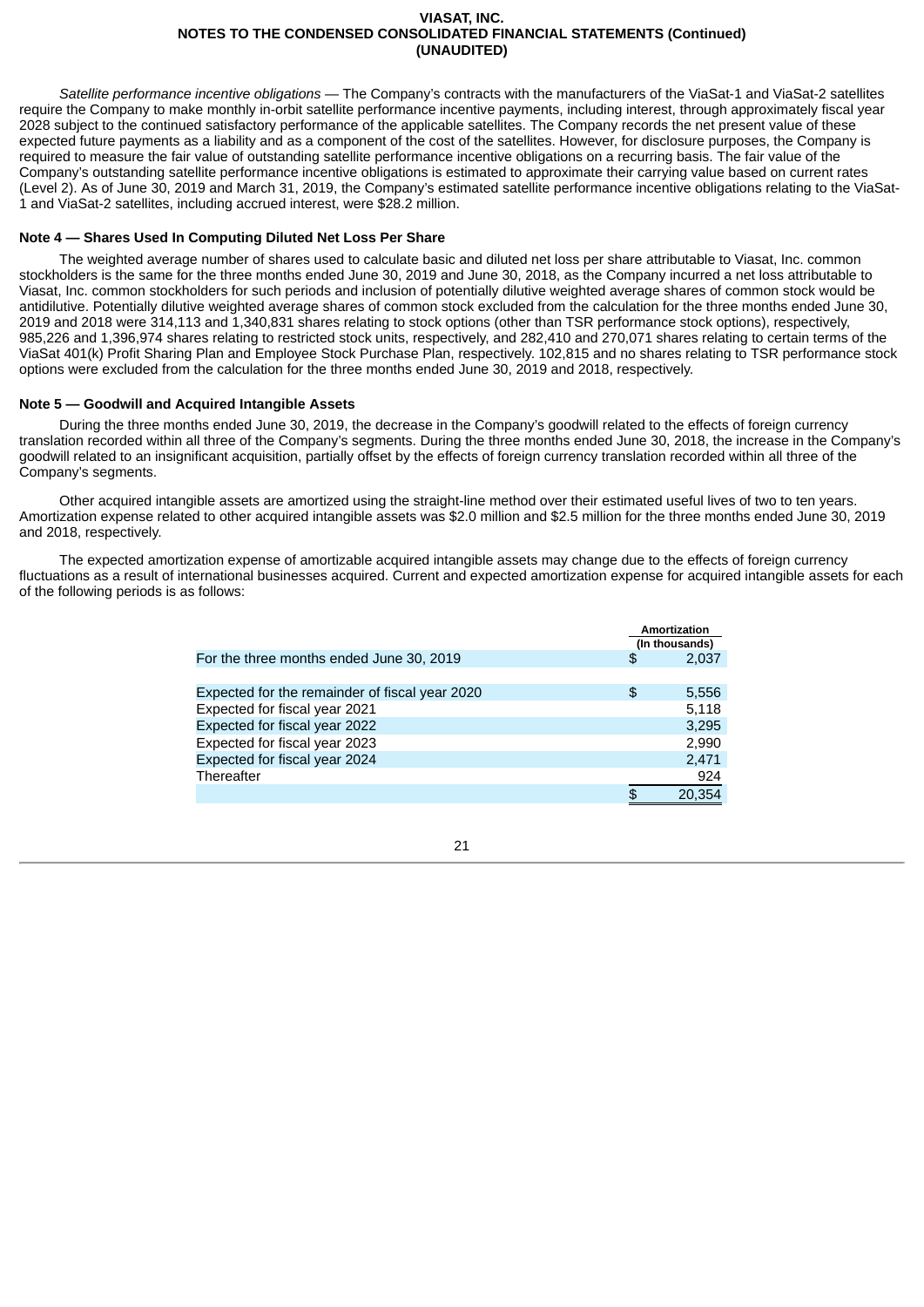# **Note 6 – Leases**

The Company's operating leases consist primarily of leases for office space, data centers and satellite ground facilities and have remaining terms from one to ten years, some of which include renewal options, and some of which include options to terminate the leases within one year. Certain earth station leases have renewal terms that have been deemed to be reasonably certain to be exercised and as such have been recognized as part of the Company's right-of-use assets and lease liabilities. The Company's lease agreements do not contain any material residual value guarantees or material restrictive covenants. The Company recognized right-of-use assets and lease liabilities for such leases in connection with its adoption of ASC 842 as of April 1, 2019 (see Note 1).

The Company's condensed consolidated balance sheet as of June 30, 2019 includes the following amounts for right-of-use assets and lease liabilities:

|                                         |    | As of<br>June 30, 2019<br>(In thousands) |
|-----------------------------------------|----|------------------------------------------|
| Operating lease right-of-use assets     | \$ | 320,227                                  |
|                                         |    |                                          |
| Operating lease liabilities             | £. | 40.804                                   |
| Non-current operating lease liabilities |    | 297,867                                  |
| Total operating lease liabilities       | \$ | 338.671                                  |

The components of the Company's lease expense are presented in the table below:

|                                     | <b>Three Months</b><br>Ended<br>June 30, 2019 |
|-------------------------------------|-----------------------------------------------|
|                                     | (In thousands)                                |
| Operating lease cost                | 15.399                                        |
| Short-term and equipment lease cost | 611                                           |
| Variable lease cost                 | 1,679                                         |
| Net lease cost                      | 17,689                                        |

The following table details components of cash flows for operating leases, right-of-use assets obtained in exchange for new operating lease liabilities, weighted average lease terms and discount rates:

|                                                                                     | <b>Three Months</b><br>Ended |
|-------------------------------------------------------------------------------------|------------------------------|
| (In thousands, except lease term and discount rate)                                 | June 30, 2019                |
| Cash paid for amounts included in the measurement<br>of operating lease liabilities | \$<br>14.914                 |
| Right-of-use assets obtained in exchange for new<br>operating lease liabilities     | \$<br>3.566                  |
| Weighted average remaining lease term - operating<br>leases (in years)              | 7.6                          |
| Weighted average discount rate - operating leases                                   | 5.5%                         |

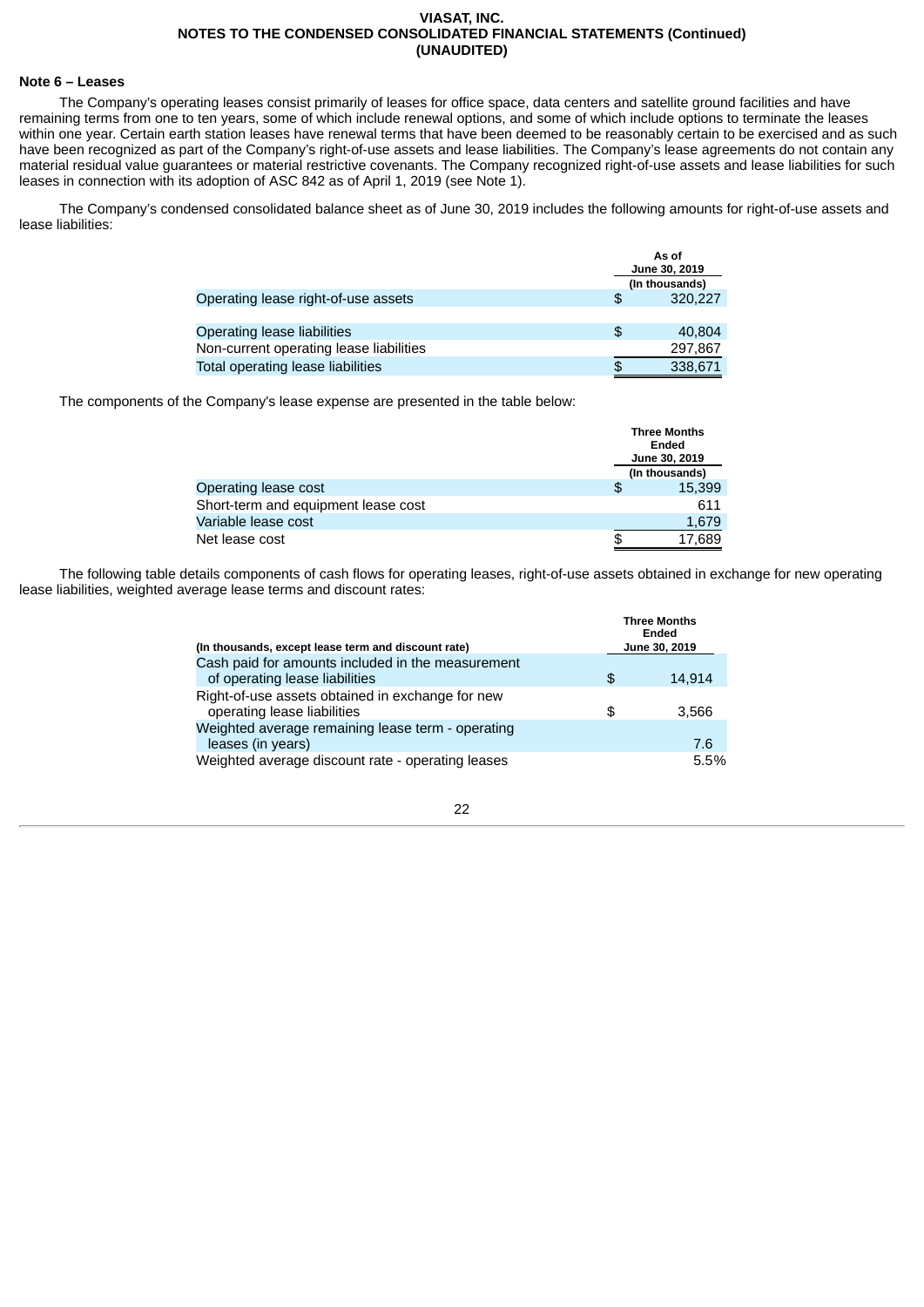The following table presents future lease payments under operating leases as of June 30, 2019:

|                                                |     | <b>Operating Leases</b><br>June 30, 2019 |  |
|------------------------------------------------|-----|------------------------------------------|--|
|                                                |     | (In thousands)                           |  |
| Expected for the remainder of fiscal year 2020 | \$  | 42,551                                   |  |
| Expected for fiscal year 2021                  |     | 57,982                                   |  |
| Expected for fiscal year 2022                  |     | 55.520                                   |  |
| Expected for fiscal year 2023                  |     | 50.260                                   |  |
| Expected for fiscal year 2024                  |     | 50.225                                   |  |
| Thereafter                                     |     | 160,415                                  |  |
| Total future lease payments required           |     | 416,953                                  |  |
| Less: imputed interest                         |     | 78,282                                   |  |
| Total                                          | \$. | 338,671                                  |  |

As of June 30, 2019, the Company had \$142.5 million of additional lease commitments that will commence in the future between fiscal years 2020 and 2021 with lease terms of three to 12 years.

As discussed in Note 1, the Company has adopted ASC 842 using the optional transition method presenting prior period amounts and disclosures under ASC 840. The following table presents the Company's future minimum lease payments for operating leases under ASC 840 at March 31, 2019:

|                                 | <b>Operating Leases</b> |                |
|---------------------------------|-------------------------|----------------|
|                                 | March 31, 2019          |                |
|                                 |                         | (In thousands) |
| Expected for fiscal year 2020   | \$                      | 59.164         |
| Expected for fiscal year 2021   |                         | 59,452         |
| Expected for fiscal year 2022   |                         | 57,500         |
| Expected for fiscal year 2023   |                         | 50.933         |
| Expected for fiscal year 2024   |                         | 51,000         |
| Thereafter                      |                         | 183,077        |
| Total minimum payments required |                         | 461,126        |

Rent expense was \$53.5 million for the fiscal year ended March 31, 2019.

# **Note 7 — Senior Notes and Other Long-Term Debt**

Total long-term debt consisted of the following as of June 30, 2019 and March 31, 2019:

|                                              |                | As of<br>June 30, 2019 |    | As of<br>March 31, 2019 |
|----------------------------------------------|----------------|------------------------|----|-------------------------|
|                                              | (In thousands) |                        |    |                         |
| 2027 Notes                                   | \$             | 600,000                | \$ | 600,000                 |
| 2025 Notes                                   |                | 700,000                |    | 700,000                 |
| <b>Revolving Credit Facility</b>             |                |                        |    |                         |
| Ex-Im Credit Facility                        |                | 127,739                |    | 139,560                 |
| <b>Total debt</b>                            |                | 1,427,739              |    | 1,439,560               |
| Unamortized discount and debt issuance costs |                | (25, 131)              |    | (26, 720)               |
| Less: current portion of long-term debt      |                | 19,652                 |    | 19,937                  |
| Total long-term debt                         |                | 1.382.956              | \$ | 1.392.903               |

# *Revolving Credit Facility*

As of June 30, 2019, the Revolving Credit Facility provided a \$700.0 million revolving line of credit (including up to \$150.0 million of letters of credit), with a maturity date of January 18, 2024. At June 30, 2019, the Company had no outstanding borrowings under the Revolving Credit Facility and \$19.3 million outstanding under standby letters of credit, leaving borrowing availability under the Revolving Credit Facility as of June 30, 2019 of \$680.7 million.

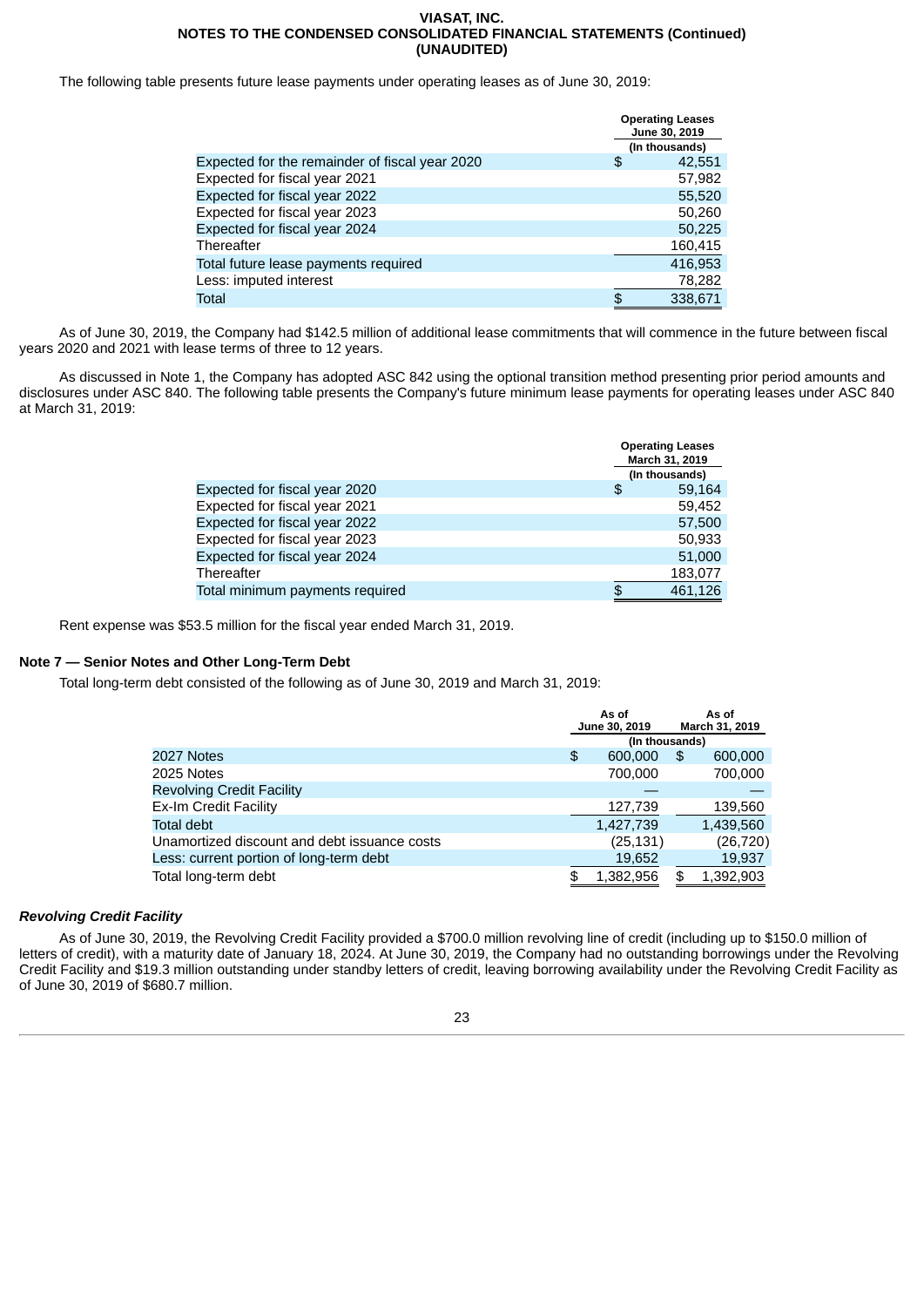Borrowings under the Revolving Credit Facility bear interest, at the Company's option, at either (1) the highest of the Federal Funds rate plus 0.50%, the Eurodollar rate plus 1.00%, or the administrative agent's prime rate as announced from time to time, or (2) the Eurodollar rate, plus, in the case of each of (1) and (2), an applicable margin that is based on the Company's total leverage ratio. The Company has capitalized certain amounts of interest expense on the Revolving Credit Facility in connection with the construction of various assets during the construction period. The Revolving Credit Facility is required to be guaranteed by certain significant domestic subsidiaries of the Company (as defined in the Revolving Credit Facility) and secured by substantially all of the Company's and any such subsidiaries' assets. As of June 30, 2019, none of the Company's subsidiaries guaranteed the Revolving Credit Facility.

The Revolving Credit Facility contains financial covenants regarding a maximum total leverage ratio and a minimum interest coverage ratio. In addition, the Revolving Credit Facility contains covenants that restrict, among other things, the Company's ability to sell assets, make investments and acquisitions, make capital expenditures, grant liens, pay dividends and make certain other restricted payments. The Company was in compliance with its financial covenants under the Revolving Credit Facility as of June 30, 2019.

#### *Ex-Im Credit Facility*

The Ex-Im Credit Facility originally provided a \$362.4 million senior secured direct loan facility, which was fully drawn. Of the \$362.4 million in principal amount of borrowings made under the Ex-Im Credit Facility, \$321.2 million was used to finance up to 85% of the costs of construction, launch and insurance of the ViaSat-2 satellite and related goods and services (including costs incurred on or after September 18, 2012), with the remaining \$41.2 million used to finance the total exposure fees incurred under the Ex-Im Credit Facility (which included all previously accrued completion exposure fees). As of June 30, 2019, the Company had \$127.7 million in principal amount of outstanding borrowings under the Ex-Im Credit Facility.

Borrowings under the Ex-Im Credit Facility bear interest at a fixed rate of 2.38%, payable semi-annually in arrears. The effective interest rate on the Company's outstanding borrowings under the Ex-Im Credit Facility, which takes into account timing and amount of borrowings and payments, exposure fees, debt issuance costs and other fees, is 4.54%. Borrowings under the Ex-Im Credit Facility are required to be repaid in 16 semi-annual principal installments, which commenced on April 15, 2018, with a maturity date of October 15, 2025. Pursuant to the terms of the Ex-Im Credit Facility, certain insurance recovery proceeds related to the ViaSat-2 satellite must be used to pay down outstanding borrowings under the Ex-Im Credit Facility upon receipt. During the three months ended June 30, 2019 and during fiscal year 2019, the Company received \$2.3 million and \$185.7 million, respectively, of insurance proceeds related to the ViaSat-2 satellite, all of which were used to pay down outstanding borrowings under the Ex-Im Credit Facility upon receipt (see Note 1 – Property, equipment and satellites for more information). The Ex-Im Credit Facility is guaranteed by Viasat and is secured by first-priority liens on the ViaSat-2 satellite and related assets, as well as a pledge of the capital stock of the borrower under the facility.

The Ex-Im Credit Facility contains financial covenants regarding Viasat's maximum total leverage ratio and minimum interest coverage ratio. In addition, the Ex-Im Credit Facility contains covenants that restrict, among other things, the Company's ability to sell assets, make investments and acquisitions, make capital expenditures, grant liens, pay dividends and make certain other restricted payments. The Company was in compliance with its financial covenants under the Ex-Im Credit Facility as of June 30, 2019.

Borrowings under the Ex-Im Credit Facility are recorded as current portion of long-term debt and as other long-term debt, net of unamortized discount and debt issuance costs, in the Company's condensed consolidated financial statements. The discount of \$42.3 million (comprising the initial \$6.0 million pre-exposure fee, \$35.3 million of completion exposure fees, and other customary fees) and deferred financing cost associated with the issuance of the borrowings under the Ex-Im Credit Facility is amortized to interest expense on an effective interest rate basis over the weighted average term of the Ex-Im Credit Facility and in accordance with the related payment obligations.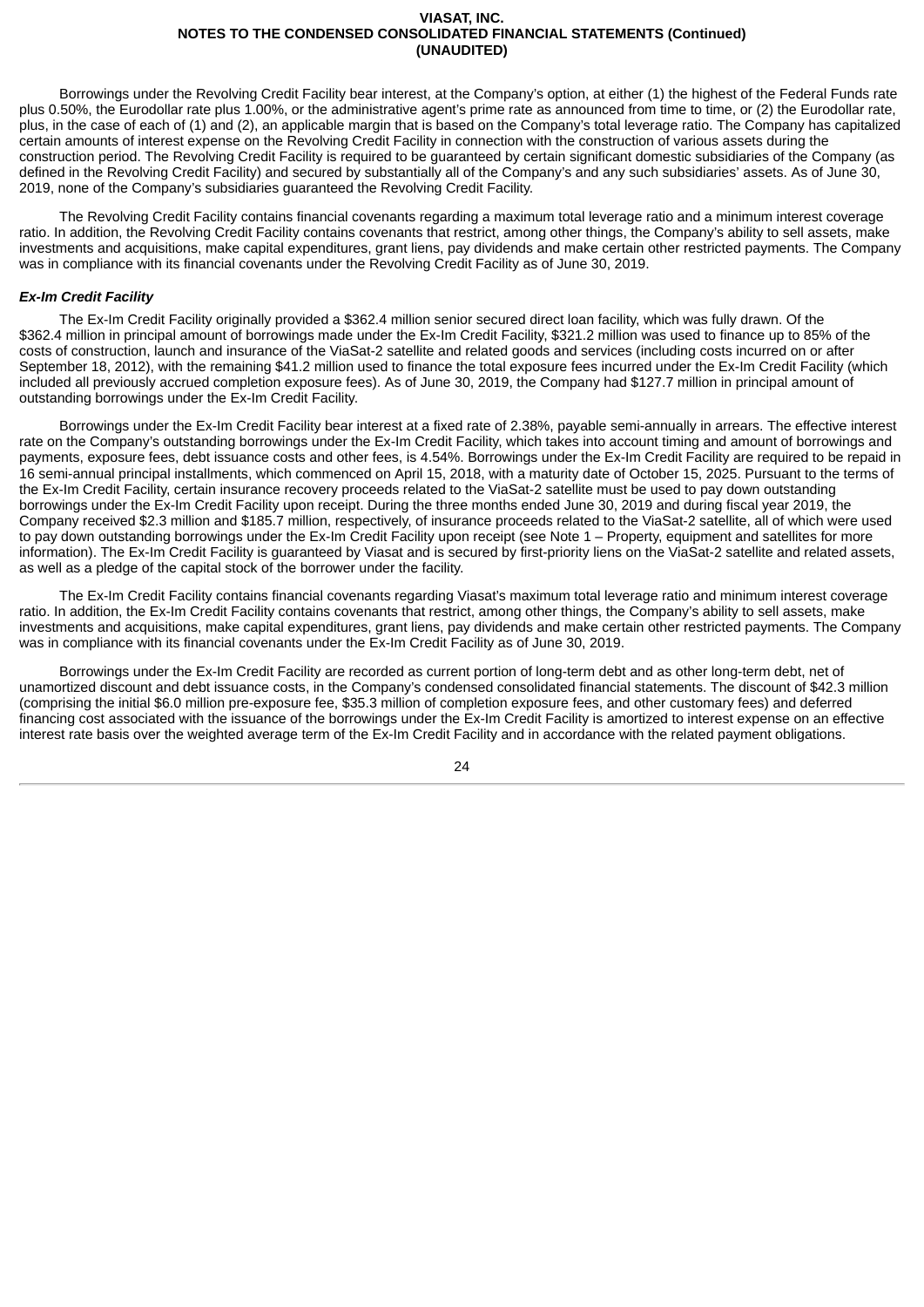#### *Senior Notes*

#### *Senior Secured Notes due 2027*

In March 2019, the Company issued \$600.0 million in principal amount of 2027 Notes in a private placement to institutional buyers. The 2027 Notes were issued at face value and are recorded as long-term debt, net of debt issuance costs, in the Company's consolidated financial statements. The 2027 Notes bear interest at the rate of 5.625% per year, payable semi-annually in cash in arrears, which interest payments will commence in October 2019. Debt issuance costs associated with the issuance of the 2027 Notes are amortized to interest expense on a straight-line basis over the term of the 2027 Notes, the results of which are not materially different from the effective interest rate basis.

The 2027 Notes are required to be guaranteed on a senior secured basis by each of the Company's existing and future subsidiaries that guarantees the Revolving Credit Facility. As of June 30, 2019, none of the Company's subsidiaries guaranteed the 2027 Notes. The 2027 Notes are secured, equally and ratably with the Revolving Credit Facility and any future parity lien debt, by liens on substantially all of the Company's assets.

The 2027 Notes are the Company's general senior secured obligations and rank equally in right of payment with all of its existing and future unsubordinated debt. The 2027 Notes are effectively senior to all of the Company's existing and future unsecured debt (including the 2025 Notes) as well as to all of any permitted junior lien debt that may be incurred in the future, in each case to the extent of the value of the assets securing the 2027 Notes. The 2027 Notes are effectively subordinated to any obligations that are secured by liens on assets that do not constitute a part of the collateral securing the 2027 Notes, are structurally subordinated to all existing and future liabilities (including trade payables) of the Company's subsidiaries that do not guarantee the 2027 Notes (including obligations of the borrower under the Ex-Im Credit Facility), and are senior in right of payment to all of the Company's existing and future subordinated indebtedness.

The indenture governing the 2027 Notes limits, among other things, the Company's and its restricted subsidiaries' ability to: incur, assume or guarantee additional debt; issue redeemable stock and preferred stock; pay dividends, make distributions or redeem or repurchase capital stock; prepay, redeem or repurchase subordinated debt; make loans and investments; grant or incur liens; restrict dividends, loans or asset transfers from restricted subsidiaries; sell or otherwise dispose of assets; enter into transactions with affiliates; reduce the Company's satellite insurance; and consolidate or merge with, or sell substantially all of their assets to, another person.

Prior to April 15, 2022, the Company may redeem up to 40% of the 2027 Notes at a redemption price of 105.625% of the principal amount thereof, plus accrued and unpaid interest, if any, thereon to the redemption date, from the net cash proceeds of specified equity offerings. The Company may also redeem the 2027 Notes prior to April 15, 2022, in whole or in part, at a redemption price equal to 100% of the principal amount thereof plus the applicable premium and any accrued and unpaid interest, if any, thereon to the redemption date. The applicable premium is calculated as the greater of: (i) 1.0% of the principal amount of such 2027 Notes and (ii) the excess, if any, of (a) the present value at such date of redemption of (1) the redemption price of such 2027 Notes on April 15, 2022 plus (2) all required interest payments due on such 2027 Notes through April 15, 2022 (excluding accrued but unpaid interest to the date of redemption), computed using a discount rate equal to the treasury rate (as defined under the indenture governing the 2027 Notes) plus 50 basis points, over (b) the thenoutstanding principal amount of such 2027 Notes. The 2027 Notes may be redeemed, in whole or in part, at any time during the 12 months beginning on April 15, 2022 at a redemption price of 102.813%, during the 12 months beginning on April 15, 2023 at a redemption price of 101.406%, and at any time on or after April 15, 2024 at a redemption price of 100%, in each case plus accrued and unpaid interest, if any, thereon to the redemption date.

In the event a change of control triggering event occurs (as defined in the indenture governing the 2027 Notes), each holder will have the right to require the Company to repurchase all or any part of such holder's 2027 Notes at a purchase price in cash equal to 101% of the aggregate principal amount of the 2027 Notes repurchased, plus accrued and unpaid interest, if any, to the date of purchase (subject to the right of holders of record on the relevant record date to receive interest due on the relevant interest payment date).

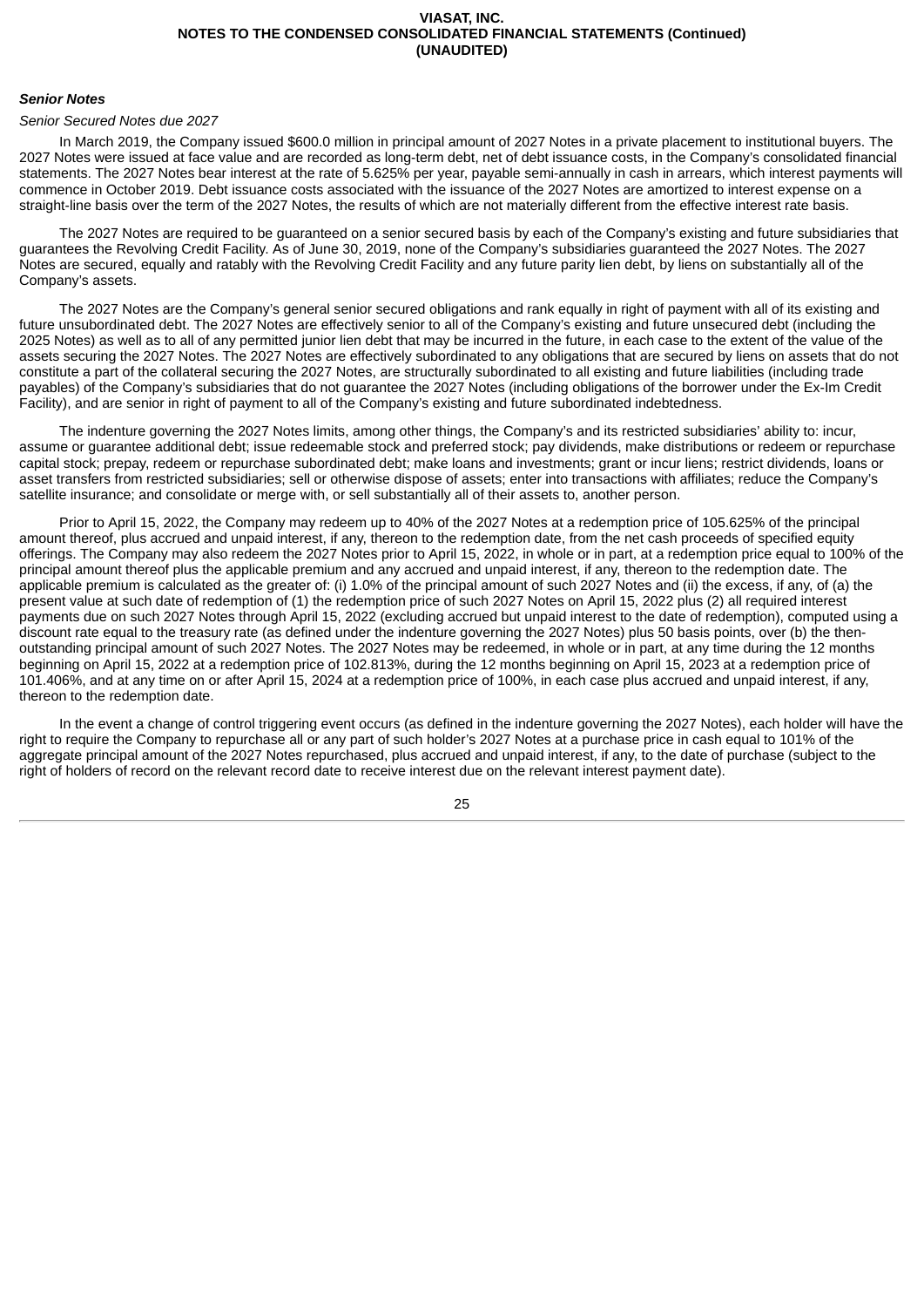#### *Senior Notes due 2025*

In September 2017, the Company issued \$700.0 million in principal amount of 2025 Notes in a private placement to institutional buyers. The 2025 Notes were issued at face value and are recorded as long-term debt, net of debt issuance costs, in the Company's condensed consolidated financial statements. The 2025 Notes bear interest at the rate of 5.625% per year, payable semi-annually in cash in arrears, which interest payments commenced in March 2018. Debt issuance costs associated with the issuance of the 2025 Notes are amortized to interest expense on a straight-line basis over the term of the 2025 Notes, the results of which are not materially different from the effective interest rate basis.

The 2025 Notes are required to be guaranteed on an unsecured senior basis by each of the Company's existing and future subsidiaries that guarantees the Revolving Credit Facility. As of June 30, 2019, none of the Company's subsidiaries guaranteed the 2025 Notes. The 2025 Notes are the Company's general senior unsecured obligations and rank equally in right of payment with all of the Company's existing and future unsecured unsubordinated debt. The 2025 Notes are effectively junior in right of payment to the Company's existing and future secured debt, including under the Credit Facilities (to the extent of the value of the assets securing such debt), are structurally subordinated to all existing and future liabilities (including trade payables) of the Company's subsidiaries that do not guarantee the 2025 Notes, and are senior in right of payment to all of the Company's existing and future subordinated indebtedness.

The indenture governing the 2025 Notes limits, among other things, the Company's and its restricted subsidiaries' ability to: incur, assume or guarantee additional debt; issue redeemable stock and preferred stock; pay dividends, make distributions or redeem or repurchase capital stock; prepay, redeem or repurchase subordinated debt; make loans and investments; grant or incur liens; restrict dividends, loans or asset transfers from restricted subsidiaries; sell or otherwise dispose of assets; enter into transactions with affiliates; reduce the Company's satellite insurance; and consolidate or merge with, or sell substantially all of their assets to, another person.

Prior to September 15, 2020, the Company may redeem up to 40% of the 2025 Notes at a redemption price of 105.625% of the principal amount thereof, plus accrued and unpaid interest, if any, thereon to the redemption date, from the net cash proceeds of specified equity offerings. The Company may also redeem the 2025 Notes prior to September 15, 2020, in whole or in part, at a redemption price equal to 100% of the principal amount thereof plus the applicable premium and any accrued and unpaid interest, if any, thereon to the redemption date. The applicable premium is calculated as the greater of: (i) 1.0% of the principal amount of such 2025 Notes and (ii) the excess, if any, of (a) the present value at such date of redemption of (1) the redemption price of such 2025 Notes on September 15, 2020 plus (2) all required interest payments due on such 2025 Notes through September 15, 2020 (excluding accrued but unpaid interest to the date of redemption), computed using a discount rate equal to the treasury rate (as defined under the indenture governing the 2025 Notes) plus 50 basis points, over (b) the then-outstanding principal amount of such 2025 Notes. The 2025 Notes may be redeemed, in whole or in part, at any time during the 12 months beginning on September 15, 2020 at a redemption price of 102.813%, during the 12 months beginning on September 15, 2021 at a redemption price of 101.406%, and at any time on or after September 15, 2022 at a redemption price of 100%, in each case plus accrued and unpaid interest, if any, thereon to the redemption date.

In the event a change of control triggering event occurs (as defined in the indenture governing the 2025 Notes), each holder will have the right to require the Company to repurchase all or any part of such holder's 2025 Notes at a purchase price in cash equal to 101% of the aggregate principal amount of the 2025 Notes repurchased, plus accrued and unpaid interest, if any, to the date of purchase (subject to the right of holders of record on the relevant record date to receive interest due on the relevant interest payment date).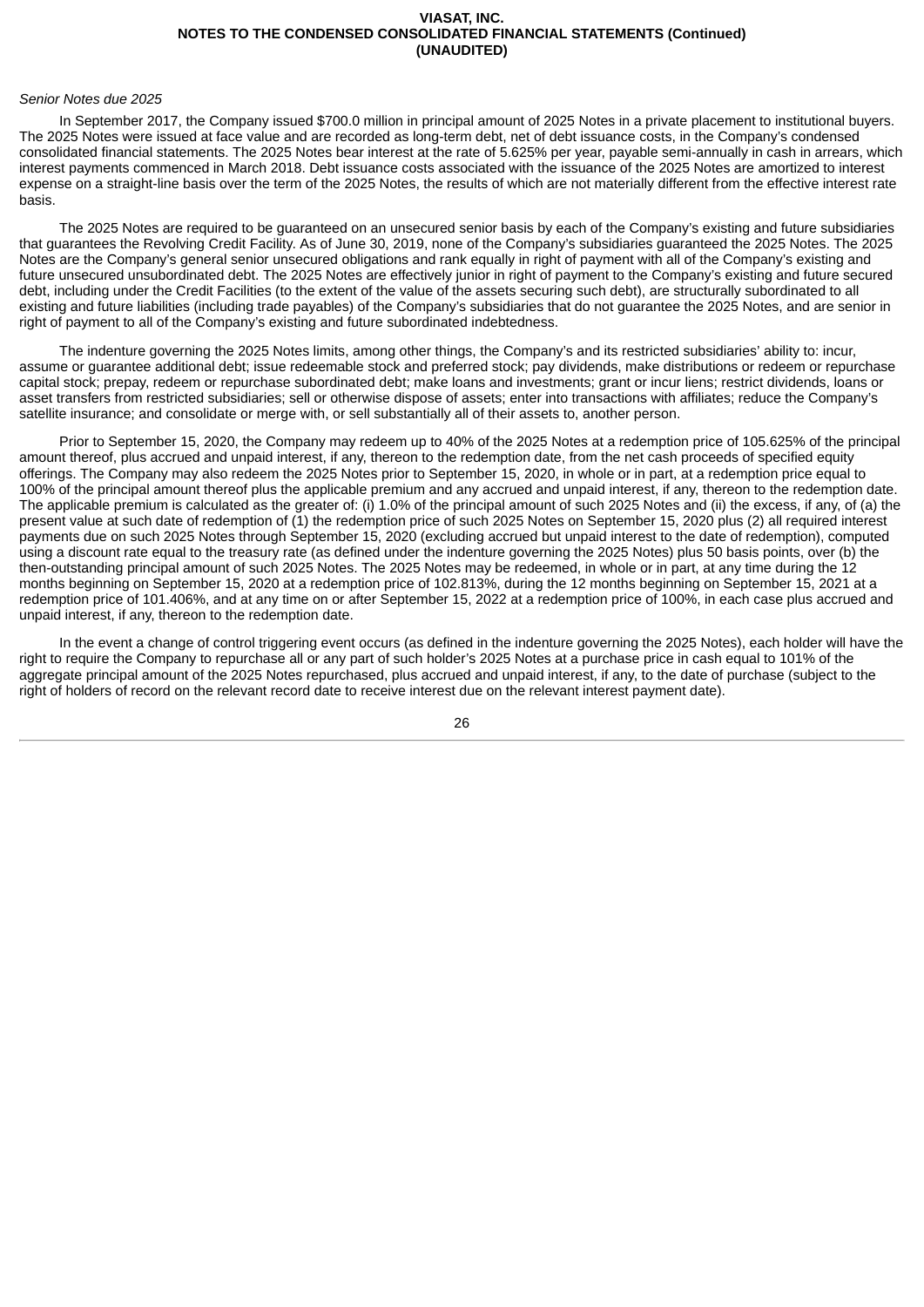#### **Note 8 — Product Warranty**

The Company provides limited warranties on its products for periods of up to five years. The Company records a liability for its warranty obligations when products are shipped or they are included in long-term construction contracts based upon an estimate of expected warranty costs. Amounts expected to be incurred within 12 months are classified as accrued liabilities and amounts expected to be incurred beyond 12 months are classified as other liabilities in the condensed consolidated financial statements. For mature products, the warranty cost estimates are based on historical experience with the particular product. For newer products that do not have a history of warranty costs, the Company bases its estimates on its experience with the technology involved and the types of failures that may occur. It is possible that the Company's underlying assumptions will not reflect the actual experience and, in that case, future adjustments will be made to the recorded warranty obligation. The following table reflects the change in the Company's warranty accrual during the three months ended June 30, 2019 and 2018:

|                                                     | <b>Three Months Ended</b> |               |    |               |
|-----------------------------------------------------|---------------------------|---------------|----|---------------|
|                                                     |                           | June 30, 2019 |    | June 30, 2018 |
|                                                     | (In thousands)            |               |    |               |
| Balance, beginning of period                        | \$                        | 7.584         | \$ | 6,914         |
| Change in liability for warranties issued in period |                           | 2.182         |    | 475           |
| Settlements made (in cash or in kind) during the    |                           |               |    |               |
| period                                              |                           | (1,316)       |    | (914)         |
| Balance, end of period                              | £.                        | 8.450         |    | 6.475         |

#### **Note 9 — Commitments and Contingencies**

In July 2019, the Company entered into an agreement with Boeing for the construction and purchase of a third ViaSat-3 class satellite and the integration of Viasat's payload technologies into the satellite, which replaced and superseded the limited agreement to proceed entered into in January 2019 for the satellite. This satellite is expected to provide broadband services over the Asia and Pacific (APAC) region.

From time to time, the Company is involved in a variety of claims, suits, investigations and proceedings arising in the ordinary course of business, including government investigations and claims, and other claims and proceedings with respect to intellectual property, breach of contract, labor and employment, tax and other matters. Such matters could result in fines; penalties, compensatory, treble or other damages; or non-monetary relief. A violation of government contract laws and regulations could also result in the termination of its government contracts or debarment from bidding on future government contracts. Although claims, suits, investigations and proceedings are inherently uncertain and their results cannot be predicted with certainty, the Company believes that the resolution of its current pending matters will not have a material adverse effect on its business, financial condition, results of operations or liquidity.

The Company has contracts with various U.S. government agencies. Accordingly, the Company is routinely subject to audit and review by the DCMA, the DCAA and other U.S. government agencies of its performance on government contracts, indirect rates and pricing practices, accounting and management internal control business systems, and compliance with applicable contracting and procurement laws, regulations and standards. An adverse outcome to a review or audit or other failure to comply with applicable contracting and procurement laws, regulations and standards could result in material civil and criminal penalties and administrative sanctions being imposed on the Company, which may include termination of contracts, forfeiture of profits, triggering of price reduction clauses, suspension of payments, significant customer refunds, fines and suspension, or a prohibition on doing business with U.S. government agencies. In addition, if the Company fails to obtain an "adequate" determination of its various accounting and management internal control business systems from applicable U.S. government agencies or if allegations of impropriety are made against it, the Company could suffer serious harm to its business or its reputation, including its ability to bid on new contracts or receive contract renewals and its competitive position in the bidding process. The Company's incurred cost audits by the DCAA have not been concluded for fiscal year 2019. As of June 30, 2019, the DCAA had completed its incurred cost audit for fiscal years 2004 and 2016 and approved the Company's incurred costs for those fiscal years, as well as approved the Company's incurred costs for fiscal years 2005 through 2015, 2017 and 2018 without further audit based on the determination of low risk. Although the Company has recorded contract revenues subsequent to fiscal year 2018 based upon an estimate of costs that the Company believes will be approved upon final audit or review, the Company does not know the outcome of any ongoing or future audits or reviews and adjustments, and if future adjustments exceed the Company's estimates, its profitability would be adversely affected. As of June 30, 2019 and March 31, 2019, the Company had \$4.9 million in contract-related reserves for its estimate of potential refunds to customers for potential cost adjustments on several multi-year U.S. government cost reimbursable contracts. This reserve is classified as either an element of accrued liabilities or as a reduction of unbilled accounts receivable based on the status of the related contracts.

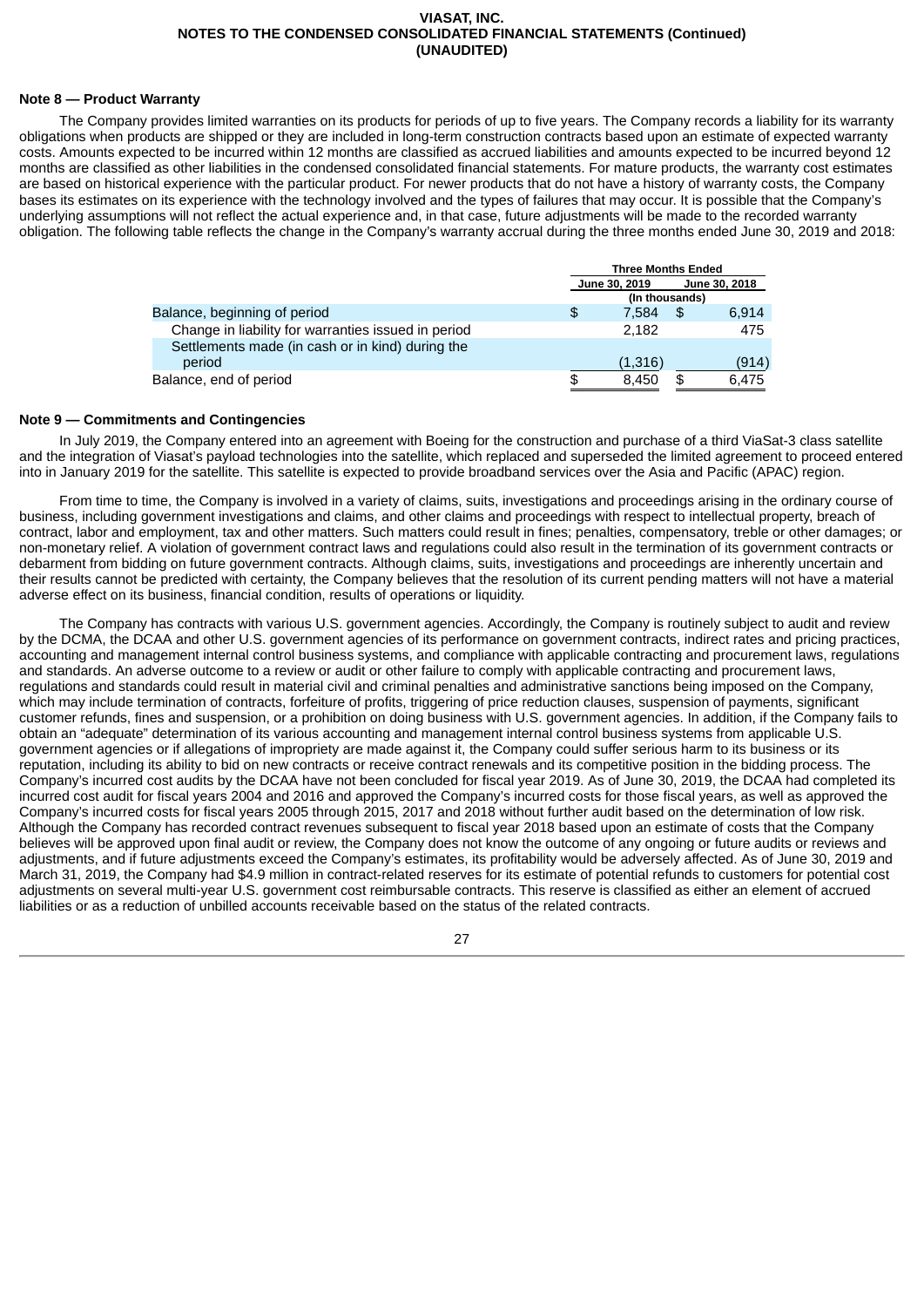#### **Note 10 — Income Taxes**

Ordinarily, the Company calculates its provision for income taxes at the end of each interim reporting period on the basis of an estimated annual effective tax rate adjusted for tax items that are discrete to each period. However, when a reliable estimate cannot be made, the Company computes its provision for income taxes using the actual effective tax rate (discrete method) for the year-to-date period. The Company's effective tax rate is highly influenced by the amount of its R&D tax credits. A small change in estimated annual pretax income (loss) can produce a significant variance in the annual effective tax rate given the Company's expected amount of R&D tax credits. This variability provides an unreliable estimate of the annual effective tax rate. As a result, and in accordance with the authoritative guidance for accounting for income taxes in interim periods, the Company has computed its provision for income taxes for the three months ended June 30, 2019 by applying the actual effective tax rate to the year-to-date income for the three-month period.

For the three months ended June 30, 2019, the Company recorded an income tax benefit of \$7.2 million resulting in an effective tax benefit rate of 39%. The effective tax benefit rate in the first quarter of fiscal year 2020 differed from the U.S. statutory rate due primarily to the benefit of R&D tax credits.

For the three months ended June 30, 2018, the Company recorded an income tax benefit of \$29.2 million, resulting in an effective tax benefit rate of 44%. The effective tax benefit rate in the first quarter of fiscal year 2019 differed from the U.S. statutory rate due primarily to the benefit of R&D tax credits.

Future realization of existing deferred tax assets ultimately depends on future profitability and the existence of sufficient taxable income of appropriate character (for example, ordinary income versus capital gains) within the carryforward period available under tax law. In the event that the Company's estimate of taxable income is less than that required to utilize the full amount of any deferred tax asset, a valuation allowance is established, which would cause a decrease to income in the period such determination is made.

For the three months ended June 30, 2019, the Company's gross unrecognized tax benefits increased by \$3.1 million. In the next 12 months it is reasonably possible that the amount of unrecognized tax benefits will not change significantly.

#### **Note 11 — Equity Method Investments and Related-Party Transactions**

#### *Eutelsat strategic partnering arrangement*

In March 2017, the Company acquired a 49% interest in Euro Broadband Infrastructure Sàrl (Euro Infrastructure Co.) for \$139.5 million as part of the consummation of the Company's strategic partnering arrangement with Eutelsat. The Company's investment in Euro Infrastructure Co. is accounted for under the equity method and the total investment, including basis difference allocated to tangible assets, identifiable intangible assets, deferred income taxes and goodwill, is classified as a single line item, as an investment in unconsolidated affiliate, on the Company's condensed consolidated balance sheets. Because the underlying net assets in Euro Infrastructure Co. and the related excess carrying value of investment over the proportionate share of net assets are denominated in Euros, foreign currency translation gains or losses impact the recorded value of the Company's investment. The Company recorded a foreign currency translation loss, net of tax, of approximately \$2.5 million and a foreign currency translation gain, net of tax, of approximately \$3.5 million for the three months ended June 30, 2019 and 2018, respectively, in accumulated other comprehensive income (loss). The Company records its proportionate share of the results of Euro Infrastructure Co., and any related basis difference amortization expense, within equity in income (loss) of unconsolidated affiliate, net, one quarter in arrears. Accordingly, the Company included its share of the results of Euro Infrastructure Co. for the three months ended March 31, 2019 and March 31, 2018 in its condensed consolidated financial statements for the three months ended June 30, 2019 and June 30, 2018, respectively. The Company's investment in Euro Infrastructure Co. is presented at cost of investment plus its accumulated proportional share of income or loss, including amortization of the difference in the historical basis of the Company's contribution, less any distributions it has received.

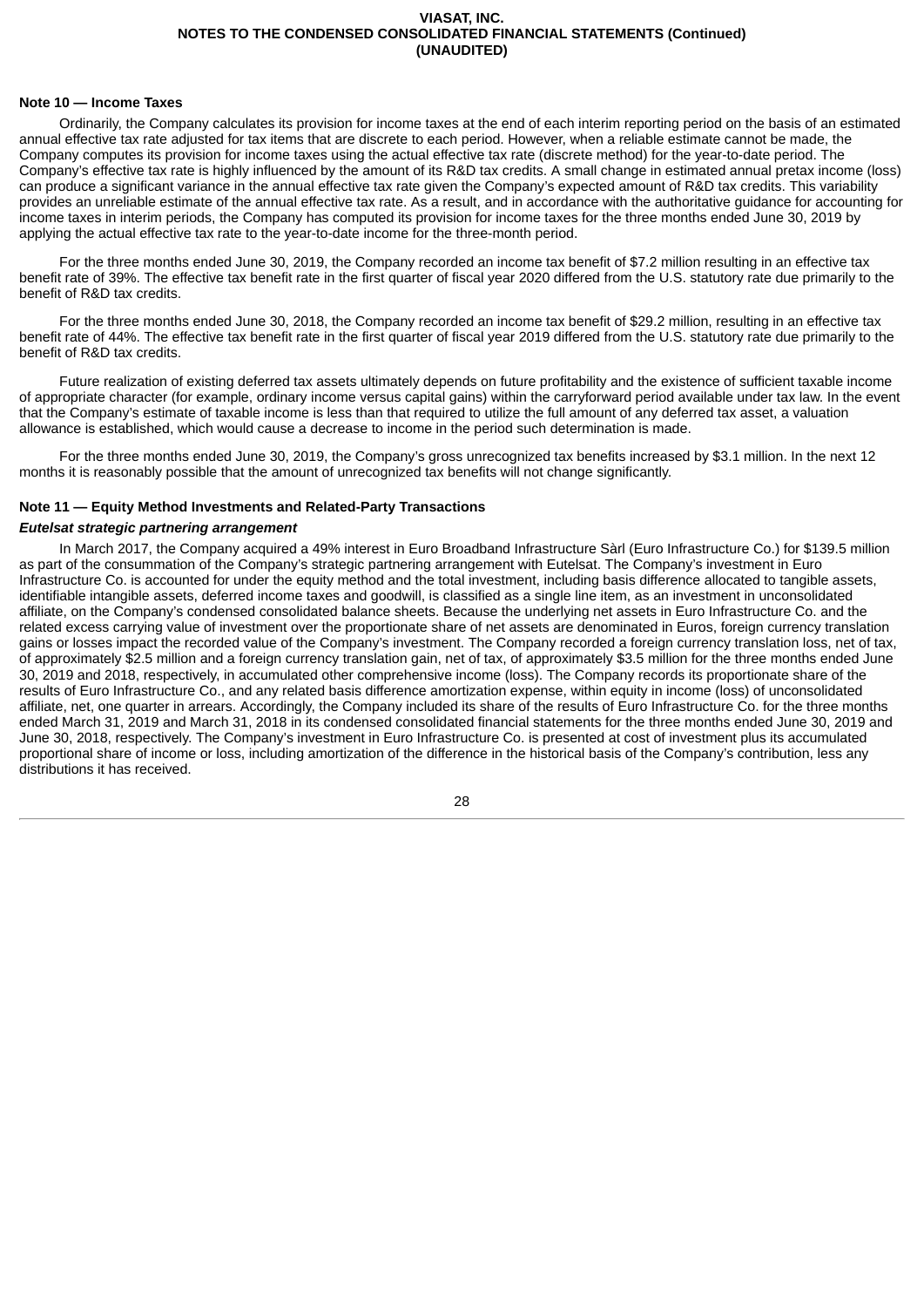The difference between the Company's carrying value of its investment in Euro Infrastructure Co. and its proportionate share of the net assets of Euro Infrastructure Co. as of June 30, 2019 and March 31, 2019 is summarized as follows:

|                                                                               | As of<br>June 30, 2019 |    | As of<br>March 31, 2019 |
|-------------------------------------------------------------------------------|------------------------|----|-------------------------|
|                                                                               | (In thousands)         |    |                         |
| Carrying value of investment in Euro Infrastructure Co.                       | \$<br>158,868          | \$ | 160,711                 |
| Less: proportionate share of net assets of Euro                               |                        |    |                         |
| Infrastructure Co.                                                            | 143,429                |    | 145,016                 |
| Excess carrying value of investment over<br>proportionate share of net assets | \$<br>15,439           | \$ | 15,695                  |
| The excess carrying value has been primarily assigned to:                     |                        |    |                         |
| Goodwill                                                                      | \$<br>22.031           | \$ | 22,476                  |
| Identifiable intangible assets                                                | 10.068                 |    | 10,670                  |
| Tangible assets                                                               | (17,699)               |    | (18, 522)               |
| Deferred income taxes                                                         | 1,039                  |    | 1,071                   |
|                                                                               | 15,439                 | \$ | 15,695                  |

The identifiable intangible assets have useful lives of up to 11 years and a weighted average useful life of approximately ten years, and tangible assets have useful lives of up to 11 years and a weighted average useful life of approximately 11 years. Goodwill is not deductible for tax purposes.

The Company's share of income on its investment in Euro Infrastructure Co. was \$1.4 million and \$1.1 million for the three months ended June 30, 2019 and 2018, respectively, consisting of the Company's share of equity in Euro Infrastructure Co.'s income, including amortization of the difference in the historical basis of the Company's contribution.

Since acquiring its interest in Euro Infrastructure Co., the Company has recorded \$7.8 million in retained earnings of undistributed cumulative earnings in equity interests, net of tax, as of June 30, 2019.

# *Related-party transactions*

Transactions with the equity method investee are considered related-party transactions. The following tables set forth the material related-party transactions entered into between Euro Infrastructure Co. and its subsidiaries, on the one hand, and the Company and its subsidiaries, on the other hand, in the ordinary course of business for the time periods presented:

|                                                                                      | <b>Three Months Ended</b> |                         |  |  |
|--------------------------------------------------------------------------------------|---------------------------|-------------------------|--|--|
|                                                                                      | June 30, 2019             | June 30, 2018           |  |  |
|                                                                                      | (In thousands)            |                         |  |  |
| Revenue – Euro Infrastructure Co.                                                    | \$<br>3,753               | 1,851<br>- \$           |  |  |
| Expense – Euro Infrastructure Co.                                                    | 3.197                     | 2,159                   |  |  |
| Cash received – Euro Infrastructure Co.                                              | $\star$                   | 2,430                   |  |  |
| Cash paid – Euro Infrastructure Co.                                                  | 2.995                     | 1,947                   |  |  |
|                                                                                      | As of<br>June 30, 2019    | As of<br>March 31, 2019 |  |  |
|                                                                                      |                           | (In thousands)          |  |  |
| Accounts receivable – Euro Infrastructure Co.                                        | \$<br>1.936               | $\star$                 |  |  |
| Collections in excess of revenues and deferred<br>revenues - Euro Infrastructure Co. | 1.438                     | 4.703                   |  |  |
|                                                                                      |                           |                         |  |  |

Amount was insignificant.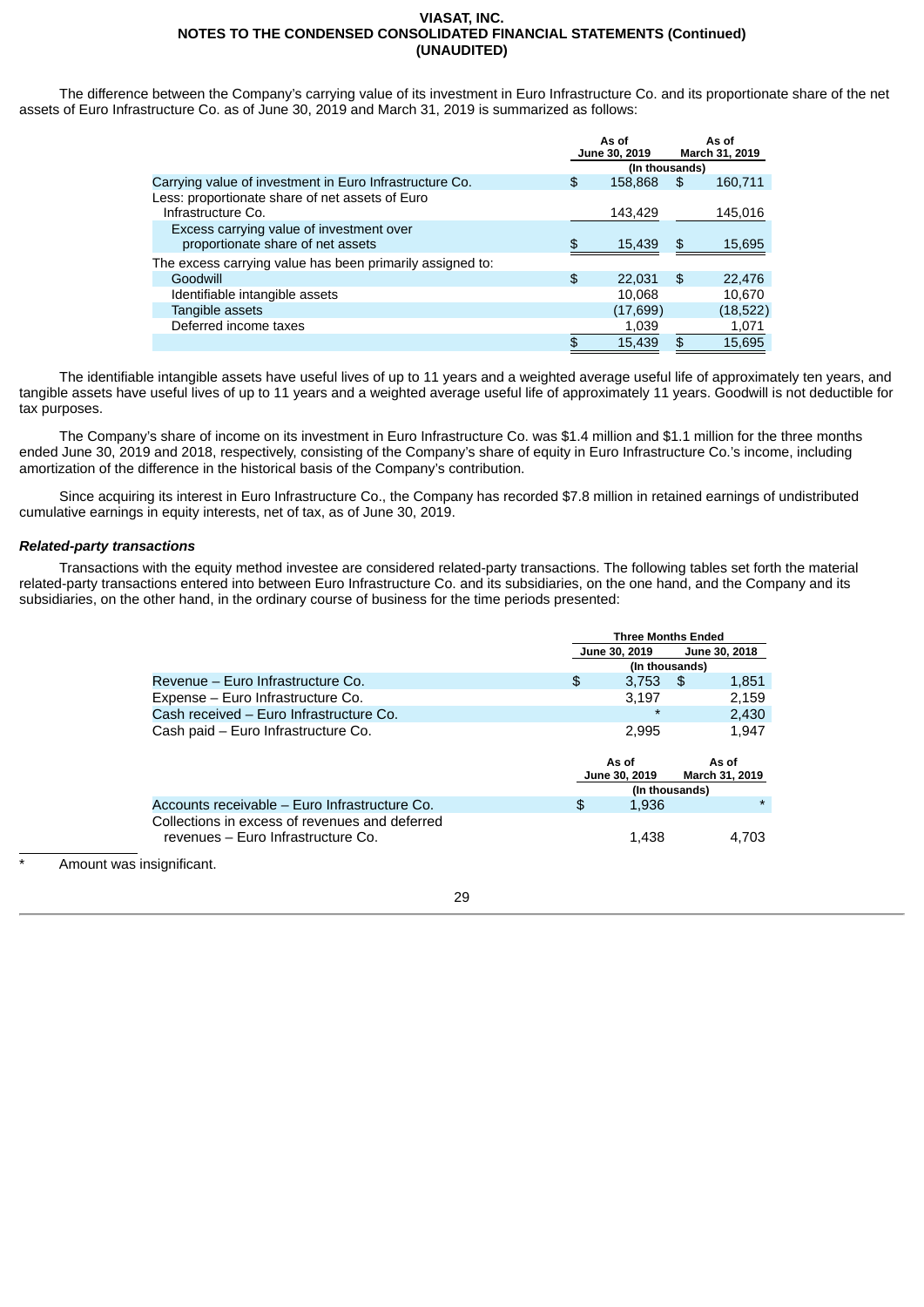#### **Note 12 — Segment Information**

The Company's reporting segments, comprised of the satellite services, commercial networks and government systems segments, are primarily distinguished by the type of customer and the related contractual requirements. The Company's satellite services segment provides satellite-based broadband and related services to residential customers, customers accessing our services via our Community and Urban Wi-Fi hotspot distribution channels, enterprises, commercial airlines and mobile broadband customers. The Company's commercial networks segment develops and offers advanced satellite and wireless broadband platforms, ground networking equipment, radio frequency and advanced microwave solutions, Application-Specific Integrated Circuit chip design, satellite payload development and space-to-earth connectivity systems, some of which are ultimately used by the Company's satellite services segment. The Company's government systems segment provides global mobile broadband services to military and government users and develops and offers network-centric, internet protocol-based fixed and mobile secure communications products and solutions. The more regulated government environment is subject to unique contractual requirements and possesses economic characteristics which differ from the satellite services and commercial networks segments. The Company's segments are determined consistent with the way management currently organizes and evaluates financial information internally for making operating decisions and assessing performance.

Segment revenues and operating profits (losses) for the three months ended June 30, 2019 and 2018 were as follows:

|                                               | <b>Three Months Ended</b> |               |                |               |
|-----------------------------------------------|---------------------------|---------------|----------------|---------------|
|                                               |                           | June 30, 2019 |                | June 30, 2018 |
|                                               | (In thousands)            |               |                |               |
| Revenues:                                     |                           |               |                |               |
| Satellite services                            |                           |               |                |               |
| Product                                       | $\mathfrak{P}$            |               | \$             |               |
| Service                                       |                           | 196,815       |                | 153,561       |
| Total                                         |                           | 196,815       |                | 153,561       |
| Commercial networks                           |                           |               |                |               |
| Product                                       |                           | 64,901        |                | 85,133        |
| Service                                       |                           | 14,111        |                | 9,933         |
| Total                                         |                           | 79,012        |                | 95,066        |
| Government systems                            |                           |               |                |               |
| Product                                       |                           | 198,714       |                | 132,996       |
| Service                                       |                           | 62,496        |                | 57,246        |
| Total                                         |                           | 261.210       |                | 190,242       |
| Elimination of intersegment revenues          |                           |               |                |               |
| <b>Total revenues</b>                         | \$                        | 537,037       | \$             | 438,869       |
|                                               |                           |               |                |               |
| Operating profits (losses):                   |                           |               |                |               |
| Satellite services                            | \$                        | (2,070)       | - \$           | (29, 936)     |
| <b>Commercial networks</b>                    |                           | (49, 861)     |                | (47,008)      |
| Government systems                            |                           | 45,903        |                | 24,918        |
| Elimination of intersegment operating profits |                           |               |                |               |
| Segment operating loss before corporate and   |                           |               |                |               |
| amortization of acquired intangible assets    |                           | (6,028)       |                | (52,026)      |
| Corporate                                     |                           |               |                |               |
| Amortization of acquired intangible assets    |                           | (2.037)       |                | (2, 453)      |
| Loss from operations                          | \$                        | (8,065)       | $\mathfrak{D}$ | (54,479)      |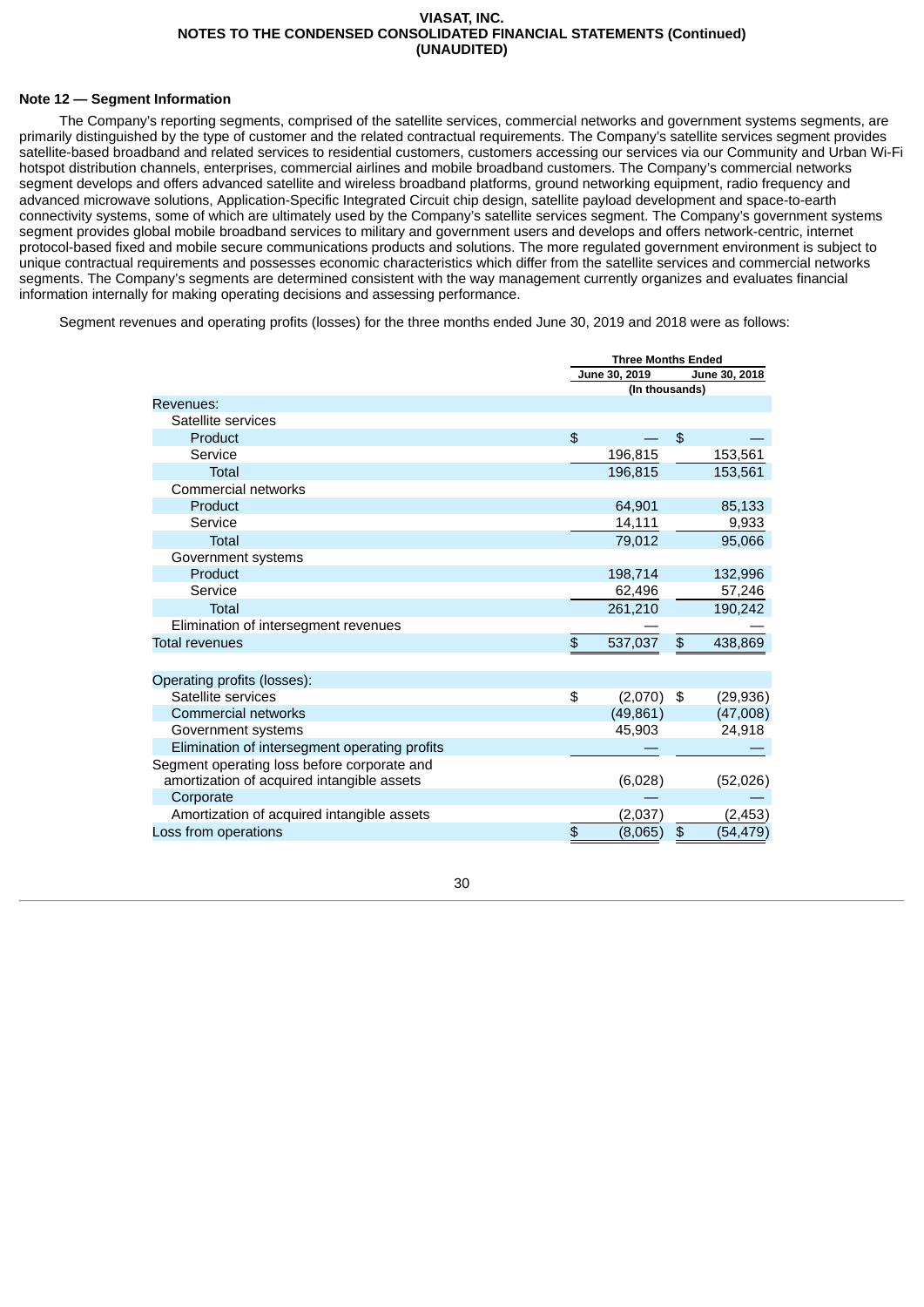Assets identifiable to segments include: accounts receivable, unbilled accounts receivable, inventory, acquired intangible assets and goodwill. The Company's property and equipment, including its satellites, earth stations and other networking equipment, are assigned to corporate assets as they are available for use by the various segments throughout their estimated useful lives. Segment assets as of June 30, 2019 and March 31, 2019 were as follows:

|                      | As of<br>June 30,<br>2019 | As of<br>March 31,<br>2019 |
|----------------------|---------------------------|----------------------------|
|                      | (In thousands)            |                            |
| Segment assets:      |                           |                            |
| Satellite services   | \$<br>78.854              | \$<br>85.907               |
| Commercial networks  | 189.615                   | 183,200                    |
| Government systems   | 439,739                   | 408,422                    |
| Total segment assets | 708,208                   | 677.529                    |
| Corporate assets     | 3,554,078                 | 3,237,758                  |
| <b>Total assets</b>  | \$<br>4.262.286           | \$<br>3.915.287            |

Other acquired intangible assets, net and goodwill included in segment assets as of June 30, 2019 and March 31, 2019 were as follows:

|                     | <b>Other Acquired Intangible</b><br>Assets, Net |        |                                |                |                        |         | Goodwill |                         |
|---------------------|-------------------------------------------------|--------|--------------------------------|----------------|------------------------|---------|----------|-------------------------|
|                     | As of<br>June 30, 2019                          |        | As of<br><b>March 31, 2019</b> |                | As of<br>June 30, 2019 |         |          | As of<br>March 31, 2019 |
|                     |                                                 |        |                                | (In thousands) |                        |         |          |                         |
| Satellite services  | \$                                              | 9.721  |                                | 10,453         | \$                     | 13.667  |          | 13,617                  |
| Commercial networks |                                                 | 1.413  |                                | 1.798          |                        | 43.973  |          | 43.933                  |
| Government systems  |                                                 | 9.220  |                                | 10,050         |                        | 63.975  |          | 64,169                  |
| Total               |                                                 | 20.354 |                                | 22,301         |                        | 121.615 |          | 121.719                 |

Amortization of acquired intangible assets by segment for the three months ended June 30, 2019 and 2018 was as follows:

|                                                  | <b>Three Months Ended</b> |                |     |       |  |  |  |
|--------------------------------------------------|---------------------------|----------------|-----|-------|--|--|--|
|                                                  | June 30, 2019             | June 30, 2018  |     |       |  |  |  |
|                                                  |                           | (In thousands) |     |       |  |  |  |
| Satellite services                               | \$                        | 855            | -\$ | 1,305 |  |  |  |
| Commercial networks                              |                           | 386            |     | 385   |  |  |  |
| Government systems                               |                           | 796            |     | 763   |  |  |  |
| Total amortization of acquired intangible assets |                           | 2.037          | \$  | 2.453 |  |  |  |

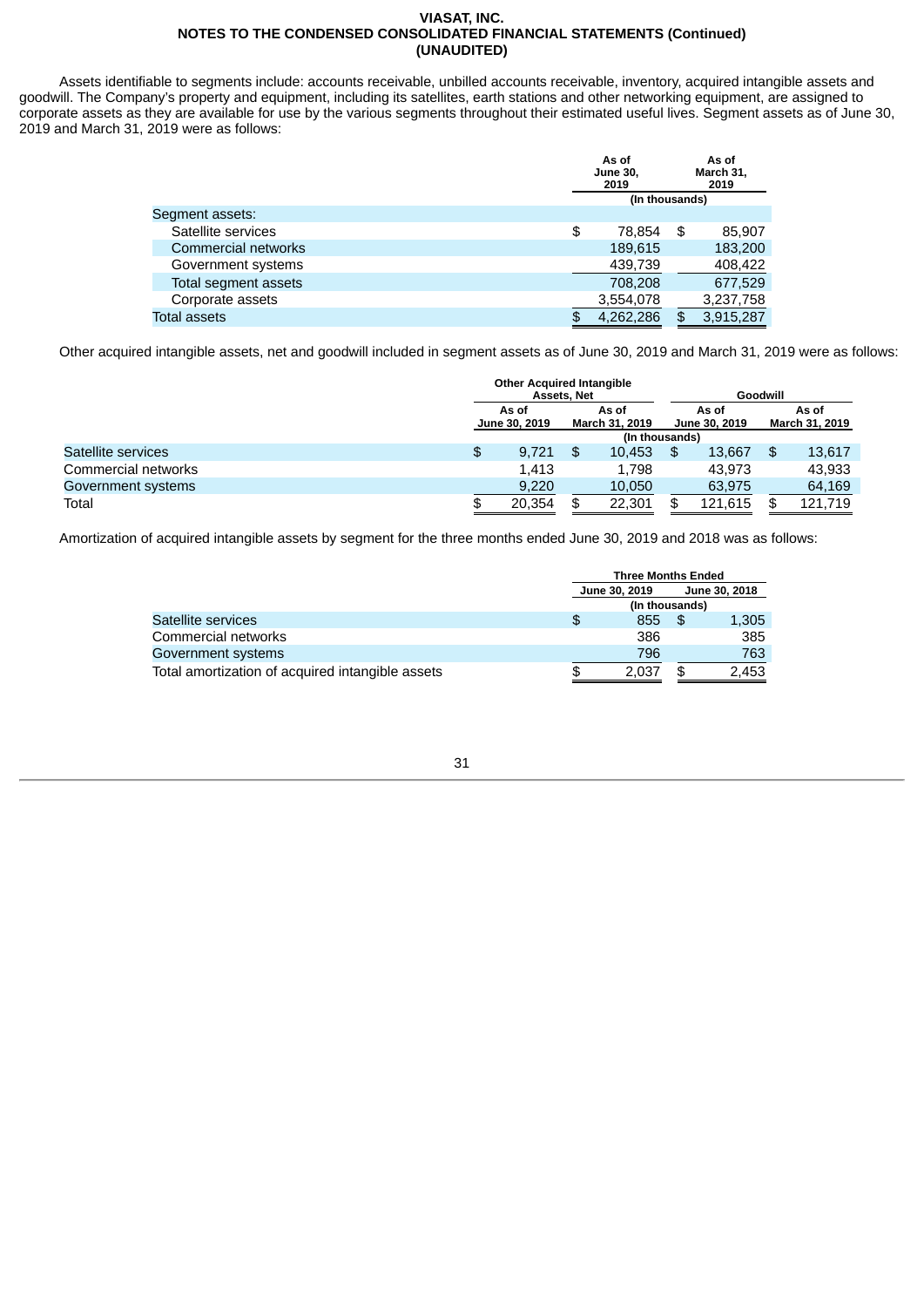# <span id="page-31-0"></span>**Item 2. Management's Discussion and Analysis of Financial Condition and Results of Operations Forward-Looking Statements**

This Quarterly Report on Form 10-Q, including "Management's Discussion and Analysis of Financial Condition and Results of Operations," contains forward-looking statements regarding future events and our future results that are subject to the safe harbors created under the Securities Act of 1933 and the Securities Exchange Act of 1934. These statements are based on current expectations, estimates, forecasts and projections about the industries in which we operate and the beliefs and assumptions of our management. We use words such as "anticipate," "believe," "continue," "could," "estimate," "expect," "goal," "intend," "may," "plan," "project," "seek," "should," "target," "will," "would," variations of such words and similar expressions to identify forward-looking statements. In addition, statements that refer to projections of earnings, revenue, costs or other financial items; anticipated growth and trends in our business or key markets; future economic conditions and performance; the development, customer acceptance and anticipated performance of technologies, products or services; satellite construction and launch activities; the performance and anticipated benefits of our ViaSat-2 and ViaSat-3 class satellites and any future satellite we may construct or acquire; the impacts on overall coverage area, planned services and financial results of the identified antenna deployment issue on the ViaSat-2 satellite; the expected completion, capacity, service, coverage, service speeds and other features of our satellites, and the timing, cost, economics and other benefits associated therewith; anticipated subscriber growth; plans, objectives and strategies for future operations; the number of IFC systems expected to be installed under existing contracts with commercial airlines; and other characterizations of future events or circumstances, are forward-looking statements. Readers are cautioned that these forward-looking statements are only predictions and are subject to risks, uncertainties and assumptions that are difficult to predict. Factors that could cause actual results to differ materially include: our ability to realize the anticipated benefits of the ViaSat-2 and ViaSat-3 class satellites and any future satellite we may construct or acquire; unexpected expenses related to our satellite projects; our ability to successfully implement our business plan for our broadband services on our anticipated timeline or at all; risks associated with the construction, launch and operation of satellites, including the effect of any anomaly, operational failure or degradation in satellite performance; our ability to realize the anticipated benefits of our acquisitions or strategic partnering arrangements; our ability to successfully develop, introduce and sell new technologies, products and services; audits by the U.S. government; changes in the global business environment and economic conditions; delays in approving U.S. government budgets and cuts in government defense expenditures; our reliance on U.S. government contracts, and on a small number of contracts which account for a significant percentage of our revenues; reduced demand for products and services as a result of continued constraints on capital spending by customers; changes in relationships with, or the financial condition of, key customers or suppliers; our reliance on a limited number of third parties to manufacture and supply our products; increased competition; introduction of new technologies and other factors affecting the communications and defense industries generally; the effect of adverse regulatory changes (including changes affecting spectrum availability or permitted uses) on our ability to sell or deploy our products and services; changes in the way others use spectrum; our inability to access additional spectrum, use spectrum for additional purposes, and/or operate satellites at additional orbital locations; competing uses of the same spectrum or orbital locations that we utilize or seek to utilize; the effect of recent changes to U.S. tax laws; our level of indebtedness and ability to comply with applicable debt covenants; our involvement in litigation, including intellectual property claims and litigation to protect our proprietary technology; our dependence on a limited number of key employees; and other factors identified under the heading "Risk Factors" in Part I, Item 1A of our Annual Report on Form 10-K for the fiscal year ended March 31, 2019, under the heading "Risk Factors" in Part II, Item 1A of this report, elsewhere in this report and our other filings with the Securities and Exchange Commission (the SEC). Therefore, actual results may differ materially and adversely from those expressed in any forward-looking statements. We undertake no obligation to revise or update any forward-looking statements for any reason.

#### **Company Overview**

We are an innovator in communications technologies and services. Our end-to-end platform of high-capacity Ka-band satellites, ground infrastructure and user terminals enables us to provide cost-effective, high-speed, high-quality broadband solutions to enterprises, consumers and government users around the globe, whether on the ground, on the move or in flight. In addition, we develop and provide advanced wireless communications systems, military tactical data link systems, secure networking systems and cybersecurity and information assurance products and services. Our product, system and service offerings are often linked through common underlying technologies, customer applications and market relationships. We believe that our portfolio of products and services, combined with our ability to effectively crossdeploy technologies between government and commercial segments and across different geographic markets, provides us with a strong foundation to sustain and enhance our leadership in advanced communications and networking technologies. Viasat, Inc. was incorporated in California in 1986, and reincorporated as a Delaware corporation in 1996.

We conduct our business through three segments: satellite services, commercial networks and government systems.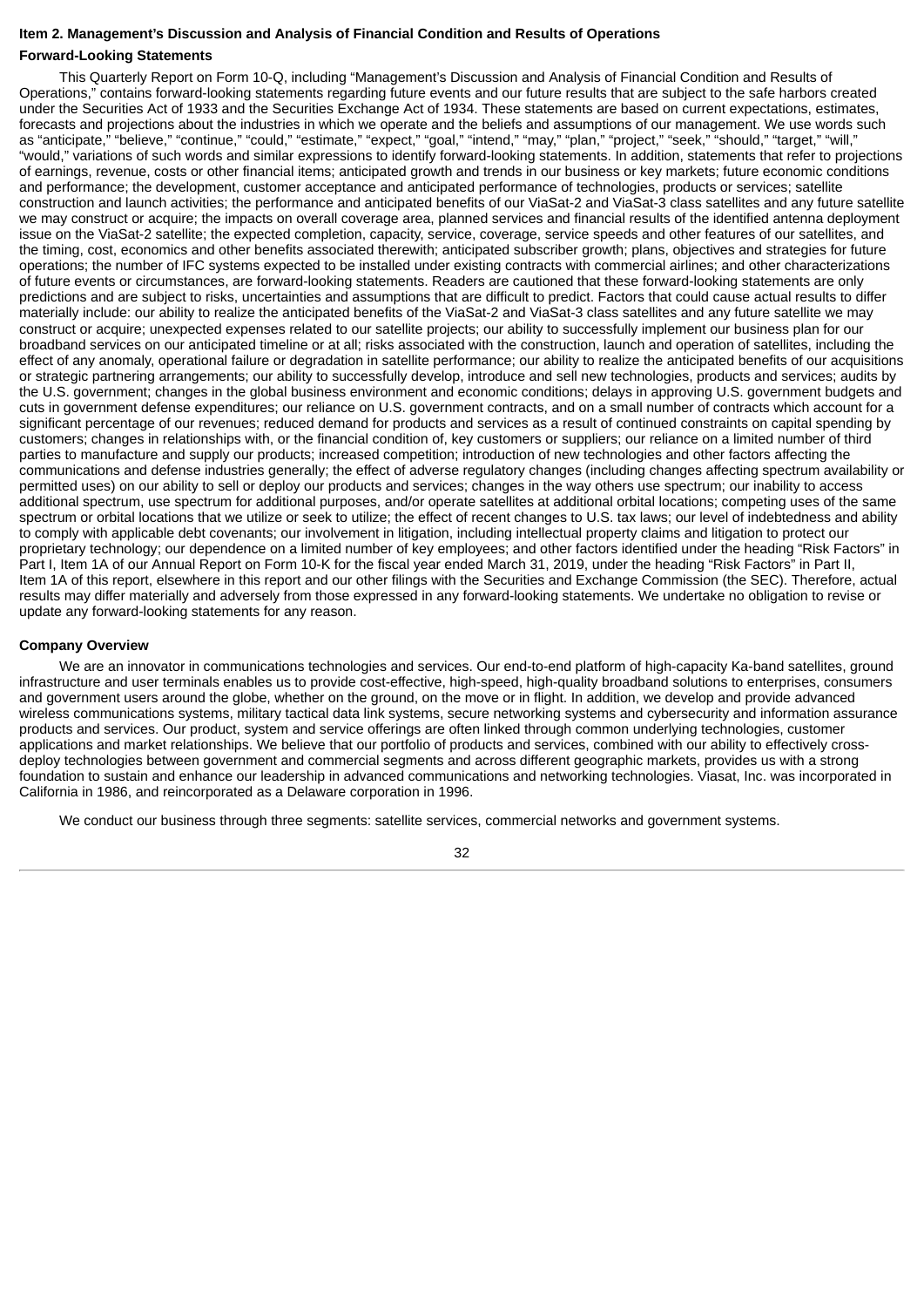# **Satellite Services**

Our satellite services segment uses our proprietary technology platform to provide satellite-based high-speed broadband services with multiple applications to consumers, enterprises and mobile broadband customers (including commercial airlines and maritime vessels) both in the United States and abroad. Our Viasat Internet and Viasat Business Internet fixed broadband services offer high-speed, high-quality broadband internet access. For commercial aircraft, we offer high-speed internet and other in-flight services, including our wireless in-flight entertainment (W-IFE) platform. Our Community and Urban Wi-Fi hotspot services provide satellite-powered Wi-Fi to rural, suburban and urban areas in a number of countries in the Americas.

Our proprietary Ka-band satellites are at the core of our technology platform. We own three Ka-band satellites in service: ViaSat-2 (our second-generation high-capacity Ka-band spot beam satellite, which was placed into service in the fourth quarter of fiscal year 2018), ViaSat-1 (our first-generation high-capacity Ka-band spot-beam satellite, which was placed into service in January 2012), and WildBlue-1 (which was placed into service in March 2007). We also have two third-generation ViaSat-3 class satellites that have entered the phase of full construction. In July 2019, we entered into an agreement with The Boeing Company (Boeing) for the construction and purchase of a third ViaSat-3 class satellite and the integration of Viasat's payload technologies into the satellite.

In the fourth quarter of fiscal year 2018, shortly before the launch of commercial broadband services on our ViaSat-2 satellite, we reported an antenna deployment issue. We worked with the satellite manufacturer to determine the root cause of the antenna deployment issue, potential correcting measures, and resulting damage. In fiscal year 2019, we filed insurance claims for resulting damages and collected most of the claims. Pursuant to the terms of the Ex-Im Credit Facility (used to finance the ViaSat-2 satellite), insurance proceeds received from such claims were used to pay down outstanding borrowings under the Ex-Im Credit Facility (see Note 1 to our condensed consolidated financial statements for additional information).

The primary services offered by our satellite services segment are comprised of:

- Fixed broadband services, which provide consumers and businesses with high-speed broadband internet access and Voice over Internet Protocol (VoIP) services. As of June 30, 2019, we provided fixed broadband services to approximately 587,000 U.S. subscribers. In addition, our satellite-powered Community and Urban Wi-Fi hotspot services are now available within walking distance to more than 1.7 million people living and working in thousands of rural, suburban and urban Mexican communities.
- In-flight services including our flagship Viasat in-flight internet, W-IFE and aviation software services. As of June 30, 2019, 1,335 commercial aircraft were in service receiving our in-flight services through our in-flight connectivity (IFC) systems.
- Mobile broadband services, which provide global network management and high-speed internet connectivity services for customers using airborne, maritime and ground-mobile satellite systems.

We also offer a variety of other broadband services and capabilities, including live on-line event streaming and oil and natural gas data gathering services.

#### **Commercial Networks**

Our commercial networks segment develops and produces a variety of advanced satellite and wireless products, systems and solutions that enable the provision of high-speed fixed and mobile broadband services. Our products, systems and solutions include an array of satellitebased and wireless broadband platforms, networking equipment, space hardware, radio frequency and advanced microwave solutions, spaceto-earth connectivity systems, customer premise equipment (CPE), satellite modems and antenna technologies, as well as satellite payload development and Application-Specific Integrated Circuit (ASIC) chip design. Our products, systems and solutions are generally developed through a combination of customer and discretionary internal research and development (R&D) funding, are utilized to provide services through our satellite services segment and are also sold to commercial networks customers (with sales of complementary products, systems and solutions to government customers included in our government systems segment). The primary products, systems, solutions and services offered by our commercial networks segment are comprised of:

- Mobile broadband satellite communication systems, designed for use in aircraft and seagoing vessels.
- Fixed satellite networks, including next-generation satellite network infrastructure and ground terminals to access Ka-band broadband services on high-capacity satellites.
- Antenna systems specializing in earth imaging, remote sensing, mobile satellite communication, Ka-band earth stations and other multi-band antennas.

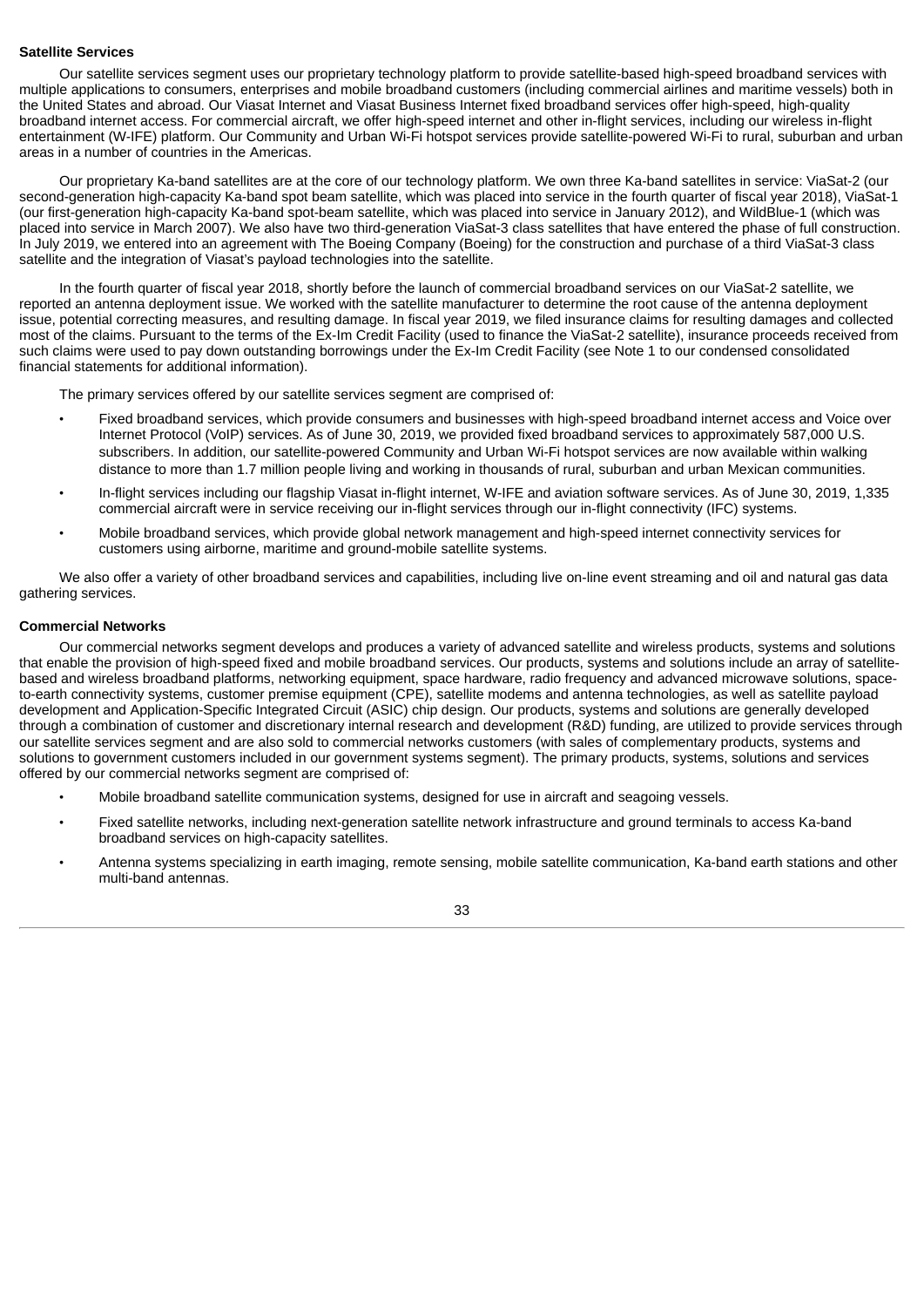- Satellite networking development, including specialized design and technology services covering all aspects of satellite communication system architecture and technology, including satellite and ground systems, fabless semiconductor design for ASIC and Monolithic Microwave Integrated Circuit (MMIC) chips and network function virtualization, as well as modules and subsystems for various commercial, military and space uses and radio frequency and advanced microwave solutions.
- Space systems, including the design and development of high-capacity Ka-band satellites for our own satellite fleet and for third parties, including development and production of the associated satellite payload technologies.

#### **Government Systems**

Our government systems segment provides global mobile broadband services to military and government users, and develops and produces network-centric internet protocol (IP)-based fixed and mobile secure communications products and solutions. Our government systems products and solutions are designed to enable the collection and dissemination of secure real-time digital information and intelligence between individuals on the tactical edge, in command centers, leveraging strategic communications nodes, and those individuals on the ground, in the air or on a maritime platform. Customers of our government systems segment include the U.S. Department of Defense, those serving the Five Eye (FVEY) intelligence alliance (Australia, Canada, New Zealand, the United Kingdom and the United States), allied foreign governments, allied armed forces, public safety first-responders and remote government employees.

The primary products and services of our government systems segment include:

- Government mobile broadband products and services, which provide military and government users with high-speed, real-time, broadband and multimedia connectivity in key regions of the world, as well as line-of-sight and beyond-line-of-sight Intelligence Surveillance and Reconnaissance (ISR) missions.
- Government satellite communication systems, which comprise an array of portable, mobile and fixed broadband modems, terminals, network access control systems and antenna systems using a range of satellite frequency bands for Command and Control (C2) missions, satellite networking services and network management systems for Wi-Fi and other internet access networks, and include products designed for manpacks, aircraft, unmanned aerial vehicles (UAVs), seagoing vessels, groundmobile vehicles and fixed applications.
- Cybersecurity and information assurance products, which provide advanced, high-speed IP-based "Type 1" and High Assurance Internet Protocol Encryption (HAIPE®)-compliant encryption solutions that enable military and government users to communicate information securely over networks, and that protect the integrity of data stored on computers and storage devices.
- Tactical data links, including our Battlefield Awareness and Targeting System Dismounted (BATS-D) AN/PRC-161 handheld Link 16 radios, our Small Tactical Terminal (STT) KOR-24A 2-channel radios for manned and unmanned applications, "disposable" defense data links, our Multifunctional Information Distribution System (MIDS) terminals for military fighter jets and their successor, MIDS Joint Tactical Radio System (MIDS-JTRS).

#### **Sources of Revenues**

Our satellite services segment revenues are primarily derived from our fixed broadband services, in-flight services (including services using our IFC systems and W-IFE platform) and worldwide managed network services.

Revenues in our commercial networks and government systems segments are primarily derived from three types of contracts: fixedprice, cost-reimbursement and time-and-materials contracts. Fixed-price contracts (which require us to provide products and services under a contract at a specified price) comprised approximately 87% and 89% of our total revenues for these segments for the three months ended June 30, 2019 and 2018, respectively. The remainder of our revenues in these segments for such periods was derived primarily from costreimbursement contracts (under which we are reimbursed for all actual costs incurred in performing the contract to the extent such costs are within the contract ceiling and allowable under the terms of the contract, plus a fee or profit) and from time-and-materials contracts (which reimburse us for the number of labor hours expended at an established hourly rate negotiated in the contract, plus the cost of materials utilized in providing such products or services).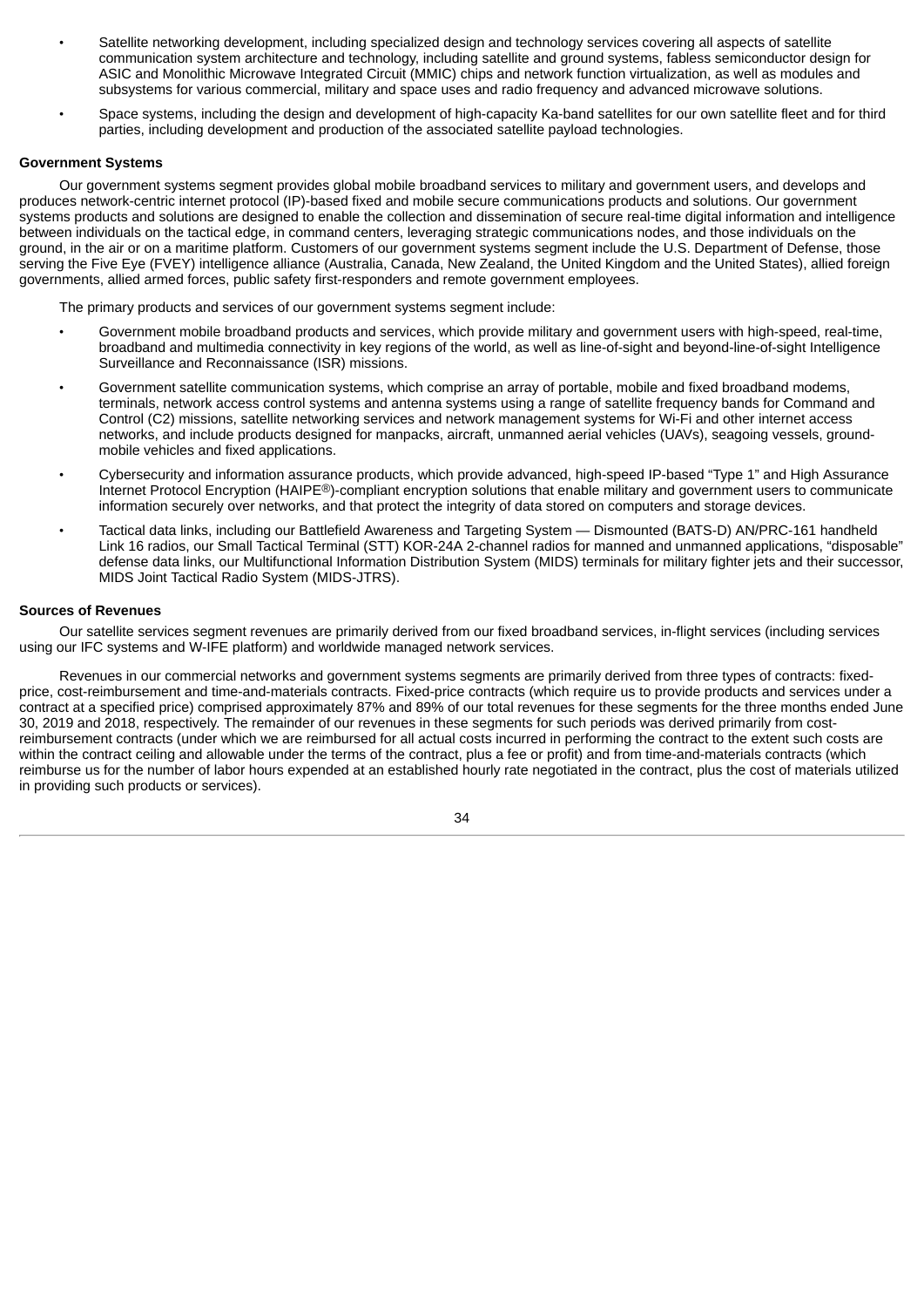Our ability to grow and maintain our revenues in our commercial networks and government systems segments has to date depended on our ability to identify and target markets where the customer places a high priority on the technology solution, and our ability to obtain additional sizable contract awards. Due to the nature of this process, it is difficult to predict the probability and timing of obtaining awards in these markets.

Historically, a significant portion of our revenues in our commercial networks and government systems segments has been derived from customer contracts that include the development of products. The development efforts are conducted in direct response to the customer's specific requirements and, accordingly, expenditures related to such efforts are included in cost of sales when incurred and the related funding (which includes a profit component) is included in revenues. Revenues for our funded development from our customer contracts were approximately 23% and 18% of our total revenues for the three months ended June 30, 2019 and 2018, respectively.

We also incur independent research and development (IR&D) expenses, which are not directly funded by a third party. IR&D expenses consist primarily of salaries and other personnel-related expenses, supplies, prototype materials, testing and certification related to R&D projects. IR&D expenses were approximately 6% and 8% of total revenues during the three months ended June 30, 2019 and 2018, respectively. As a government contractor, we are able to recover a portion of our IR&D expenses pursuant to our government contracts.

#### **Critical Accounting Policies and Estimates**

Management's Discussion and Analysis of Financial Condition and Results of Operations discusses our condensed consolidated financial statements, which have been prepared in accordance with accounting principles generally accepted in the United States of America (GAAP). The preparation of these financial statements requires management to make estimates and assumptions that affect the reported amounts of assets and liabilities and the disclosure of contingent assets and liabilities at the date of the financial statements and the reported amounts of revenues and expenses during the reporting period. We consider the policies discussed below to be critical to an understanding of our financial statements because their application places the most significant demands on management's judgment, with financial reporting results relying on estimation about the effect of matters that are inherently uncertain. We describe the specific risks for these critical accounting policies in the following paragraphs. For all of these policies, we caution that future events rarely develop exactly as forecast, and even the best estimates routinely require adjustment.

#### *Revenue recognition*

We apply the five-step revenue recognition model under Accounting Standards Update (ASU) 2014-09, Revenue from Contracts with Customers (commonly referred to as Accounting Standards Codification (ASC) 606) to our contracts with our customers. Under this model we (1) identify the contract with the customer, (2) identify our performance obligations in the contract, (3) determine the transaction price for the contract, (4) allocate the transaction price to our performance obligations and (5) recognize revenue when or as we satisfy our performance obligations. These performance obligations generally include the purchase of services (including broadband capacity and the leasing of broadband equipment), the purchase of products, and the development and delivery of complex equipment built to customer specifications under long-term contracts.

The timing of satisfaction of performance obligations may require judgment. We derive a substantial portion of our revenues from contracts with customers for services, primarily consisting of connectivity services. These contracts typically require advance or recurring monthly payments by the customer. Our obligation to provide connectivity services is satisfied over time as the customer simultaneously receives and consumes the benefits provided. The measure of progress over time is based upon either a period of time (e.g., over the estimated contractual term) or usage (e.g., bandwidth used/bytes of data processed). We evaluate whether broadband equipment provided to our customer as part of the delivery of connectivity services represents a lease in accordance with ASC 842. As discussed in Note 1 – *Leases* in our condensed consolidated financial statements, for broadband equipment leased to consumer broadband customers in conjunction with the delivery of connectivity services, we account for the lease and non-lease components of connectivity services arrangement as a single performance obligation as the connectivity services represent the predominant component.

We also derive a portion of our revenues from contracts with customers to provide products. Performance obligations to provide products are satisfied at the point in time when control is transferred to the customer. These contracts typically require payment by the customer upon passage of control and determining the point at which control is transferred may require judgment. To identify the point at which control is transferred to the customer, we consider indicators that include, but are not limited to, whether (1) we have the present right to payment for the asset, (2) the customer has legal title to the asset, (3) physical possession of the asset has been transferred to the customer, (4) the customer has the significant risks and rewards of ownership of the asset, and (5) the customer has accepted the asset. For product revenues, control generally passes to the customer upon delivery of goods to the customer.

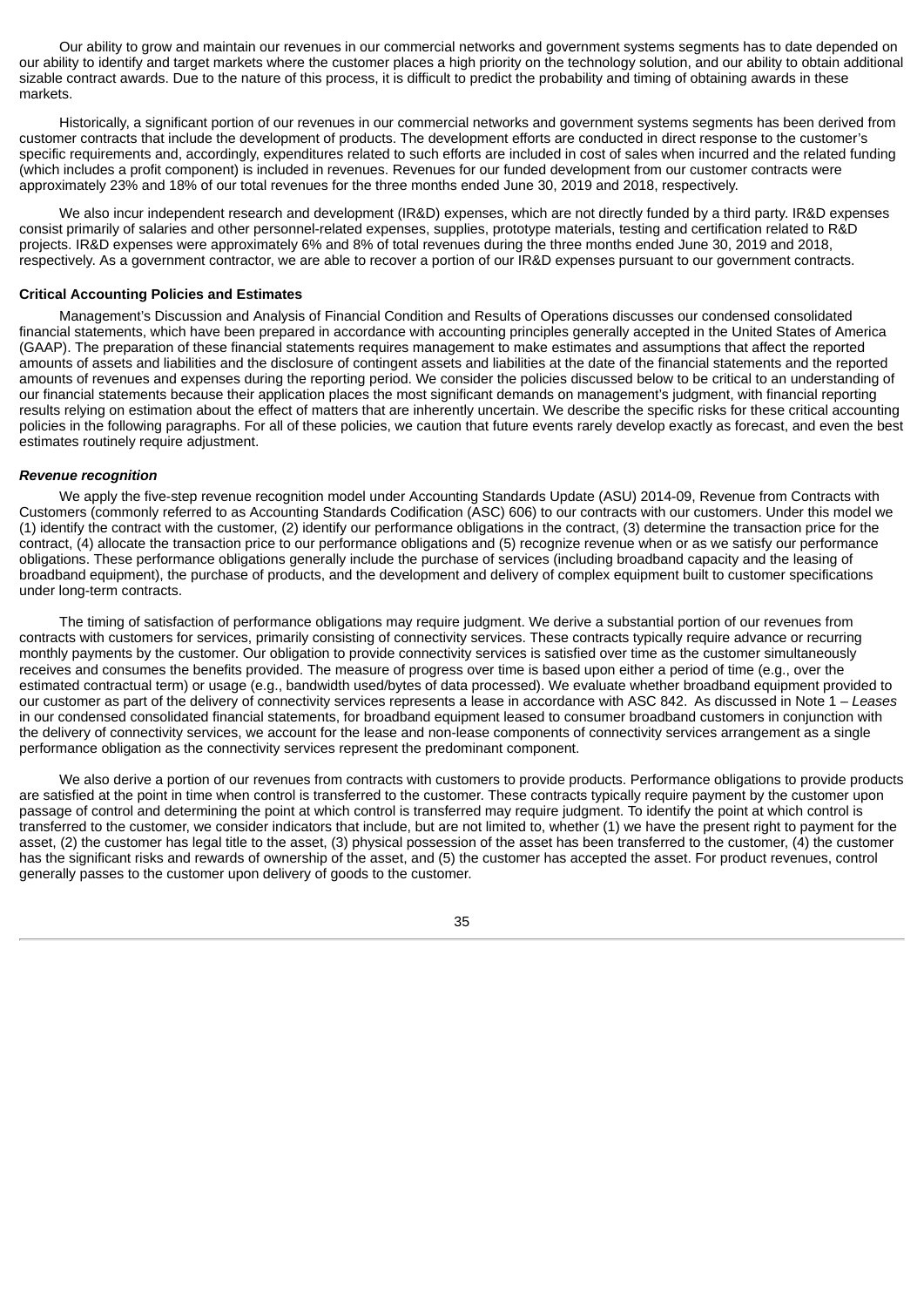The vast majority of our revenues from long-term contracts to develop and deliver complex equipment built to customer specifications are derived from contracts with the U.S. government (including foreign military sales contracted through the U.S. government). Our contracts with the U.S. government typically are subject to the Federal Acquisition Regulation (FAR) and are priced based on estimated or actual costs of producing goods or providing services. The FAR provides guidance on the types of costs that are allowable in establishing prices for goods and services provided under U.S. government contracts. The pricing for non-U.S. government contracts is based on the specific negotiations with each customer. Under the typical payment terms of our U.S. government fixed-price contracts, the customer pays us either performance-based payments (PBPs) or progress payments. PBPs are interim payments based on quantifiable measures of performance or on the achievement of specified events or milestones. Progress payments are interim payments based on a percentage of the costs incurred as the work progresses. Because the customer can often retain a portion of the contract price until completion of the contract, our U.S. government fixed-price contracts generally result in revenue recognized in excess of billings which we present as unbilled accounts receivable on the balance sheet. Amounts billed and due from our customers are classified as receivables on the balance sheet. The portion of the payments retained by the customer until final contract settlement is not considered a significant financing component because the intent is to protect the customer. For our U.S. government cost-type contracts, the customer generally pays us for our actual costs incurred within a short period of time. For non-U.S. government contracts, we typically receive interim payments as work progresses, although for some contracts, we may be entitled to receive an advance payment. We recognize a liability for these advance payments in excess of revenue recognized and present it as collections in excess of revenues and deferred revenues on the balance sheet. An advance payment is not typically considered a significant financing component because it is used to meet working capital demands that can be higher in the early stages of a contract and to protect us from the other party failing to adequately complete some or all of its obligations under the contract.

Performance obligations related to developing and delivering complex equipment built to customer specifications under long-term contracts are recognized over time as these performance obligations do not create assets with an alternative use to us and we have an enforceable right to payment for performance to date. To measure the transfer of control, revenue is recognized based on the extent of progress towards completion of the performance obligation. The selection of the method to measure progress towards completion requires judgment and is based on the nature of the products or services to be provided. We generally use the cost-to-cost measure of progress for our contracts because that best depicts the transfer of control to the customer which occurs as we incur costs on our contracts. Under the cost-tocost measure of progress, the extent of progress towards completion is measured based on the ratio of costs incurred to date to the total estimated costs at completion of the performance obligation. When estimates of total costs to be incurred on a contract exceed total estimates of revenue to be earned, a provision for the entire loss on the contract is recognized in the period the loss is determined. A one percent variance in our future cost estimates on open fixed-price contracts as of June 30, 2019 would change our loss before income taxes by an insignificant amount.

The evaluation of transaction price, including the amounts allocated to performance obligations, may require significant judgments. Due to the nature of the work required to be performed on many of our performance obligations, the estimation of total revenue, and where applicable the cost at completion, is complex, subject to many variables and requires significant judgment. Our contracts may contain award fees, incentive fees, or other provisions, including the potential for significant financing components, that can either increase or decrease the transaction price. These amounts, which are sometimes variable, can be dictated by performance metrics, program milestones or cost targets, the timing of payments, and customer discretion. We estimate variable consideration at the amount to which we expect to be entitled. We include estimated amounts in the transaction price to the extent it is probable that a significant reversal of cumulative revenue recognized will not occur when the uncertainty associated with the variable consideration is resolved. Our estimates of variable consideration and determination of whether to include estimated amounts in the transaction price are based largely on an assessment of our anticipated performance and all information (historical, current and forecasted) that is reasonably available to us. In the event an agreement includes embedded financing components, we recognize interest expense or interest income on the embedded financing components using the effective interest method. This methodology uses an implied interest rate which reflects the incremental borrowing rate which would be expected to be obtained in a separate financing transaction. We have elected the practical expedient not to adjust the promised amount of consideration for the effects of a significant financing component if we expect, at contract inception, that the period between when we transfer a promised good or service to a customer and when the customer pays for that good or service will be one year or less.

If a contract is separated into more than one performance obligation, the total transaction price is allocated to each performance obligation in an amount based on the estimated relative standalone selling prices of the promised goods or services underlying each performance obligation. Estimating standalone selling prices may require judgment. When available, we utilize the observable price of a good or service when we sell that good or service separately in similar circumstances and to similar customers. If a standalone selling price is not directly observable, we estimate the standalone selling price by considering all information (including market conditions, specific factors, and information about the customer or class of customer) that is reasonably available.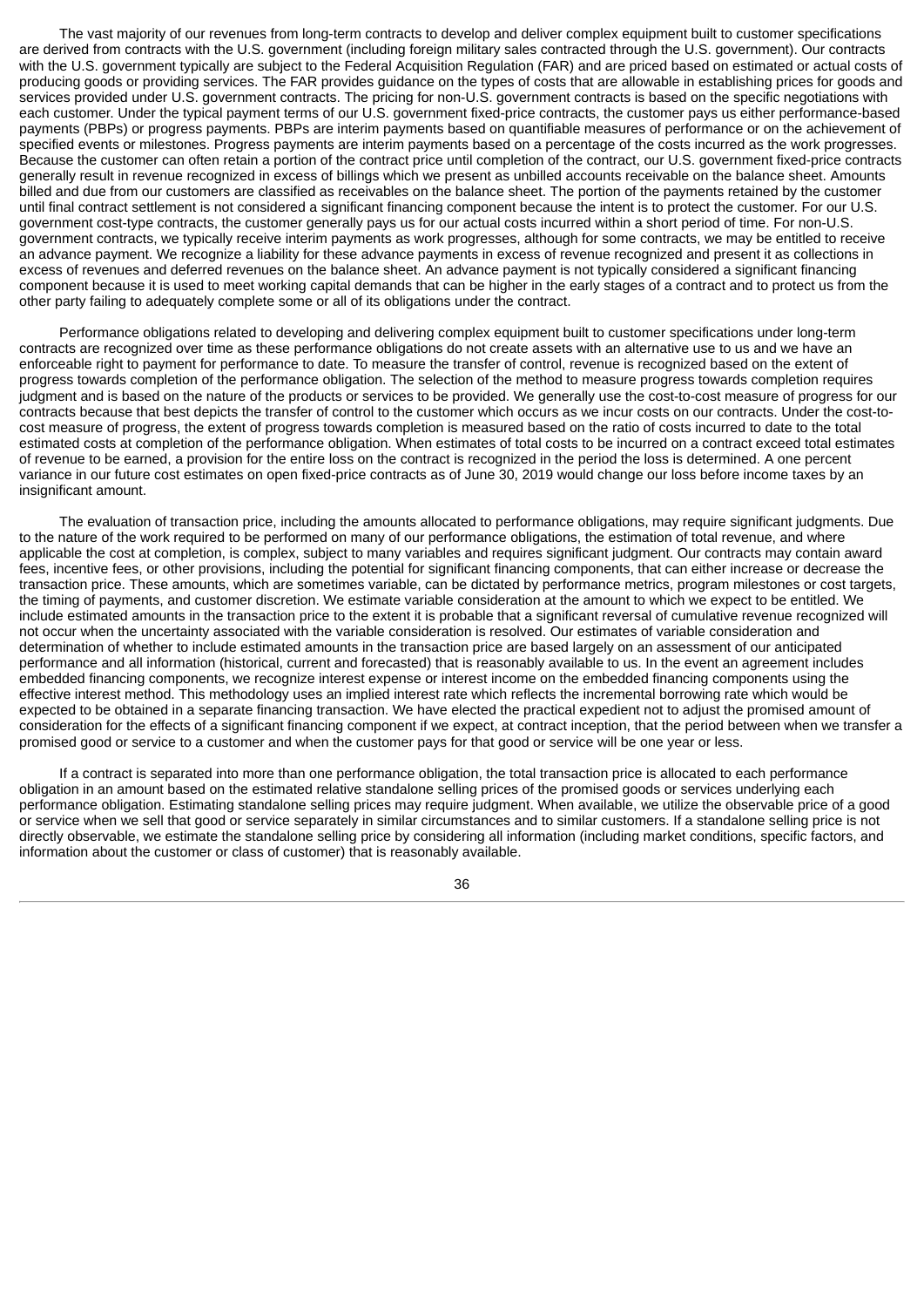#### *Warranty reserves*

We provide limited warranties on our products for periods of up to five years. We record a liability for our warranty obligations when we ship the products or they are included in long-term construction contracts based upon an estimate of expected warranty costs. Amounts expected to be incurred within 12 months are classified as accrued liabilities and amounts expected to be incurred beyond 12 months are classified as other liabilities in the condensed consolidated financial statements. For mature products, we estimate the warranty costs based on historical experience with the particular product. For newer products that do not have a history of warranty costs, we base our estimates on our experience with the technology involved and the types of failures that may occur. It is possible that our underlying assumptions will not reflect the actual experience, and in that case, we will make future adjustments to the recorded warranty obligation.

#### *Property, equipment and satellites*

Satellites and other property and equipment are recorded at cost or in the case of certain satellites and other property acquired, the fair value at the date of acquisition, net of accumulated depreciation. Capitalized satellite costs consist primarily of the costs of satellite construction and launch, including launch insurance and insurance during the period of in-orbit testing, the net present value of performance incentive payments expected to be payable to the satellite manufacturers (dependent on the continued satisfactory performance of the satellites), costs directly associated with the monitoring and support of satellite construction, and interest costs incurred during the period of satellite construction. We also construct earth stations, network operations systems and other assets to support our satellites, and those construction costs, including interest, are capitalized as incurred. At the time satellites are placed in service, we estimate the useful life of our satellites for depreciation purposes based upon an analysis of each satellite's performance against the original manufacturer's orbital design life, estimated fuel levels and related consumption rates, as well as historical satellite operating trends.

We own three satellites in service: ViaSat-2 (our second-generation high-capacity Ka-band spot-beam satellite, which was placed into service in the fourth quarter of fiscal year 2018), ViaSat-1 (our first-generation high-capacity Ka-band spot-beam satellite, which was placed into service in January 2012) and WildBlue-1 (which was placed into service in March 2007). We also have two third-generation ViaSat-3 class satellites that have entered the phase of full construction. In July 2019, we entered into an agreement with Boeing for the construction and purchase of a third ViaSat-3 class satellite and the integration of Viasat's payload technologies into the satellite. In addition, we have an exclusive prepaid lifetime capital lease of Ka-band capacity over the contiguous United States on Telesat Canada's Anik F2 satellite (which was placed into service in April 2005) and own related earth stations and networking equipment for all of our satellites. Property and equipment also includes the CPE units leased to subscribers under a retail leasing program as part of our satellite services segment.

#### *Leases*

We assess at contract inception whether the contract is, or contains, a lease. Generally, we determine that a lease exists when (i) the contract involves the use of a distinct identified asset, (ii) we obtain the right to substantially all economic benefits from use of the asset, and (iii) we have the right to direct the use of the asset. A lease is classified as a finance lease when one or more of the following criteria are met: (i) the lease transfers ownership of the asset by the end of the lease term, (ii) the lease contains an option to purchase the asset that is reasonably certain to be exercised, (iii) the lease term is for a major part of the remaining useful life of the asset, (iv) the present value of the lease payments equals or exceeds substantially all of the fair value of the asset or (v) the asset is of such a specialized nature that it is expected to have no alternative use to the lessor at the end of the lease term. A lease is classified as an operating lease if it does not meet any of these criteria.

Starting with April 1, 2019, at the lease commencement date, we recognize a right-of-use asset and a lease liability for all leases, except short-term leases with an original term of 12 months or less. The right-of-use asset represents the right to use the leased asset for the lease term. The lease liability represents the present value of the lease payments under the lease. The right-of-use asset is initially measured at cost, which primarily comprises the initial amount of the lease liability, less any lease incentives received. All right-of-use assets are periodically reviewed for impairment in accordance with standards that apply to long-lived assets. The lease liability is initially measured at the present value of the lease payments, discounted using an estimate of our incremental borrowing rate for a collateralized loan with the same term as the underlying leases.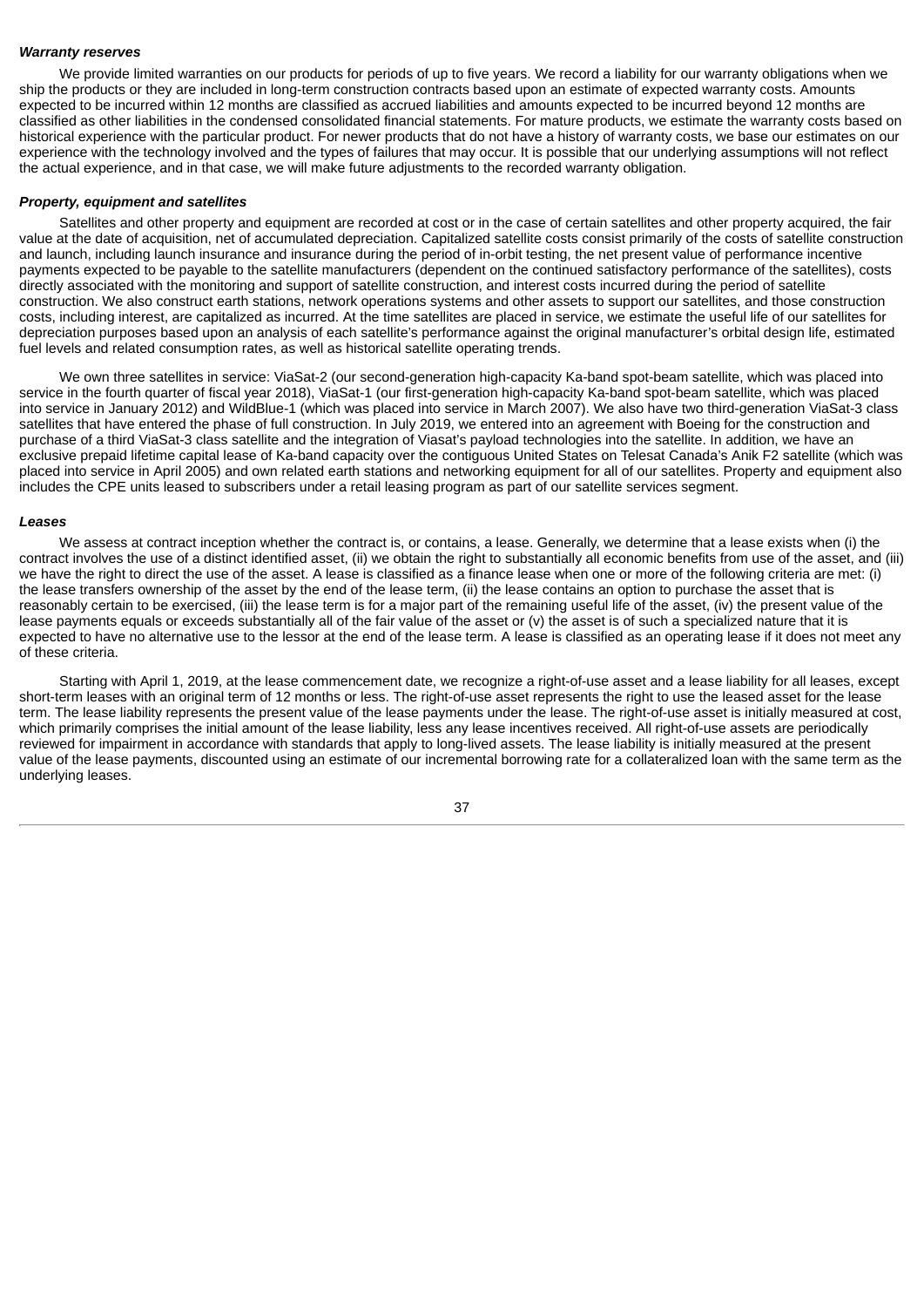Lease payments included in the measurement of lease liabilities consist of (i) fixed lease payments for the noncancelable lease term, (ii) fixed lease payments for optional renewal periods where it is reasonably certain the renewal option will be exercised, and (iii) variable lease payments that depend on an underlying index or rate, based on the index or rate in effect at lease commencement. Certain of our real estate lease agreements require variable lease payments that do not depend on an underlying index or rate established at lease commencement. Such payments and changes in payments based on a rate or index are recognized in operating expenses when incurred. Lease expense for operating leases consists of the fixed lease payments recognized on a straight-line basis over the lease term plus variable lease payments as incurred.

For broadband equipment leased to consumer broadband customers in conjunction with the delivery of connectivity services, we have made an accounting policy election not to separate the broadband equipment from the related connectivity services. The connectivity services are the predominant component of these arrangements. The connectivity services are accounted for in accordance ASC 606. We are also a lessor for certain insignificant communications equipment. These leases meet the criteria for operating lease classification. Lease income associated with these leases is not material.

#### Impairment of long-lived and other long-term assets (property, equipment and satellites, and other assets, including goodwill)

In accordance with the authoritative guidance for impairment or disposal of long-lived assets (ASC 360), we assess potential impairments to our long-lived assets, including property, equipment and satellites and other assets, when there is evidence that events or changes in circumstances indicate that the carrying value may not be recoverable. We periodically review the remaining estimated useful life of the satellite to determine if revisions to the estimated life are necessary. We recognize an impairment loss when the undiscounted cash flows expected to be generated by an asset (or group of assets) are less than the asset's carrying value. Any required impairment loss would be measured as the amount by which the asset's carrying value exceeds its fair value, and would be recorded as a reduction in the carrying value of the related asset and charged to results of operations. No material impairments were recorded by us for the three months ended June 30, 2019 and 2018.

We account for our goodwill under the authoritative guidance for goodwill and other intangible assets (ASC 350) and the provisions of ASU 2011-08, Testing Goodwill for Impairment, which simplifies how we test goodwill for impairment. Current authoritative guidance allows us to first assess qualitative factors to determine whether it is necessary to perform the two-step quantitative goodwill impairment test. If, after completing the qualitative assessment, we determine that it is more likely than not that the estimated fair value is greater than the carrying value, we conclude that no impairment exists. If it is more likely than not that the carrying value of the reporting unit exceeds its estimated fair value, we compare the fair value of the reporting unit to its carrying value. If the estimated fair value of the reporting unit is less than the carrying value, a second step is performed in which the implied fair value of goodwill is compared to its carrying value. If the implied fair value of goodwill is less than its carrying value, goodwill must be written down to its implied fair value, resulting in goodwill impairment. We test goodwill for impairment during the fourth quarter every fiscal year and when an event occurs or circumstances change such that it is reasonably possible that an impairment may exist.

The qualitative analysis includes assessing the impact of changes in certain factors including: (1) changes in forecasted operating results and comparing actual results to projections, (2) changes in the industry or our competitive environment since the acquisition date, (3) changes in the overall economy, our market share and market interest rates since the acquisition date, (4) trends in the stock price and related market capitalization and enterprise values, (5) trends in peer companies total enterprise value metrics, and (6) additional factors such as management turnover, changes in regulation and changes in litigation matters.

Based on our qualitative assessment performed during the fourth quarter of fiscal year 2019, we concluded that it was more likely than not that the estimated fair value of our reporting units exceeded their carrying value as of March 31, 2019 and, therefore, determined it was not necessary to perform the two-step goodwill impairment test.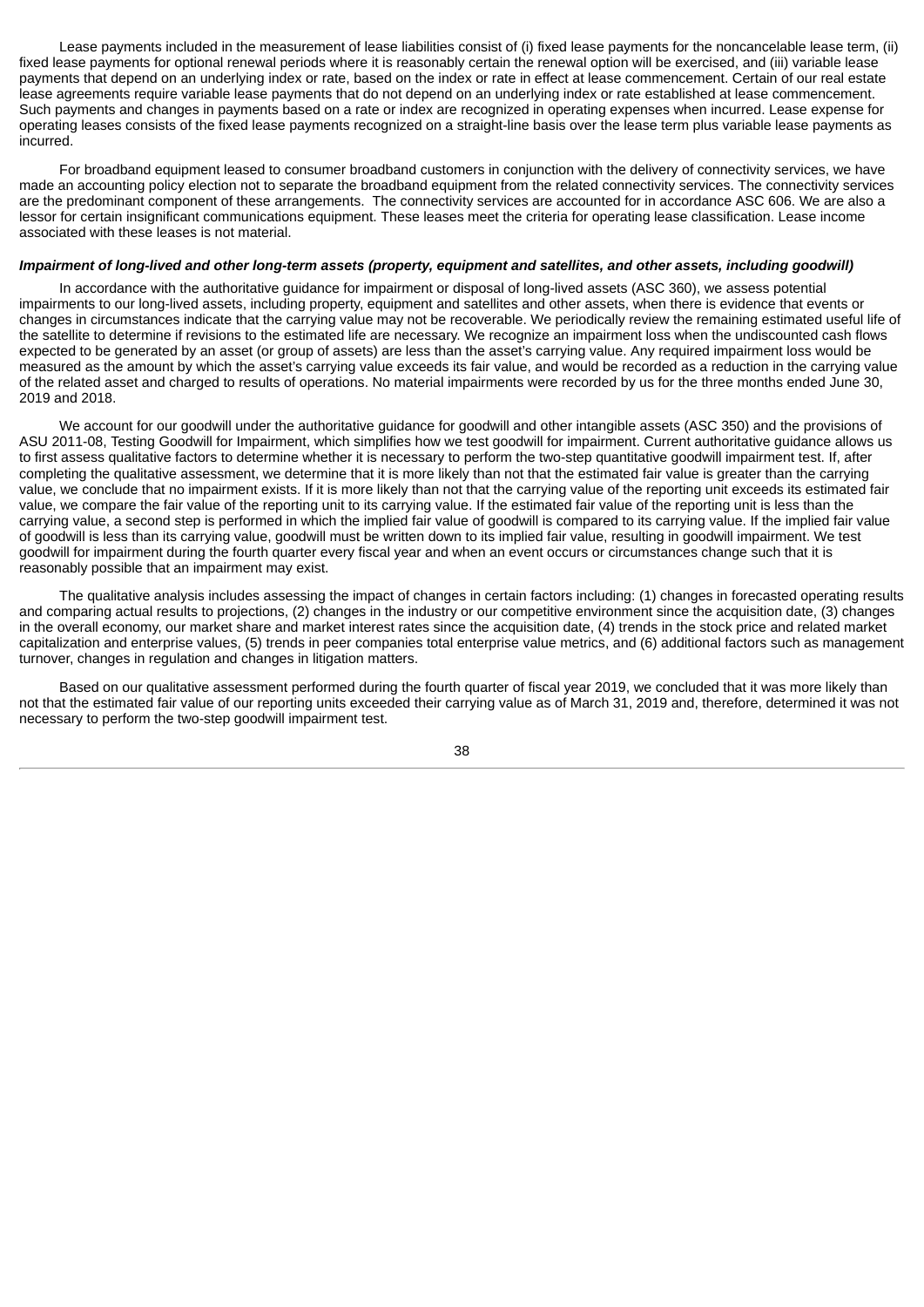#### *Income taxes and valuation allowance on deferred tax assets*

Management evaluates the realizability of our deferred tax assets and assesses the need for a valuation allowance on a quarterly basis to determine if the weight of available evidence suggests that an additional valuation allowance is needed. In accordance with the authoritative guidance for income taxes (ASC 740), net deferred tax assets are reduced by a valuation allowance if, based on all the available evidence, it is more likely than not that some or all of the deferred tax assets will not be realized. In the event that our estimate of taxable income is less than that required to utilize the full amount of any deferred tax asset, a valuation allowance is established, which would cause a decrease to income in the period such determination is made. Our valuation allowance against deferred tax assets increased from \$33.5 million at March 31, 2019 to \$35.1 million at June 30, 2019. The valuation allowance relates to state and foreign net operating loss carryforwards, state R&D tax credit carryforwards and foreign tax credit carryforwards.

Our analysis of the need for a valuation allowance on deferred tax assets considered historical as well as forecasted future operating results. In addition, our evaluation considered other factors, including our contractual backlog, our history of positive earnings, current earnings trends assuming our satellite services segment continues to grow, taxable income adjusted for certain items, and forecasted income by jurisdiction. We also considered the period over which these net deferred tax assets can be realized and our history of not having federal tax loss carryforwards expire unused.

Accruals for uncertain tax positions are provided for in accordance with the authoritative guidance for accounting for uncertainty in income taxes (ASC 740). Under the authoritative guidance, we may recognize the tax benefit from an uncertain tax position only if it is more likely than not that the tax position will be sustained on examination by the taxing authorities, based on the technical merits of the position. The tax benefits recognized in the financial statements from such a position should be measured based on the largest benefit that has a greater than 50% likelihood of being realized upon ultimate settlement. The authoritative guidance addresses the derecognition of income tax assets and liabilities, classification of deferred income tax assets and liabilities, accounting for interest and penalties associated with tax positions, and income tax disclosures.

We are subject to income taxes in the United States and numerous foreign jurisdictions. In the ordinary course of business, there are calculations and transactions where the ultimate tax determination is uncertain. In addition, changes in tax laws and regulations as well as adverse judicial rulings could adversely affect the income tax provision. We believe we have adequately provided for income tax issues not yet resolved with federal, state and foreign tax authorities. However, if these provided amounts prove to be more than what is necessary, the reversal of the reserves would result in tax benefits being recognized in the period in which we determine that provision for the liabilities is no longer necessary. If an ultimate tax assessment exceeds our estimate of tax liabilities, an additional charge to expense would result.

#### **Results of Operations**

The following table presents, as a percentage of total revenues, income statement data for the periods indicated:

|                                            | <b>Three Months Ended</b> |                  |  |  |  |
|--------------------------------------------|---------------------------|------------------|--|--|--|
|                                            | <b>June 30.</b><br>2019   | June 30,<br>2018 |  |  |  |
| Revenues:                                  | 100.0%                    | 100.0%           |  |  |  |
| Product revenues                           | 49                        | 50               |  |  |  |
| Service revenues                           | 51                        | 50               |  |  |  |
| Operating expenses:                        |                           |                  |  |  |  |
| Cost of product revenues                   | 37                        | 40               |  |  |  |
| Cost of service revenues                   | 35                        | 39               |  |  |  |
| Selling, general and administrative        | 23                        | 26               |  |  |  |
| Independent research and development       | 6                         | 8                |  |  |  |
| Amortization of acquired intangible assets |                           | 1                |  |  |  |
| Loss from operations                       | (2`                       | (12)             |  |  |  |
| Interest income (expense), net             | $\left[2\right]$          | (3)              |  |  |  |
| Loss before income taxes                   | (3)                       | (15)             |  |  |  |
| Benefit from income taxes                  |                           |                  |  |  |  |
| Net loss                                   | (2)                       | (8)              |  |  |  |
| Net loss attributable to Viasat, Inc.      |                           | (8)              |  |  |  |

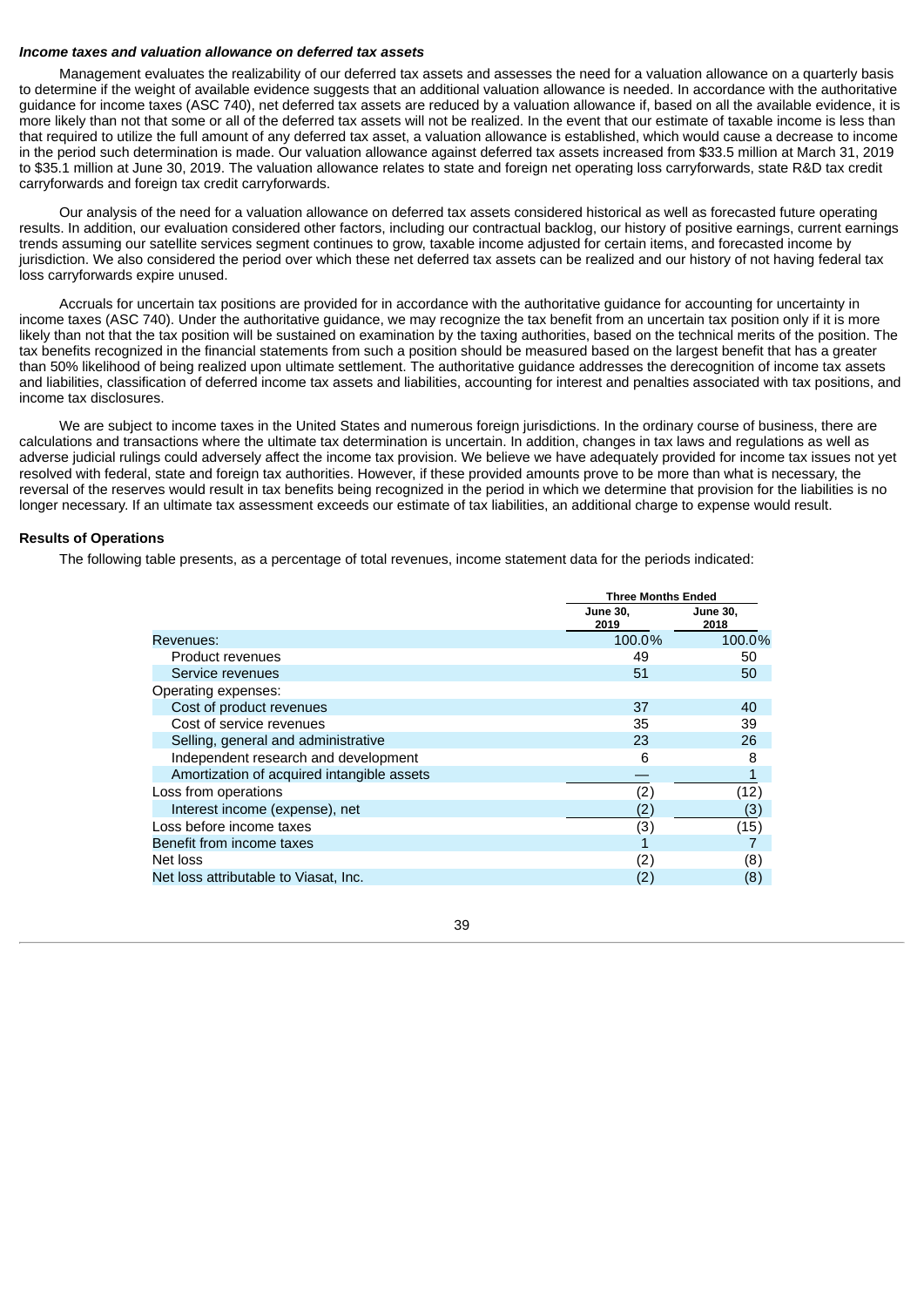# **Three Months Ended June 30, 2019 vs. Three Months Ended June 30, 2018**

*Revenues*

|                                   |   | <b>Three Months Ended</b> |       |    |                         |  |                               | Percentage                    |  |
|-----------------------------------|---|---------------------------|-------|----|-------------------------|--|-------------------------------|-------------------------------|--|
| (In millions, except percentages) |   | <b>June 30.</b><br>2019   |       |    | <b>June 30.</b><br>2018 |  | <b>Increase</b><br>(Decrease) | <b>Increase</b><br>(Decrease) |  |
| <b>Product revenues</b>           | ◡ |                           | 263.6 |    | 218.1                   |  | 45.5                          | 21%                           |  |
| Service revenues                  |   |                           | 273.4 |    | 220.7                   |  | 52.                           | 24%                           |  |
| Total revenues                    | w |                           | 537.0 | \$ | 438.9                   |  | 98.2                          | 22%                           |  |

Our total revenues grew by \$98.2 million as a result of a \$52.7 million increase in service revenues and a \$45.5 million increase in product revenues. The service revenue increase was due to increases of \$43.3 million in our satellite services segment, \$5.3 million in our government systems segment and \$4.2 million in our commercial networks segment. The product revenue increase was driven primarily by an increase of \$65.7 million in our government systems segment, partially offset by a decrease in product revenues of \$20.2 million in our commercial networks segment.

#### *Cost of revenues*

|                                   | <b>Three Months Ended</b> |                         |    |                         |  | <b>Dollar</b>                 | Percentage                    |  |
|-----------------------------------|---------------------------|-------------------------|----|-------------------------|--|-------------------------------|-------------------------------|--|
| (In millions, except percentages) |                           | <b>June 30.</b><br>2019 |    | <b>June 30.</b><br>2018 |  | <b>Increase</b><br>(Decrease) | <b>Increase</b><br>(Decrease) |  |
| Cost of product revenues          |                           | 196.9                   |    | 173.4                   |  | 23.5                          | 14%                           |  |
| Cost of service revenues          |                           | 187.5                   |    | 171.4                   |  | 16.1                          | 9%                            |  |
| Total cost of revenues            | \$                        | 384.5                   | \$ | 344.9                   |  | 39.6                          | 11%                           |  |

Cost of revenues increased by \$39.6 million due to increases of \$23.5 million in cost of product revenues and \$16.1 million in cost of service revenues. The cost of product revenue increase was primarily due to increased revenues, mainly from our government satellite communication systems products, tactical data link products, government mobile broadband products and tactical satcom radio products in our government systems segment, partially offset by decreased revenues in our commercial networks segment, mainly from our mobile broadband satellite communication systems products, causing a net \$36.2 million increase in cost of product revenues on a constant margin basis. The increase in cost of product revenues was partially offset by improved margins, primarily due to our satellite networking development program products in our commercial networks segment and government satellite communication systems products in our government systems segment. The cost of service revenue increase primarily related to increased revenues, mainly from our fixed broadband services and in-flight internet services in our satellite services segment and increased revenues from government mobile broadband services in our government systems segment, causing a \$40.9 million increase in cost of service revenues on a constant margin basis. The increase in cost of service revenues was partially offset by improved margins, primarily due to our fixed broadband services and in-flight internet services in our satellite services segment.

#### *Selling, general and administrative expenses*

|                                     |                             | <b>Three Months Ended</b> |       |                 |                 | <b>Dollar</b> | Percentage |
|-------------------------------------|-----------------------------|---------------------------|-------|-----------------|-----------------|---------------|------------|
|                                     | <b>June 30.</b><br>June 30. |                           |       | <b>Increase</b> | <b>Increase</b> |               |            |
| (In millions, except percentages)   |                             | 2019                      |       |                 | 2018            | (Decrease)    | (Decrease) |
| Selling, general and administrative |                             |                           | 125.1 |                 | 112 6           | ᅩᄼ            | 11%        |

The \$12.5 million increase in selling, general and administrative (SG&A) expenses was primarily due to an increase in support costs of \$10.6 million and an increase in selling costs of \$1.2 million. The increase in support costs was reflected in all three segments. The increase in selling costs was primarily due to an increase in our satellite services segment. SG&A expenses consisted primarily of personnel costs and expenses for business development, marketing and sales, bid and proposal, facilities, finance, contract administration and general management.

# *Independent research and development*

|                                      | <b>Three Months Ended</b> |  |                         |                               | <b>Dollar</b> | Percentage                    |
|--------------------------------------|---------------------------|--|-------------------------|-------------------------------|---------------|-------------------------------|
| (In millions, except percentages)    | <b>June 30.</b><br>2019   |  | <b>June 30.</b><br>2018 | <b>Increase</b><br>(Decrease) |               | <b>Increase</b><br>(Decrease) |
| Independent research and development | 33.5                      |  | 33.4                    |                               | 0.1           |                               |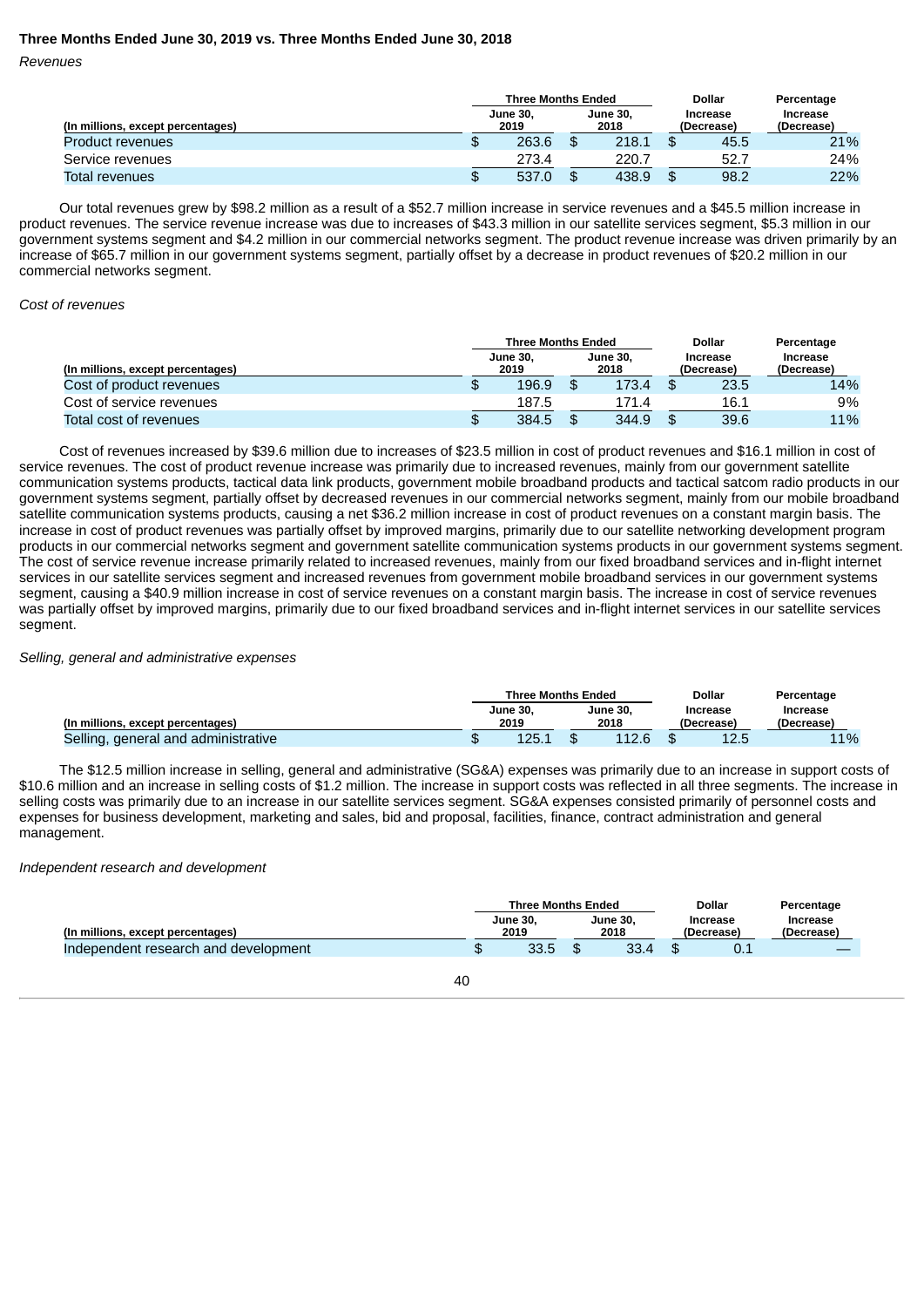IR&D expenses were relatively flat year-over-year. We continue to invest in IR&D in support of our next-generation consumer broadband integrated networking technologies in our commercial networks segment.

#### *Amortization of acquired intangible assets*

We amortize our acquired intangible assets from prior acquisitions over their estimated useful lives, which range from two to ten years. The slight decrease in amortization of acquired intangible assets in the first quarter of fiscal year 2020 compared to the prior year period was primarily the result of certain acquired intangibles in our satellite services segment becoming fully amortized during the prior fiscal year. Current and expected amortization expense for acquired intangible assets for each of the following periods is as follows:

|                                                |    | Amortization   |  |
|------------------------------------------------|----|----------------|--|
|                                                |    | (In thousands) |  |
| For the three months ended June 30, 2019       | \$ | 2.037          |  |
|                                                |    |                |  |
| Expected for the remainder of fiscal year 2020 | \$ | 5,556          |  |
| Expected for fiscal year 2021                  |    | 5.118          |  |
| Expected for fiscal year 2022                  |    | 3,295          |  |
| Expected for fiscal year 2023                  |    | 2,990          |  |
| Expected for fiscal year 2024                  |    | 2,471          |  |
| Thereafter                                     |    | 924            |  |
|                                                | £  | 20.354         |  |

#### *Interest income*

The slight increase in interest income for the three months ended June 30, 2019 compared to the prior year period was the result of higher average invested cash balances during the first quarter of fiscal year 2020 compared to the prior year period.

#### *Interest expense*

The slight decrease in interest expense in the three months ended June 30, 2019 compared to the prior year period was primarily due to an increase in the amount of interest capitalized during the first quarter of fiscal year 2020 compared to the prior year period, partially offset by an increase in interest expense attributable to our 5.625% Senior Secured Notes due 2027 (the 2027 Notes), which were issued in March 2019. Capitalized interest expense during the three months ended June 30, 2019 and June 30, 2018 related to the construction of our ViaSat-3 class satellites, gateway and networking equipment and other assets.

#### *Income taxes*

For the three months ended June 30, 2019, we recorded an income tax benefit of \$7.2 million, resulting in an effective tax benefit rate of 39%. For the three months ended June 30, 2018, we recorded an income tax benefit of \$29.2 million, resulting in an effective tax benefit rate of 44%. The effective tax rates for the periods differed from the U.S. statutory rate due primarily to the benefit of federal and state R&D tax credits.

Ordinarily, the effective tax rate at the end of an interim period is calculated using an estimate of the annual effective tax rate expected to be applicable for the full fiscal year. However, when a reliable estimate cannot be made, we compute our provision for income taxes using the actual effective tax rate (discrete method) for the year-to-date period. Our effective tax rate is highly influenced by the amount of our R&D tax credits. A small change in estimated annual pretax income (loss) can produce a significant variance in the annual effective tax rate given our expected amount of R&D tax credits. This variability provides an unreliable estimate of the annual effective tax rate. As a result, and in accordance with the authoritative guidance for accounting for income taxes in interim periods, we have computed our provision for income taxes for the three months ended June 30, 2019 by applying the actual effective tax rate to the year-to-date income for the three-month period.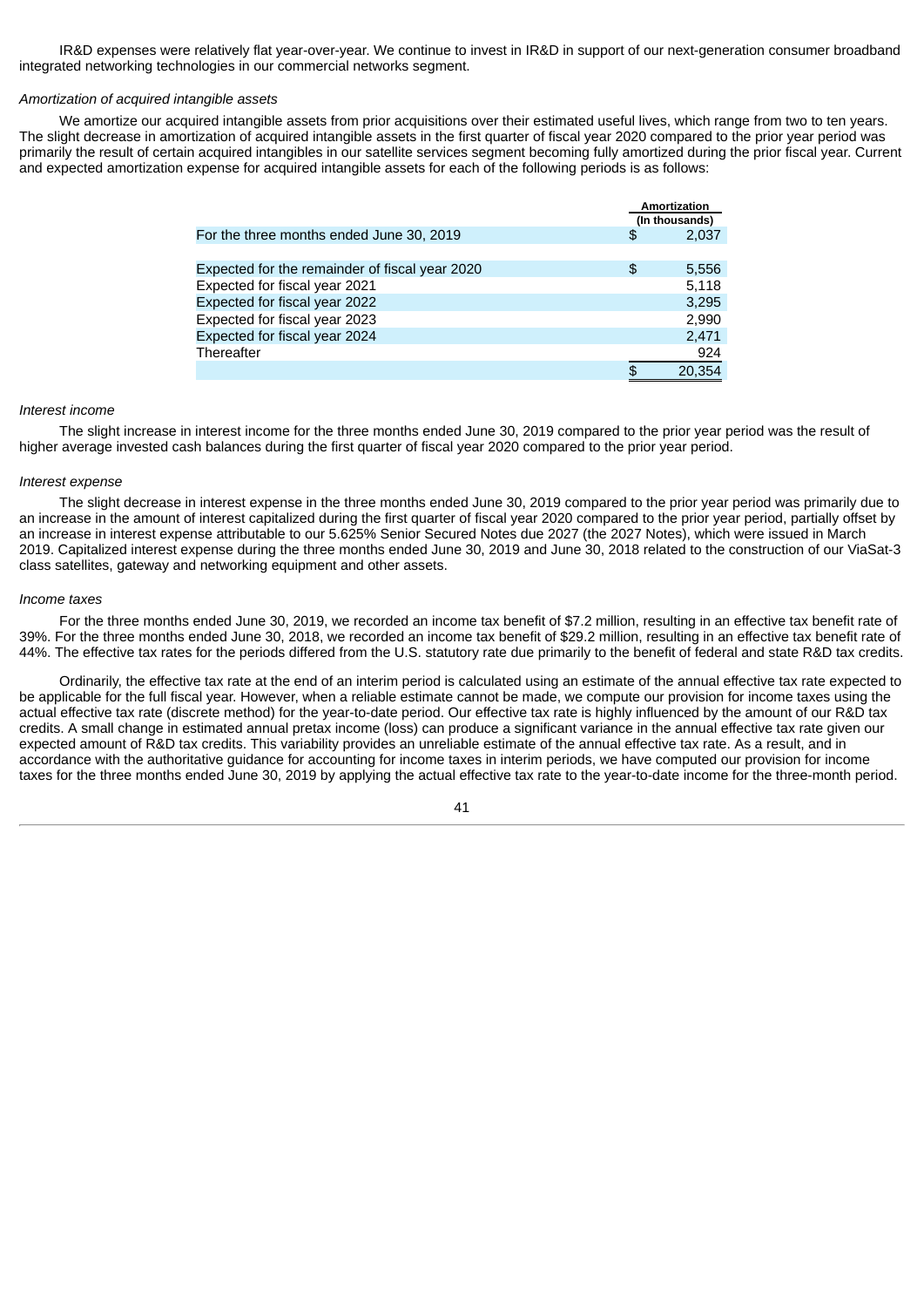# **Segment Results for the Three Months Ended June 30, 2019 vs. Three Months Ended June 30, 2018**

# *Satellite services segment*

*Revenues*

|                                   |    | <b>Three Months Ended</b> |                         | <b>Dollar</b> |                               | Percentage                    |  |
|-----------------------------------|----|---------------------------|-------------------------|---------------|-------------------------------|-------------------------------|--|
| (In millions, except percentages) |    | <b>June 30.</b><br>2019   | <b>June 30.</b><br>2018 |               | <b>Increase</b><br>(Decrease) | <b>Increase</b><br>(Decrease) |  |
| Segment product revenues          |    |                           |                         |               |                               |                               |  |
| Segment service revenues          |    | 196.8                     | 153.6                   |               | 43.3                          | 28%                           |  |
| Total segment revenues            | \$ | 196.8                     | 153.6                   |               | 43.3                          | 28%                           |  |

Our satellite services segment revenues increased by \$43.3 million due to an increase in service revenues. The increase in service revenues was primarily driven by the expansion of our fixed broadband services and in-flight internet services. The fixed broadband service revenue increase was driven by higher average revenue per fixed broadband subscriber in the United States when compared to the same period last fiscal year, reflecting a higher mix of new and existing subscribers choosing Viasat's premium highest speed plans. Total subscribers at June 30, 2019 were approximately 587,000 compared to 577,000 subscribers at June 30, 2018. The in-flight service revenue increase was driven primarily by the increase in the number of commercial aircraft receiving our in-flight services through our IFC systems, with 1,335 commercial aircraft in service utilizing our IFC systems as of June 30, 2019, compared to 757 commercial aircraft in service as of June 30, 2018.

#### *Segment operating loss*

|                                   | <b>Dollar</b><br><b>Three Months Ended</b> |  |          |  | Percentage |                 |
|-----------------------------------|--------------------------------------------|--|----------|--|------------|-----------------|
|                                   | <b>June 30.</b>                            |  | June 30. |  | (Increase) | (Increase)      |
| (In millions, except percentages) | 2019                                       |  | 2018     |  | Decrease   | <b>Decrease</b> |
| Segment operating loss            | (21)<br>$\sim$                             |  | (29.9)   |  | 27.9       | 93%             |
| Percentage of segment revenues    | (1)%                                       |  | (19)%    |  |            |                 |

The decrease in our satellite services segment operating loss was driven primarily by higher earnings contributions of \$32.5 million, primarily due to an increase in revenues and improved margins from our fixed broadband services and in-flight internet services, partially offset by higher support and selling costs.

# *Commercial networks segment*

*Revenues*

|                                   |   | <b>Three Months Ended</b> | <b>Dollar</b> |                         | Percentage |                               |                               |
|-----------------------------------|---|---------------------------|---------------|-------------------------|------------|-------------------------------|-------------------------------|
| (In millions, except percentages) |   | <b>June 30.</b><br>2019   |               | <b>June 30.</b><br>2018 |            | <b>Increase</b><br>(Decrease) | <b>Increase</b><br>(Decrease) |
| Segment product revenues          | ъ | 64.9                      |               | 85.1                    |            | (20.2)                        | (24)%                         |
| Segment service revenues          |   | 14.1                      |               | 9.9                     |            | 4.2                           | 42%                           |
| Total segment revenues            | Œ | 79.0                      |               | 95.1                    |            | (16.1)                        | (17)%                         |

Our commercial networks segment revenues decreased by \$16.1 million, primarily due to a \$20.2 million decrease in product revenues. The decrease in product revenues was primarily due to a decrease of \$30.0 million in mobile broadband satellite communication systems products as IFC terminal deliveries returned to more normalized levels, following accelerated deliveries in the first quarter of fiscal year 2019, partially offset by an increase of \$8.7 million in satellite networking development program products.

# *Segment operating loss*

|                                   | <b>Three Months Ended</b> |  |                 |                 | <b>Dollar</b> | Percentage      |
|-----------------------------------|---------------------------|--|-----------------|-----------------|---------------|-----------------|
|                                   | <b>June 30,</b>           |  | <b>June 30.</b> | (Increase)      |               | (Increase)      |
| (In millions, except percentages) | 2019                      |  | 2018            | <b>Decrease</b> |               | <b>Decrease</b> |
| Segment operating loss            | (49.9)                    |  | (47.0)          |                 | (2.9)         | (6)%            |
| Percentage of segment revenues    | (63)%                     |  | (49)%           |                 |               |                 |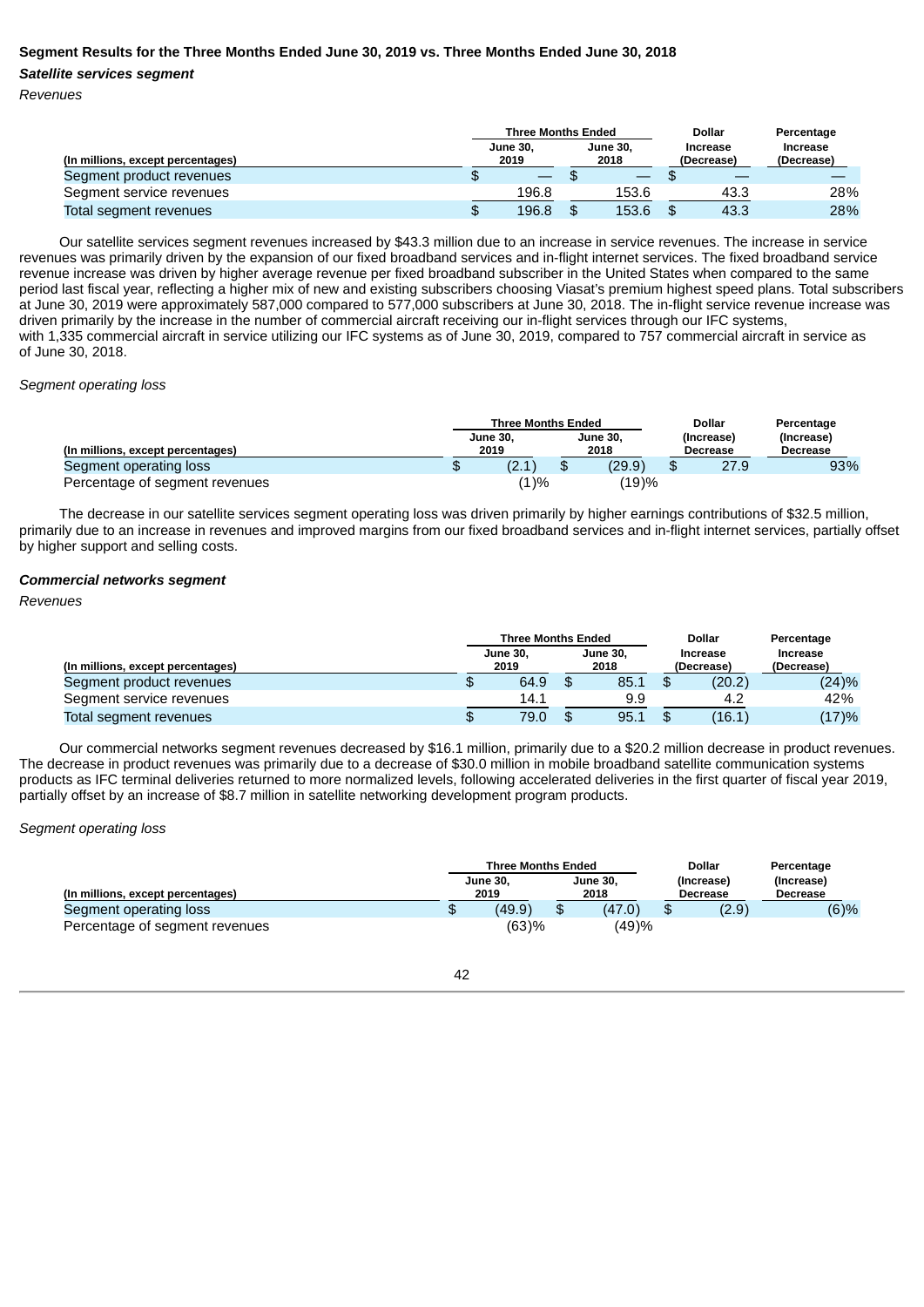The \$2.9 million increase in our commercial networks segment operating loss was driven primarily by a \$2.7 million increase in SG&A costs.

#### *Government systems segment*

*Revenues*

|                                   |    | <b>Three Months Ended</b> |     |                         | <b>Dollar</b>                 | Percentage                    |  |  |
|-----------------------------------|----|---------------------------|-----|-------------------------|-------------------------------|-------------------------------|--|--|
| (In millions, except percentages) |    | <b>June 30.</b><br>2019   |     | <b>June 30.</b><br>2018 | <b>Increase</b><br>(Decrease) | <b>Increase</b><br>(Decrease) |  |  |
| Segment product revenues          | \$ | 198.7                     |     | 133.0                   | 65.7                          | 49%                           |  |  |
| Segment service revenues          |    | 62.5                      |     | 57.2                    | 5.3                           | 9%                            |  |  |
| Total segment revenues            | S  | 261.2                     | \$. | 190.2                   | 71.0                          | 37%                           |  |  |

Our government systems segment revenues increased by \$71.0 million due to increases of \$65.7 million in product revenues and \$5.3 million in service revenues. The product revenue increase was due to a \$21.2 million increase in government satellite communication systems products, a \$13.4 million increase in tactical satcom radio products, a \$13.0 million increase in tactical data link products, an \$11.8 million increase in government mobile broadband products and a \$6.4 million increase in cybersecurity and information assurance products. The service revenue increase was primarily due to a \$4.2 million increase in government mobile broadband services.

#### *Segment operating profit*

|                                   | <b>Three Months Ended</b>          |  |      |            | <b>Dollar</b>   | Percentage      |  |  |
|-----------------------------------|------------------------------------|--|------|------------|-----------------|-----------------|--|--|
|                                   | <b>June 30,</b><br><b>June 30.</b> |  |      |            | <b>Increase</b> | <b>Increase</b> |  |  |
| (In millions, except percentages) | 2019                               |  | 2018 | (Decrease) |                 | (Decrease)      |  |  |
| Segment operating profit          | 45.9                               |  | 24.9 |            | 21.0            | 84%             |  |  |
| Percentage of segment revenues    | 18%                                |  | 13%  |            |                 |                 |  |  |

The \$21.0 million increase in our government systems segment operating profit was primarily due to higher earnings contributions of \$25.2 million, primarily due to an increase in revenues and improved margins from our government satellite communication systems and tactical satcom radio products. This increase was partially offset by higher SG&A costs of \$4.9 million.

# **Backlog**

As reflected in the table below, our overall firm and funded backlog decreased during the first three months of fiscal year 2020. The decreases in both firm and funded backlog were attributable to decreases in our government systems segment.

|                             |               | As of<br>June 30, 2019 |    | As of<br>March 31, 2019 |  |  |
|-----------------------------|---------------|------------------------|----|-------------------------|--|--|
|                             | (In millions) |                        |    |                         |  |  |
| <b>Firm backlog</b>         |               |                        |    |                         |  |  |
| Satellite services segment  | \$            | 590.2                  | \$ | 581.3                   |  |  |
| Commercial networks segment |               | 370.6                  |    | 353.8                   |  |  |
| Government systems segment  |               | 879.0                  |    | 931.2                   |  |  |
| Total                       | \$            | 1,839.8                | \$ | 1,866.3                 |  |  |
| <b>Funded backlog</b>       |               |                        |    |                         |  |  |
| Satellite services segment  | \$            | 590.2                  | \$ | 581.3                   |  |  |
| Commercial networks segment |               | 370.6                  |    | 353.8                   |  |  |
| Government systems segment  |               | 852.9                  |    | 912.0                   |  |  |
| Total                       | \$            | 1,813.7                | \$ | 1.847.1                 |  |  |

The firm backlog does not include contract options. Of the \$1.8 billion in firm backlog, a little over half is expected to be delivered during the next twelve months, with the balance delivered thereafter. We include in our backlog only those orders for which we have accepted purchase orders. Our backlog includes contracts with subscribers for fixed broadband services in our satellite services segment. Backlog does not include anticipated purchase orders and requests for the installation of IFC systems or future recurring in-flight internet service revenues under commercial in-flight internet agreements recorded in our commercial networks and satellite services segments, respectively. As of June 30, 2019, we expected to install IFC systems on approximately 510 additional aircraft under our existing customer agreements with commercial airlines, approximately 290 of which relate to accepted purchase orders (and are included in firm backlog in

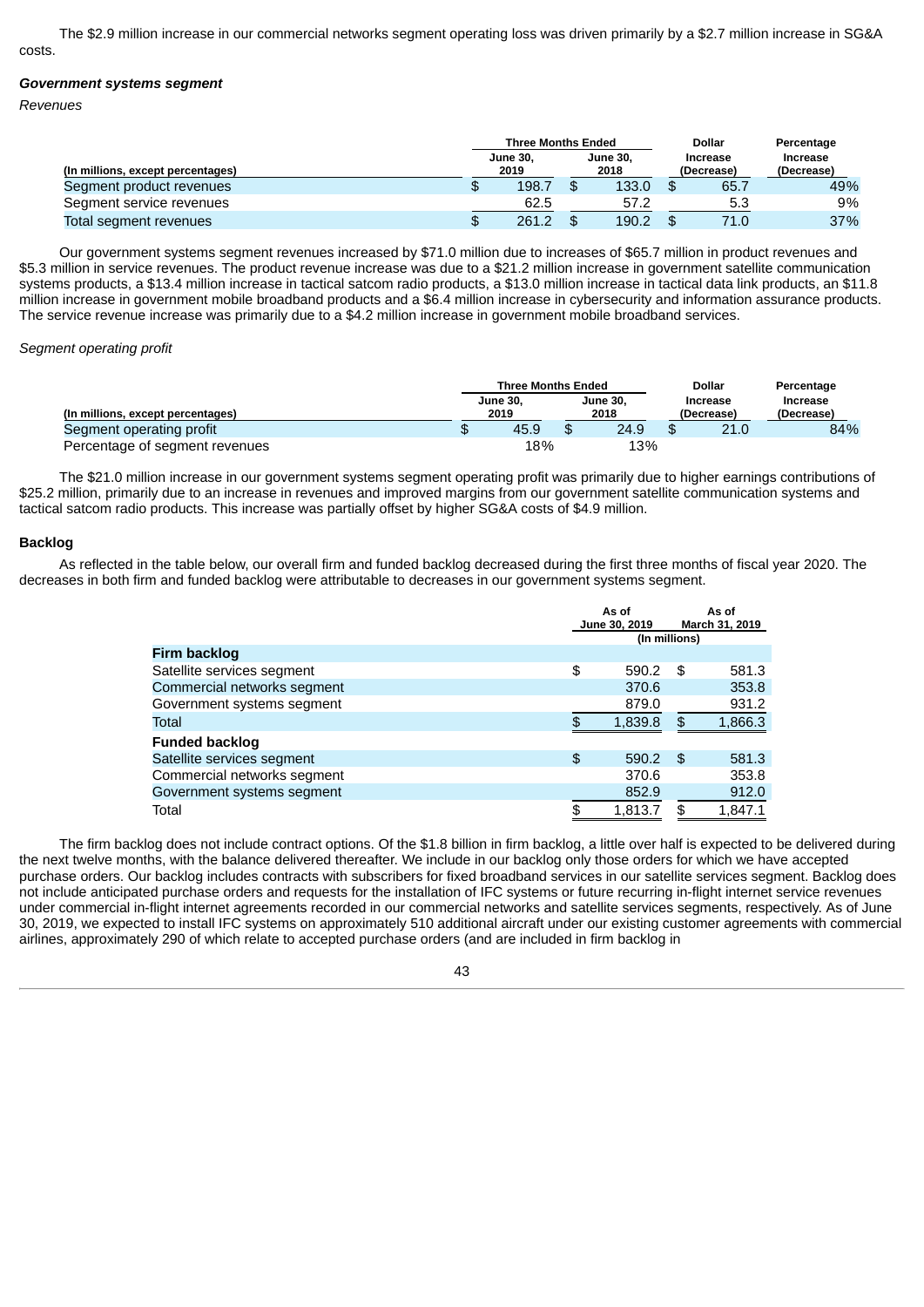our commercial networks segment) and approximately 220 of which relate to anticipated purchase orders and requests under existing customer agreements. There can be no assurance that all anticipated purchase orders and requests will be placed.

Our total new awards exclude future revenue under recurring consumer commitment arrangements and were approximately \$505.8 million and \$569.7 million for the three months ended June 30, 2019 and 2018, respectively.

Backlog is not necessarily indicative of future sales. A majority of our contracts can be terminated at the convenience of the customer. Orders are often made substantially in advance of delivery, and our contracts typically provide that orders may be terminated with limited or no penalties. In addition, purchase orders may present product specifications that would require us to complete additional product development. A failure to develop products meeting such specifications could lead to a termination of the related contract.

Firm backlog amounts are comprised of funded and unfunded components. Funded backlog represents the sum of contract amounts for which funds have been specifically obligated by customers to contracts. Unfunded backlog represents future amounts that customers may obligate over the specified contract performance periods. Our customers allocate funds for expenditures on long-term contracts on a periodic basis. Our ability to realize revenues from contracts in backlog is dependent upon adequate funding for such contracts. Although we do not control the funding of our contracts, our experience indicates that actual contract funding has ultimately been approximately equal to the aggregate amounts of the contracts.

# **Liquidity and Capital Resources**

#### *Overview*

We have financed our operations to date primarily with cash flows from operations, bank line of credit financing, debt financing, export credit agency financing and equity financing. At June 30, 2019, we had \$129.9 million in cash and cash equivalents, \$314.1 million in working capital, and no outstanding borrowings and borrowing availability of \$680.7 million under our revolving credit facility (the Revolving Credit Facility). At March 31, 2019, we had \$261.7 million in cash and cash equivalents, \$401.7 million in working capital, and no outstanding borrowings and borrowing availability of \$680.4 million under the Revolving Credit Facility. We invest our cash in excess of current operating requirements in short-term, highly liquid bank money market accounts.

Our future capital requirements will depend upon many factors, including the timing and amount of cash required for our satellite projects and any future broadband satellite projects we may engage in, expansion of our R&D and marketing efforts, and the nature and timing of orders. Additionally, we will continue to evaluate possible acquisitions of, or investments in complementary businesses, products and technologies which may require the use of cash or additional financing.

The general cash needs of our satellite services, commercial networks and government systems segments can vary significantly. The cash needs of our satellite services segment tend to be driven by the timing and amount of capital expenditures (e.g., payments under satellite construction and launch contracts and investments in ground infrastructure roll-out), investments in joint ventures, strategic partnering arrangements and network expansion activities, as well as the quality of customer, type of contract and payment terms. In our commercial networks segment, cash needs tend to be driven primarily by the type and mix of contracts in backlog, the nature and quality of customers, the timing and amount of investments in IR&D activities (including with respect to next-generation satellite payload technologies) and the payment terms of customers (including whether advance payments are made or customer financing is required). In our government systems segment, the primary factors determining cash needs tend to be the type and mix of contracts in backlog (e.g., product or service, development or production) and timing of payments (including restrictions on the timing of cash payments under U.S. government procurement regulations). Other factors affecting the cash needs of our commercial networks and government systems segments include contract duration and program performance. For example, if a program is performing well and meeting its contractual requirements, then its cash flow requirements are usually lower.

To further enhance our liquidity position or to finance the construction and launch of any future satellites, acquisitions, strategic partnering arrangements, joint ventures or other business investment initiatives, we may obtain additional financing, which could consist of debt, convertible debt or equity financing from public and/or private credit and capital markets. In February 2019, we filed a universal shelf registration statement with the SEC for the future sale of an unlimited amount of common stock, preferred stock, debt securities, depositary shares, warrants and rights. The securities may be offered from time to time, separately or together, directly by us, by selling security holders, or through underwriters, dealers or agents at amounts, prices, interest rates and other terms to be determined at the time of the offering. We believe that our current cash balances and net cash expected to be provided by operating activities along with availability under our Revolving Credit Facility will be sufficient to meet our anticipated operating requirements for at least the next 12 months.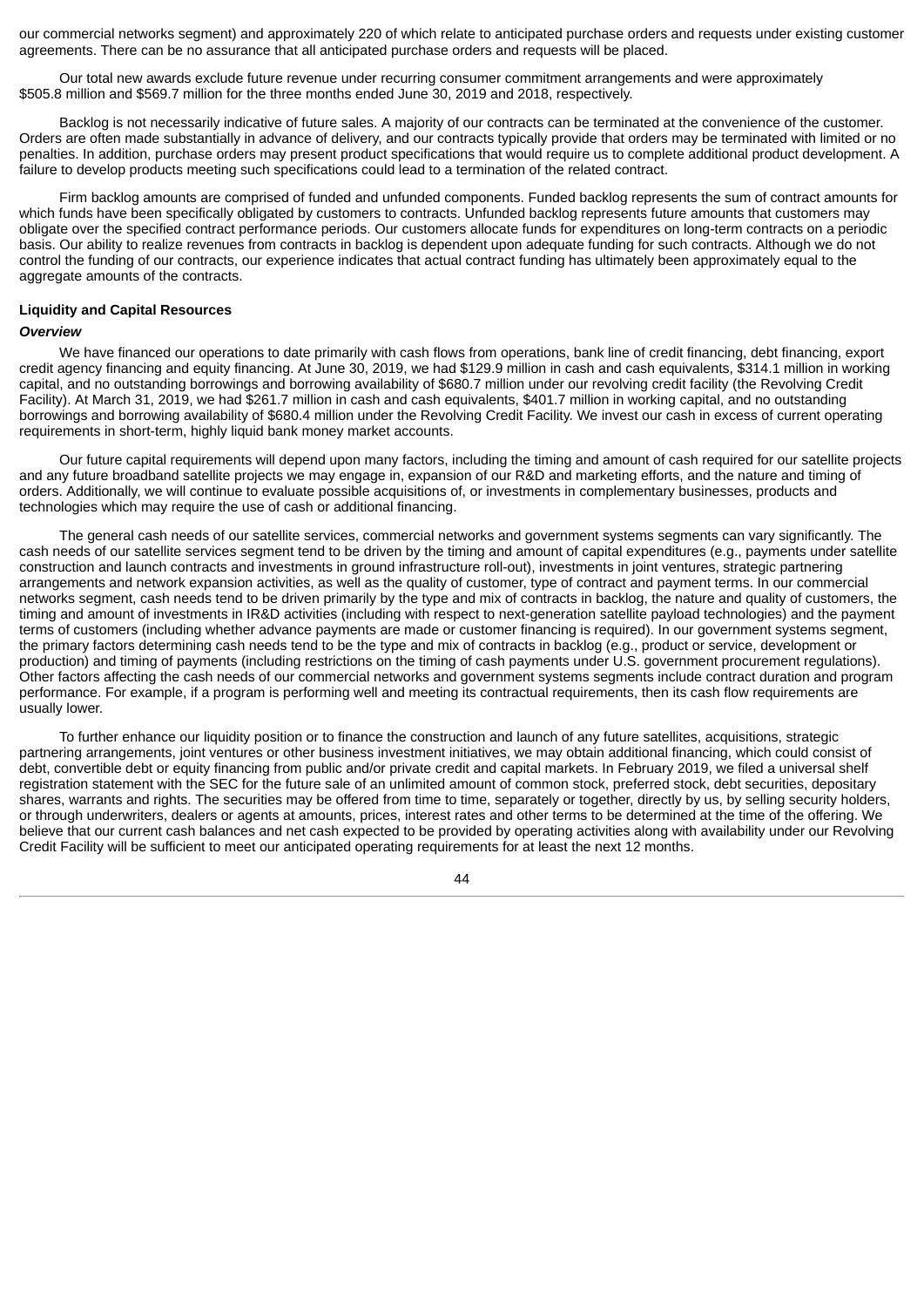#### *Cash flows*

Cash provided by operating activities for the first three months of fiscal year 2020 was \$46.5 million compared to \$53.8 million in the prior year period. This \$7.4 million decrease was primarily driven by a \$65.8 million year-over-year increase in cash used to fund net operating assets, partially offset by our operating results (net loss adjusted for depreciation, amortization and other non-cash charges) which resulted in \$58.4 million of higher cash provided by operating activities year-over-year. The increase in cash used to fund net operating assets during the first three months of fiscal year 2020 when compared to the prior year period was primarily due to a decrease in cash inflows year-over-year from combined billed and unbilled accounts receivable, net, attributable to the timing of contractual milestones for certain larger development programs in our government systems segment and an increase in cash outflows year-over-year due to timing of accrued liabilities payments.

Cash used in investing activities for the first three months of fiscal year 2020 was \$185.8 million compared to \$160.9 million in the prior year period. This \$24.9 million increase in cash used in investing activities year-over-year reflects an increase of \$37.8 million in cash used for satellite construction and \$9.8 million in cash used for patents, licenses and other assets, partially offset by a decrease of \$11.2 million in capital expenditures used for property and other general purpose equipment and \$7.1 million in cash used for the construction of earth stations and network operation systems.

Cash provided by financing activities for the first three months of fiscal year 2020 was \$7.5 million compared to \$91.7 million for the prior year period. This \$84.2 million decrease in cash provided by financing activities year-over-year was primarily related to \$115.0 million in net proceeds from borrowings under our Revolving Credit Facility in the first quarter of fiscal year 2019 compared to none in the current year period, partially offset by a \$10.8 million decrease in payments on borrowings under our direct loan facility with the Ex-Im Credit Facility (together with the Revolving Credit Facility, the Credit Facilities) year-over-year. Cash provided by financing activities for both periods included cash received from stock option exercises and employee stock purchase plan purchases, offset by cash used for the repurchase of common stock related to net share settlement of certain employee tax liabilities in connection with the vesting of restricted stock unit awards.

#### *Satellite-related activities*

On June 1, 2017, our second-generation ViaSat-2 satellite was successfully launched into orbit. Following satellite launch, in fiscal years 2018 and 2019 we incurred additional operating costs as we prepared for and launched commercial services on the satellite. These additional operating costs included depreciation, amortization of capitalized software development, earth station connectivity, marketing and advertising costs, logistics, customer care and various support systems, and contributed to an operating loss for our satellite services segment in fiscal year 2019. However, as the services we provide using the new satellite start to scale, we expect to expand the revenue base for our fixed broadband and in-flight services and gain operating cost efficiencies, which together we expect will yield incremental segment earnings contributions, partially offset by investments associated with our global business and emerging markets growth. However, there can be no assurance that we will be successful in significantly increasing revenues or achieving operating profit in our satellite services segment. Moreover, we anticipate that we will incur a similar cycle of increased operating costs as we prepare for and launch commercial services on future satellites, including our ViaSat-3 constellation, followed by increases in revenue base and in scale.

Our first two ViaSat-3 class satellites, which are expected to cover the Americas and the Europe, Middle East and Africa (EMEA) region, respectively, entered the phase of full construction during the second half of fiscal year 2018. In July 2019, we entered into an agreement with Boeing for the construction and purchase of a third ViaSat-3 class satellite and the integration of Viasat's payload technologies into the satellite, which replaced and superseded the limited agreement to proceed entered into in January 2019 for the satellite. This satellite is expected to provide broadband services over the Asia and Pacific (APAC) region, enabling us, following the launch of commercial service on all three ViaSat-3 class satellites, to deliver affordable connectivity worldwide. We believe we have adequate sources of funding for the ViaSat-3 class satellites, which include our cash on hand, borrowing capacity and the cash we expect to generate from operations over the next few years. Our total cash funding may be reduced through various third-party agreements, including potential joint service offerings and other strategic partnering arrangements.

Our IR&D investments are expected to continue through fiscal year 2020 and beyond relating to ViaSat-3 ground infrastructure and support of our growing government and commercial air mobility businesses. We expect to continue to invest in IR&D at a significant level as we continue our focus on leadership and innovation in satellite and space technologies. However, the level of investment in a given fiscal year will depend on a variety of factors, including the stage of development of our satellite projects, new market opportunities and our overall operating performance. In fiscal year 2020, capital expenditures are expected to increase when compared to fiscal year 2019, as we will have a third ViaSat-3 class satellite under construction, as well as increased ground network investments related to international expansion.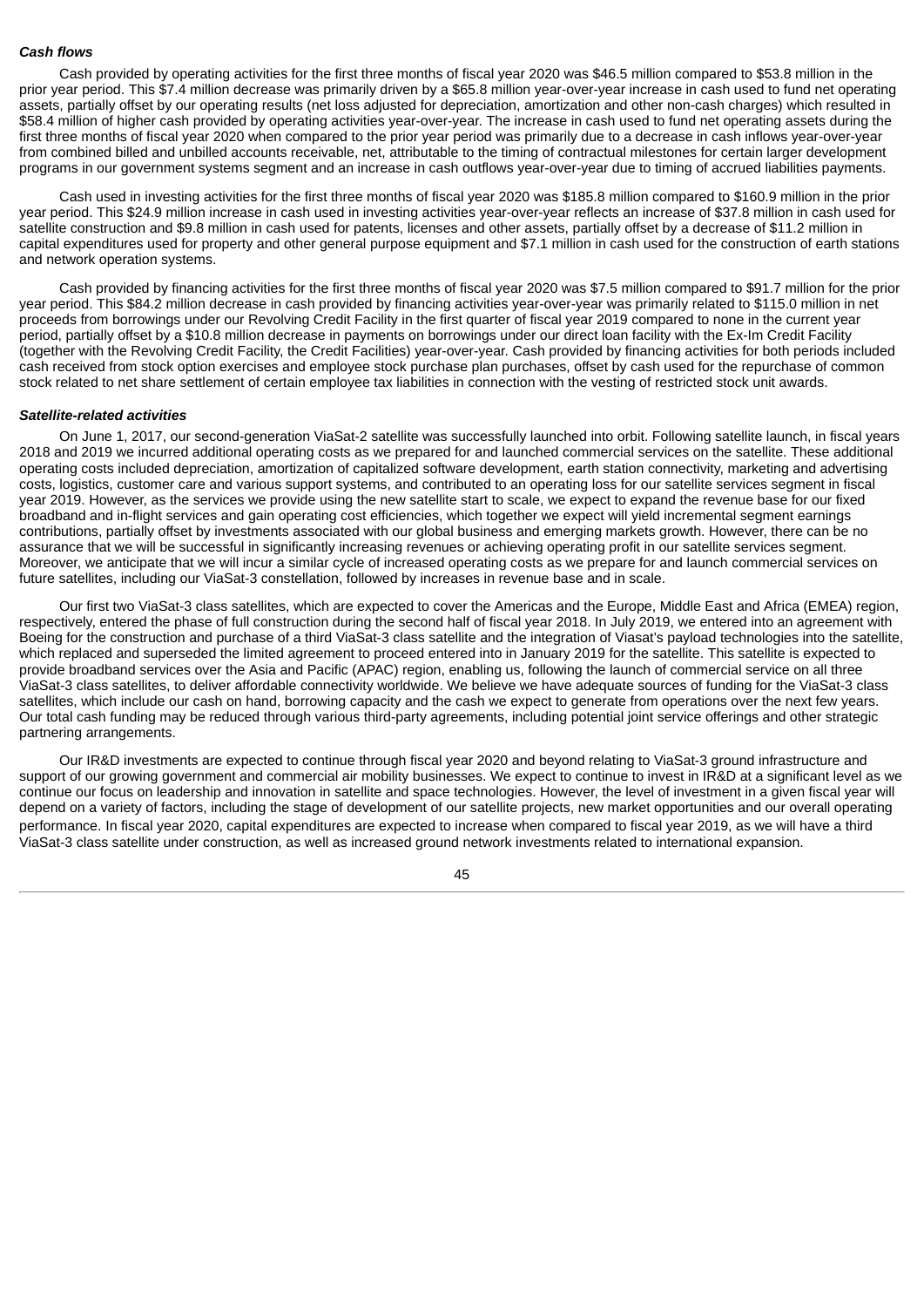#### *Revolving Credit Facility*

As of June 30, 2019, the Revolving Credit Facility provided a \$700.0 million revolving line of credit (including up to \$150.0 million of letters of credit), with a maturity date of January 18, 2024. As of June 30, 2019, we had no outstanding borrowings under the Revolving Credit Facility and \$19.3 million outstanding under standby letters of credit, leaving borrowing availability under the Revolving Credit Facility as of June 30, 2019 of \$680.7 million.

Borrowings under the Revolving Credit Facility bear interest, at our option, at either (1) the highest of the Federal Funds rate plus 0.50%, the Eurodollar rate plus 1.00%, or the administrative agent's prime rate as announced from time to time, or (2) the Eurodollar rate, plus, in the case of each of (1) and (2), an applicable margin that is based on our total leverage ratio. The Revolving Credit Facility is required to be guaranteed by certain significant domestic subsidiaries of Viasat (as defined in the Revolving Credit Facility) and secured by substantially all of our assets. As of June 30, 2019, none of our subsidiaries guaranteed the Revolving Credit Facility.

The Revolving Credit Facility contains financial covenants regarding a maximum total leverage ratio and a minimum interest coverage ratio. In addition, the Revolving Credit Facility contains covenants that restrict, among other things, our ability to sell assets, make investments and acquisitions, make capital expenditures, grant liens, pay dividends and make certain other restricted payments.

#### *Ex-Im Credit Facility*

The Ex-Im Credit Facility originally provided a \$362.4 million senior secured direct loan facility, which was fully drawn. Of the \$362.4 million in principal amount of borrowings made under the Ex-Im Credit Facility, \$321.2 million was used to finance up to 85% of the costs of construction, launch and insurance of the ViaSat-2 satellite and related goods and services (including costs incurred on or after September 18, 2012), with the remaining \$41.2 million used to finance the total exposure fees incurred under the Ex-Im Credit Facility (which included all previously accrued completion exposure fees). At June 30, 2019, we had \$127.7 million in principal amount of outstanding borrowings under the Ex-Im Credit Facility.

Borrowings under the Ex-Im Credit Facility bear interest at a fixed rate of 2.38%, payable semi-annually in arrears. The effective interest rate on our outstanding borrowings under the Ex-Im Credit Facility, which takes into account timing and amount of borrowings and payments, exposure fees, debt issuance costs and other fees, is 4.54%. Borrowings under the Ex-Im Credit Facility are required to be repaid in 16 semiannual principal installments, which commenced on April 15, 2018, with a maturity date of October 15, 2025. Pursuant to the terms of the Ex-Im Credit Facility, certain insurance recovery proceeds related to the ViaSat-2 satellite must be used to pay down outstanding borrowings under the Ex-Im Credit Facility upon receipt. During the three months ended June 30, 2019 and during fiscal year 2019, we received \$2.3 million and \$185.7 million, respectively, of insurance proceeds related to the ViaSat-2 satellite, all of which were used to pay down outstanding borrowings under the Ex-Im Credit Facility upon receipt. The Ex-Im Credit Facility is guaranteed by Viasat and is secured by first-priority liens on the ViaSat-2 satellite and related assets as well as a pledge of the capital stock of the borrower under the facility.

The Ex-Im Credit Facility contains financial covenants regarding Viasat's maximum total leverage ratio and minimum interest coverage ratio. In addition, the Ex-Im Credit Facility contains covenants that restrict, among other things, our ability to sell assets, make investments and acquisitions, make capital expenditures, grant liens, pay dividends and make certain other restricted payments.

The borrowings under the Ex-Im Credit Facility are recorded as current portion of long-term debt and as other long-term debt, net of unamortized discount and debt issuance costs, in our condensed consolidated financial statements. The discount of \$42.3 million (comprising the initial \$6.0 million pre-exposure fee, \$35.3 million of completion exposure fees and other customary fees) and deferred financing cost associated with the issuance of the borrowings under the Ex-Im Credit Facility are amortized to interest expense on an effective interest rate basis over the weighted average term of the Ex-Im Credit Facility and in accordance with the related payment obligations.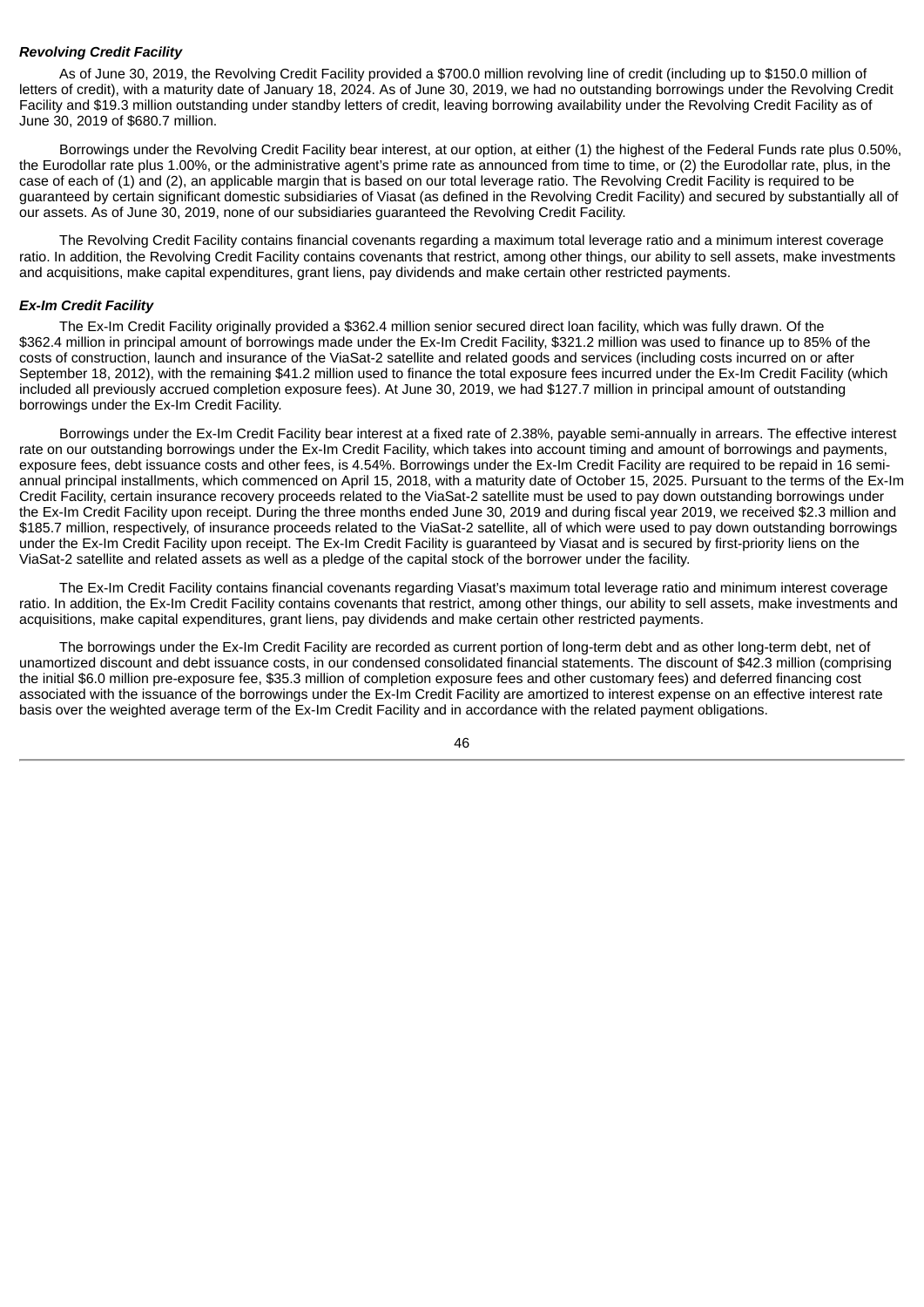#### *Senior Notes*

#### *Senior Secured Notes due 2027*

In March 2019, we issued \$600.0 million in principal amount of 2027 Notes in a private placement to institutional buyers. The 2027 Notes were issued at face value and are recorded as long-term debt, net of debt issuance costs, in our consolidated financial statements. The 2027 Notes bear interest at the rate of 5.625% per year, payable semi-annually in cash in arrears, which interest payments will commence in October 2019. Debt issuance costs associated with the issuance of the 2027 Notes are amortized to interest expense on a straight-line basis over the term of the 2027 Notes, the results of which are not materially different from the effective interest rate basis.

The 2027 Notes are required to be guaranteed on a senior secured basis by each of our existing and future subsidiaries that guarantees the Revolving Credit Facility. As of June 30, 2019, none of our subsidiaries guaranteed the 2027 Notes. The 2027 Notes are secured, equally and ratably with the Revolving Credit Facility and any future parity lien debt, by liens on substantially all of our assets.

The 2027 Notes are our general senior secured obligations and rank equally in right of payment with all of our existing and future unsubordinated debt. The 2027 Notes are effectively senior to all of our existing and future unsecured debt (including our 5.625% Senior Notes due 2025 (the 2025 Notes)) as well as to all of any permitted junior lien debt that may be incurred in the future, in each case to the extent of the value of the assets securing the 2027 Notes. The 2027 Notes are effectively subordinated to any obligations that are secured by liens on assets that do not constitute a part of the collateral securing the 2027 Notes, are structurally subordinated to all existing and future liabilities (including trade payables) of our subsidiaries that do not guarantee the 2027 Notes (including obligations of the borrower under the Ex-Im Credit Facility), and are senior in right of payment to all of our existing and future subordinated indebtedness.

The indenture governing the 2027 Notes limits, among other things, our and our restricted subsidiaries' ability to: incur, assume or guarantee additional debt; issue redeemable stock and preferred stock; pay dividends, make distributions or redeem or repurchase capital stock; prepay, redeem or repurchase subordinated debt; make loans and investments; grant or incur liens; restrict dividends, loans or asset transfers from restricted subsidiaries; sell or otherwise dispose of assets; enter into transactions with affiliates; reduce our satellite insurance; and consolidate or merge with, or sell substantially all of their assets to, another person.

Prior to April 15, 2022, we may redeem up to 40% of the 2027 Notes at a redemption price of 105.625% of the principal amount thereof, plus accrued and unpaid interest, if any, thereon to the redemption date, from the net cash proceeds of specified equity offerings. We may also redeem the 2027 Notes prior to April 15, 2022, in whole or in part, at a redemption price equal to 100% of the principal amount thereof plus the applicable premium and any accrued and unpaid interest, if any, thereon to the redemption date. The applicable premium is calculated as the greater of: (i) 1.0% of the principal amount of such 2027 Notes and (ii) the excess, if any, of (a) the present value at such date of redemption of (1) the redemption price of such 2027 Notes on April 15, 2022 plus (2) all required interest payments due on such 2027 Notes through April 15, 2022 (excluding accrued but unpaid interest to the date of redemption), computed using a discount rate equal to the treasury rate (as defined under the indenture governing the 2027 Notes) plus 50 basis points, over (b) the then-outstanding principal amount of such 2027 Notes. The 2027 Notes may be redeemed, in whole or in part, at any time during the 12 months beginning on April 15, 2022 at a redemption price of 102.813%, during the 12 months beginning on April 15, 2023 at a redemption price of 101.406%, and at any time on or after April 15, 2024 at a redemption price of 100%, in each case plus accrued and unpaid interest, if any, thereon to the redemption date.

In the event a change of control triggering event occurs (as defined in the indenture governing the 2027 Notes), each holder will have the right to require us to repurchase all or any part of such holder's 2027 Notes at a purchase price in cash equal to 101% of the aggregate principal amount of the 2027 Notes repurchased, plus accrued and unpaid interest, if any, to the date of purchase (subject to the right of holders of record on the relevant record date to receive interest due on the relevant interest payment date).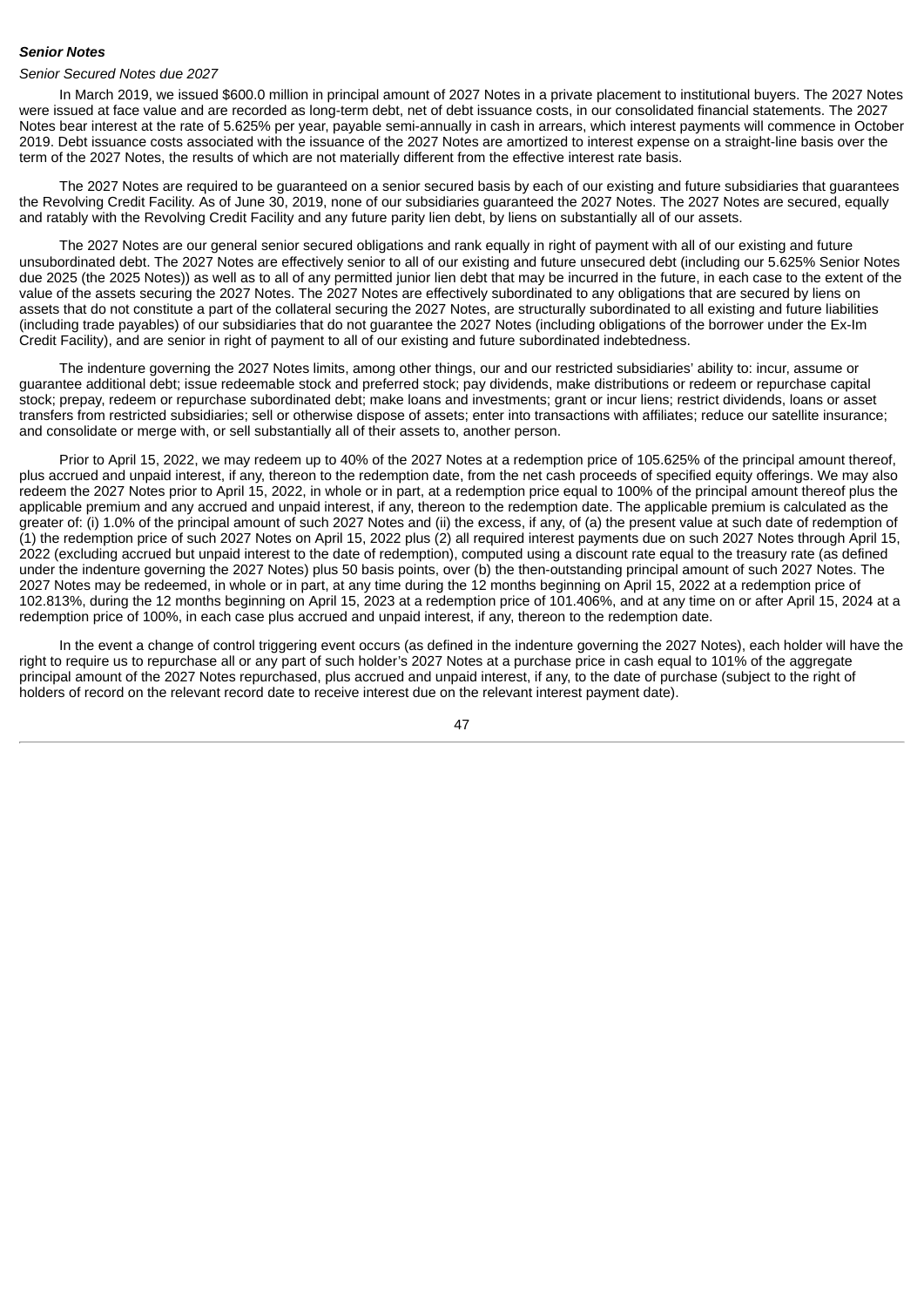#### *Senior Notes due 2025*

In September 2017, we issued \$700.0 million in principal amount of the 2025 Notes in a private placement to institutional buyers. The 2025 Notes were issued at face value and are recorded as long-term debt, net of debt issuance costs, in our condensed consolidated financial statements. The 2025 Notes bear interest at the rate of 5.625% per year, payable semi-annually in cash in arrears, which interest payments commenced in March 2018. Debt issuance costs associated with the issuance of the 2025 Notes are amortized to interest expense on a straight-line basis over the term of the 2025 Notes, the results of which are not materially different from the effective interest rate basis.

The 2025 Notes are required to be guaranteed on an unsecured senior basis by each of our existing and future subsidiaries that guarantees the Revolving Credit Facility. As of June 30, 2019, none of our subsidiaries guaranteed the 2025 Notes. The 2025 Notes are our general senior unsecured obligations and rank equally in right of payment with all of our existing and future unsecured unsubordinated debt. The 2025 Notes are effectively junior in right of payment to our existing and future secured debt, including under the Credit Facilities (to the extent of the value of the assets securing such debt), are structurally subordinated to all existing and future liabilities (including trade payables) of our subsidiaries that do not guarantee the 2025 Notes, and are senior in right of payment to all of our existing and future subordinated indebtedness.

The indenture governing the 2025 Notes limits, among other things, our and our restricted subsidiaries' ability to: incur, assume or guarantee additional debt; issue redeemable stock and preferred stock; pay dividends, make distributions or redeem or repurchase capital stock; prepay, redeem or repurchase subordinated debt; make loans and investments; grant or incur liens; restrict dividends, loans or asset transfers from restricted subsidiaries; sell or otherwise dispose of assets; enter into transactions with affiliates; reduce our satellite insurance; and consolidate or merge with, or sell substantially all of their assets to, another person.

Prior to September 15, 2020, we may redeem up to 40% of the 2025 Notes at a redemption price of 105.625% of the principal amount thereof, plus accrued and unpaid interest, if any, thereon to the redemption date, from the net cash proceeds of specified equity offerings. We may also redeem the 2025 Notes prior to September 15, 2020, in whole or in part, at a redemption price equal to 100% of the principal amount thereof plus the applicable premium and any accrued and unpaid interest, if any, thereon to the redemption date. The applicable premium is calculated as the greater of: (i) 1.0% of the principal amount of such 2025 Notes and (ii) the excess, if any, of (a) the present value at such date of redemption of (1) the redemption price of such 2025 Notes on September 15, 2020 plus (2) all required interest payments due on such 2025 Notes through September 15, 2020 (excluding accrued but unpaid interest to the date of redemption), computed using a discount rate equal to the treasury rate (as defined under the indenture governing the 2025 Notes) plus 50 basis points, over (b) the then-outstanding principal amount of such 2025 Notes. The 2025 Notes may be redeemed, in whole or in part, at any time during the 12 months beginning on September 15, 2020 at a redemption price of 102.813%, during the 12 months beginning on September 15, 2021 at a redemption price of 101.406%, and at any time on or after September 15, 2022 at a redemption price of 100%, in each case plus accrued and unpaid interest, if any, thereon to the redemption date.

In the event a change of control triggering event occurs (as defined in the indenture governing the 2025 Notes), each holder will have the right to require us to repurchase all or any part of such holder's 2025 Notes at a purchase price in cash equal to 101% of the aggregate principal amount of the 2025 Notes repurchased, plus accrued and unpaid interest, if any, to the date of purchase (subject to the right of holders of record on the relevant record date to receive interest due on the relevant interest payment date).

 $\overline{AB}$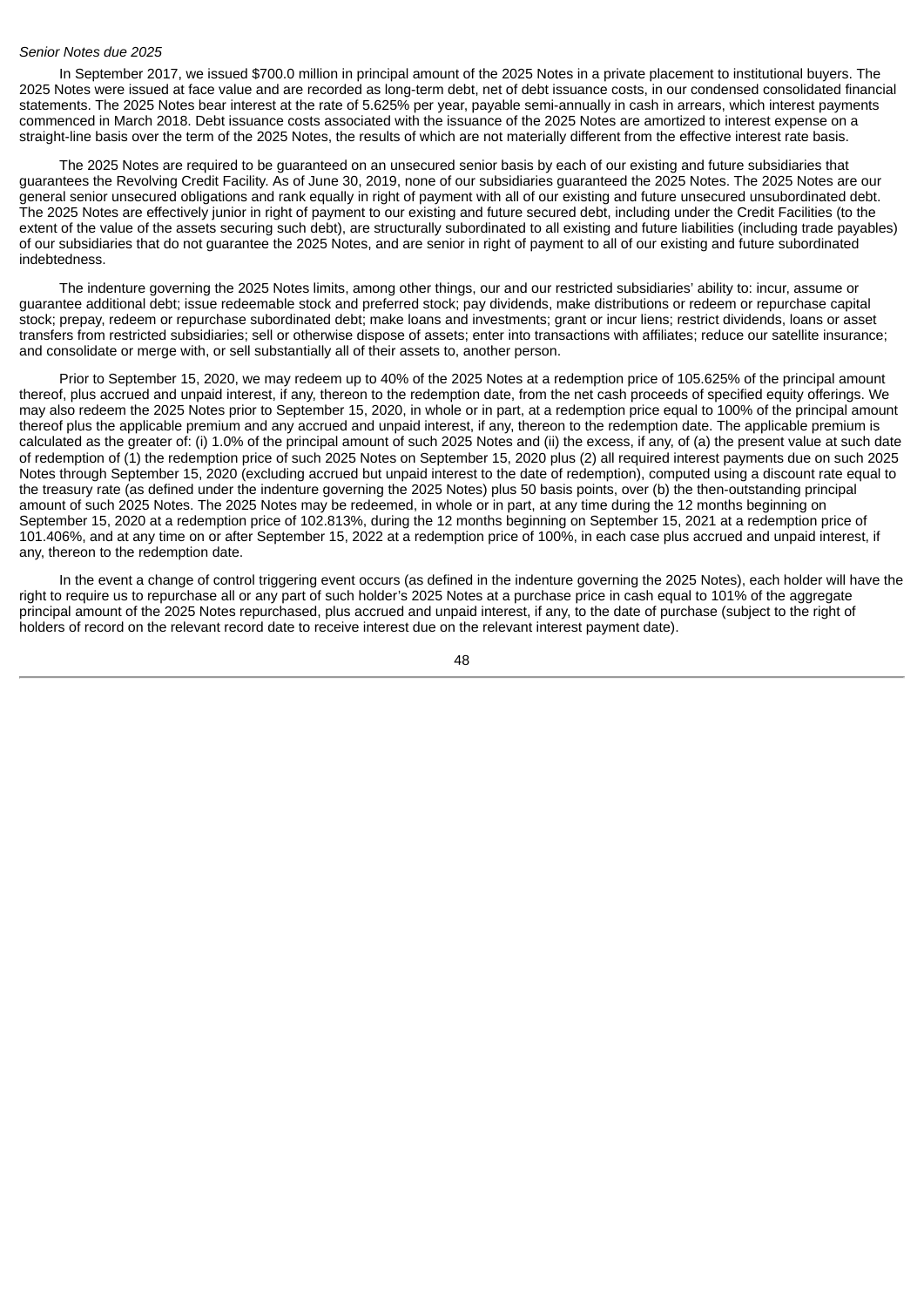# **Contractual Obligations**

The following table sets forth a summary of our obligations at June 30, 2019:

| Total         |                        | 2020    | 2023-2024<br>2021-2022                               |         |             | Thereafter |     |                             |
|---------------|------------------------|---------|------------------------------------------------------|---------|-------------|------------|-----|-----------------------------|
| \$<br>657,263 | \$                     | 95,423  | \$                                                   | 230,376 | \$          | 132.047    | \$. | 199,417                     |
| 871.781       |                        | 18,656  |                                                      | 67,500  |             | 67.500     |     | 718,125                     |
| 955.938       |                        | 39.375  |                                                      | 78.750  |             | 78.750     |     | 759,063                     |
|               |                        |         |                                                      |         |             |            |     |                             |
| 138.392       |                        | 11,350  |                                                      | 44.222  |             | 42.344     |     | 40.476                      |
| 36.782        |                        | 2,435   |                                                      | 5.861   |             | 10,102     |     | 18,384                      |
|               |                        |         |                                                      |         |             |            |     |                             |
|               |                        | 732.584 |                                                      | 644.059 |             | 206,726    |     | 55,748                      |
|               |                        | 899,823 |                                                      |         |             | 537,469    |     | 1,791,213                   |
|               | 1,639,117<br>4,299,273 |         | For the<br><b>Remainder of</b><br><b>Fiscal Year</b> |         | \$1,070,768 |            |     | For the Fiscal Years Ending |

(1) With respect to purchase commitments for our third ViaSat-3 class satellite, the amounts listed reflect the limited authorization to proceed entered into with Boeing in January 2019 for the satellite. Subsequent to the first quarter of fiscal year 2020, in July 2019 we entered into agreement with Boeing for the construction and purchase of the third ViaSat-3 class satellite and the integration of our payload technologies into the ViaSat-3 satellite, which replaced and superseded this limited authorization to proceed. See "Liquidity and Capital Resources – Satellite-related activities."

We purchase components from a variety of suppliers and use several subcontractors and contract manufacturers to provide design and manufacturing services for our products. During the normal course of business, we enter into agreements with subcontractors, contract manufacturers and suppliers that either allow them to procure inventory based upon criteria defined by us or that establish the parameters defining our requirements. We also enter into agreements and purchase commitments with suppliers for the construction, launch, and operation of our satellites. In certain instances, these agreements allow us the option to cancel, reschedule and adjust our requirements based on our business needs prior to firm orders being placed. Consequently, only a portion of our reported purchase commitments arising from these agreements are firm, non-cancelable and unconditional commitments.

Our condensed consolidated balance sheets included \$118.1 million and \$120.8 million of "other liabilities" as of June 30, 2019 and March 31, 2019, respectively, which primarily consisted of the long-term portion of deferred revenues, the long-term portion of our satellite performance incentive obligations relating to the ViaSat-1 and ViaSat-2 satellites, our long-term warranty obligations, the long-term portion of deferred rent and deferred income taxes. With the exception of the long-term portion of our satellite performance incentive obligations relating to the ViaSat-1 and ViaSat-2 satellites (which is included under "Satellite performance incentive obligations"), these remaining liabilities have been excluded from the above table as the timing and/or the amount of any cash payment is uncertain. See Note 11 to our consolidated financial statements included in our Annual Report on Form 10-K for the year ended March 31, 2019 for additional information regarding satellite performance incentive obligations relating to the ViaSat-1 and ViaSat-2 satellites. See Note 10 to our condensed consolidated financial statements for additional information regarding our income taxes and related tax positions and Note 8 to our condensed consolidated financial statements for a discussion of our product warranties.

#### **Off-Balance Sheet Arrangements**

We had no material off-balance sheet arrangements at June 30, 2019 as defined in Regulation S-K Item 303(a)(4) other than as discussed under Contractual Obligations above or disclosed in the notes to our consolidated financial statements included in this report or in our Annual Report on Form 10-K for the year ended March 31, 2019.

# **Recent Authoritative Guidance**

For information regarding recently adopted and issued accounting pronouncements, see Note 1 to our condensed consolidated financial statements.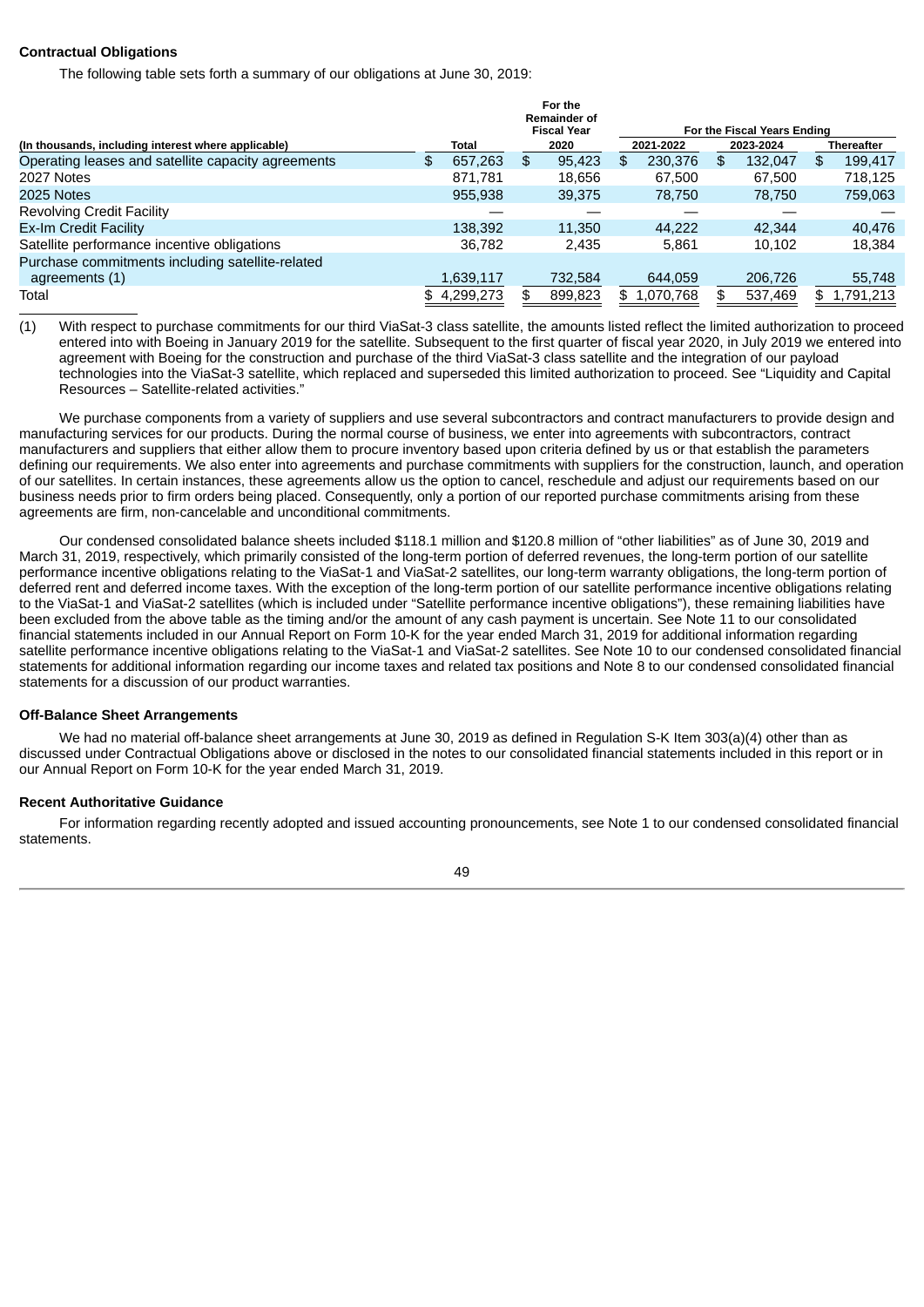#### <span id="page-49-0"></span>**Item 3. Quantitative and Qualitative Disclosures About Market Risk**

#### **Interest Rate Risk**

Our financial instruments consist of cash and cash equivalents, accounts receivable, accounts payable, short-term and long-term obligations, including the Credit Facilities, the 2025 Notes and the 2027 Notes, and foreign currency forward contracts. We consider investments in highly liquid instruments purchased with a remaining maturity of three months or less at the date of purchase to be cash equivalents. As of June 30, 2019, we had no outstanding borrowings under our Revolving Credit Facility, \$127.7 million in principal amount of outstanding borrowings under our Ex-Im Credit Facility, \$700.0 million in aggregate principal amount outstanding of the 2025 Notes and \$600.0 million in aggregate principal amount outstanding of the 2027 Notes, and we held no short-term investments. Our 2025 Notes, 2027 Notes and borrowings under our Ex-Im Credit Facility bear interest at a fixed rate and therefore our exposure to market risk for changes in interest rates relates primarily to borrowings under our Revolving Credit Facility, cash equivalents, short-term investments and short-term obligations.

The primary objective of our investment activities is to preserve principal while at the same time maximizing the income we receive from our investments without significantly increasing risk. To minimize this risk, we maintain a significant amount of our cash balance in money market accounts. In general, money market accounts are not subject to interest rate risk because the interest paid on such funds fluctuates with the prevailing interest rate. Our cash and cash equivalents earn interest at variable rates. Our interest income has been and may continue to be negatively impacted by low market interest rates. Fixed rate securities may have their fair market value adversely impacted due to a rise in interest rates, while floating rate securities may produce less income than expected if interest rates fall. If the underlying weighted average interest rate on our cash and cash equivalents, assuming balances remain constant over a year, changed by 50 basis points, interest income would have increased or decreased by an insignificant amount for the three months ended June 30, 2019 and 2018. Because our investment policy restricts us to invest in conservative, interest-bearing investments and because our business strategy does not rely on generating material returns from our investment portfolio, we do not expect our market risk exposure on our investment portfolio to be material.

Our primary interest rate under the Revolving Credit Facility is the Eurodollar rate plus an applicable margin that is based on our total leverage ratio. Under the Revolving Credit Facility, the effective interest rate as of June 30, 2019 that would have been applied to any new Eurodollar-based borrowings under the Revolving Credit Facility was approximately 3.68%. As of June 30, 2019, we had no outstanding borrowings under our Revolving Credit Facility. Accordingly, assuming the outstanding balance remained constant over a year, changes in interest rates applicable to our Revolving Credit Facility would have no effect on our interest incurred or cash flow.

#### **Foreign Exchange Risk**

We generally conduct our business in U.S. dollars. However, as our international business is conducted in a variety of foreign currencies, we are exposed to fluctuations in foreign currency exchange rates. Our investment in Euro Broadband Infrastructure Sàrl during the fourth quarter of fiscal year 2017, which is denominated in Euros, increases our exposure to foreign currency risk. A five percent variance in foreign currencies in which our international business is conducted would change our loss before income taxes by an insignificant amount for the three months ended June 30, 2019 and 2018. Our objective in managing our exposure to foreign currency risk is to reduce earnings and cash flow volatility associated with foreign exchange rate fluctuations. Accordingly, from time to time, we may enter into foreign currency forward contracts to mitigate risks associated with foreign currency denominated assets, liabilities, commitments and anticipated foreign currency transactions.

As of June 30, 2019, we had a number of foreign currency forward contracts outstanding which are intended to reduce the foreign currency risk for amounts payable to vendors in Euros and Australian dollars. The foreign currency forward contracts with a notional amount of \$6.6 million had an insignificant amount of fair value recorded in accrued and other liabilities as of June 30, 2019. If the foreign currency forward rate on these foreign currency forward contracts had changed by 10%, the fair value of these foreign currency forward contracts as of June 30, 2019 would have changed by an insignificant amount.

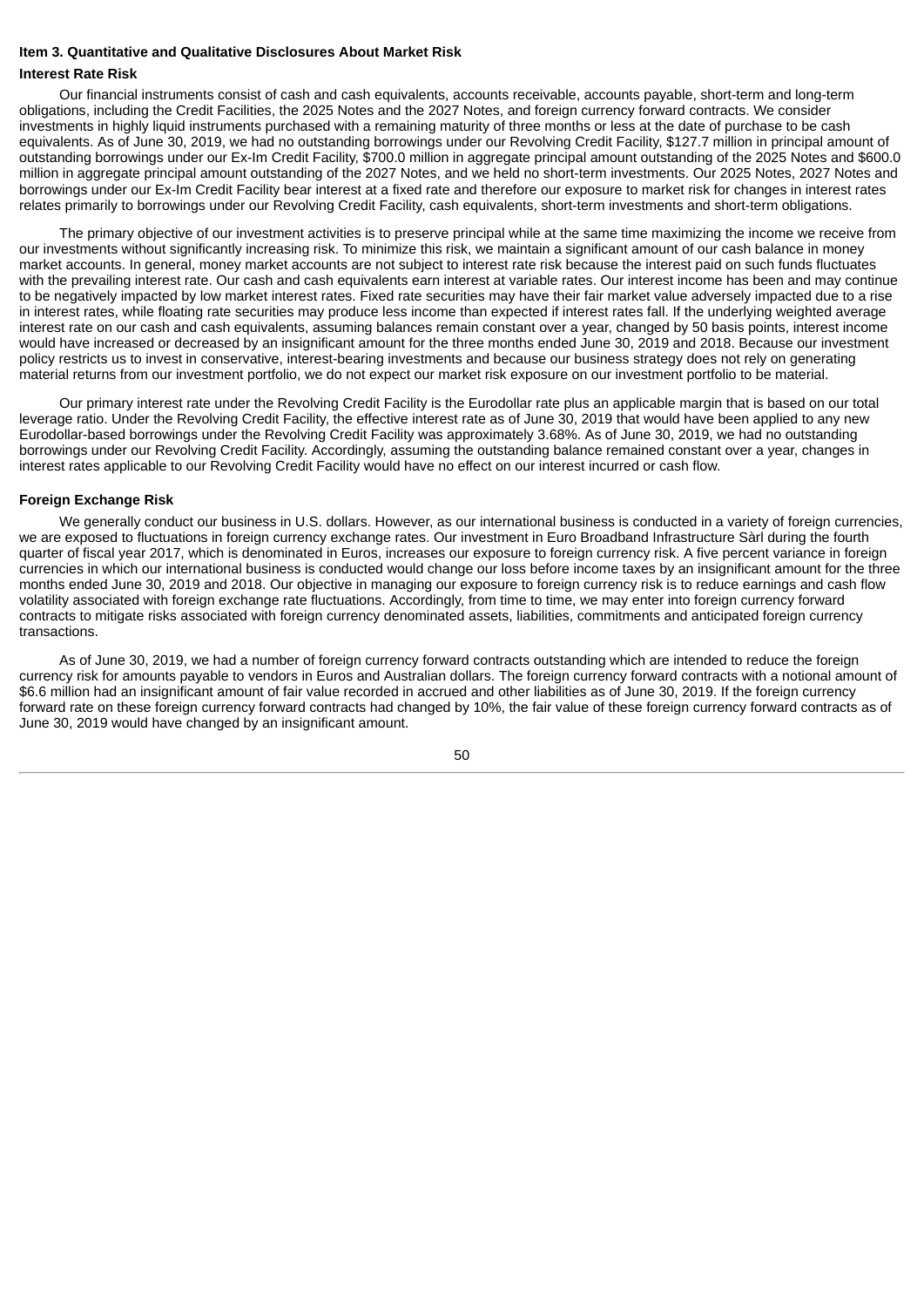#### <span id="page-50-0"></span>**Item 4. Controls and Procedures**

We maintain disclosure controls and procedures designed to provide reasonable assurance of achieving the objective that information in our Exchange Act reports is recorded, processed, summarized and reported within the time periods specified and pursuant to the requirements of the SEC's rules and forms and that such information is accumulated and communicated to our management, including our Chief Executive Officer and Chief Financial Officer, as appropriate to allow for timely decisions regarding required disclosures. In designing and evaluating the disclosure controls and procedures, management recognizes that any controls and procedures, no matter how well designed and operated, can provide only reasonable assurance of achieving the desired control objectives, and management is required to apply its judgment in evaluating the cost-benefit relationship of possible controls and procedures.

As required by SEC Rule 13a-15(b), we carried out an evaluation, with the participation of our management, including our Chief Executive Officer and Chief Financial Officer, of the effectiveness of our disclosure controls and procedures as of June 30, 2019, the end of the period covered by this report. Based upon the foregoing, our Chief Executive Officer and Chief Financial Officer concluded that our disclosure controls and procedures were effective at a reasonable assurance level as of June 30, 2019.

During the period covered by this report, there were no changes in our internal control over financial reporting that have materially affected, or are reasonably likely to materially affect, our internal control over financial reporting.

#### <span id="page-50-1"></span>**PART II — OTHER INFORMATION**

#### <span id="page-50-2"></span>**Item 1. Legal Proceedings**

From time to time, we are involved in a variety of claims, suits, investigations and proceedings arising in the ordinary course of business, including government investigations and claims, and other claims and proceedings with respect to intellectual property, breach of contract, labor and employment, tax and other matters. Such matters could result in fines; penalties, compensatory, treble or other damages; or nonmonetary relief. A violation of government contract laws and regulations could also result in the termination of our government contracts or debarment from bidding on future government contracts. Although claims, suits, investigations and proceedings are inherently uncertain and their results cannot be predicted with certainty, we believe that the resolution of our current pending matters will not have a material adverse effect on our business, financial condition, results of operations or liquidity. Regardless of the outcome, litigation can have an adverse impact on us because of defense costs, diversion of management resources and other factors. In addition, it is possible that an unfavorable resolution of one or more such proceedings could in the future materially and adversely affect our business, financial condition, results of operations or liquidity in a particular period. For further information on the risks we face from existing and future claims, suits, investigations and proceedings, see "Risk Factors" in Part I, Item 1A in our Annual Report on Form 10-K for the fiscal year ended March 31, 2019.

#### <span id="page-50-3"></span>**Item 1A. Risk Factors**

In addition to the other information set forth in this report, you should carefully consider the factors discussed in Part I, Item 1A, "Risk Factors" in our Annual Report on Form 10-K for the fiscal year ended March 31, 2019, which factors could materially affect our business, financial condition, liquidity or future results. The risks described in our reports on Forms 10-K and 10-Q are not the only risks facing our company. Additional risks and uncertainties not currently known to us or that we currently deem to be immaterial also may materially adversely affect our business, financial condition, liquidity or future results.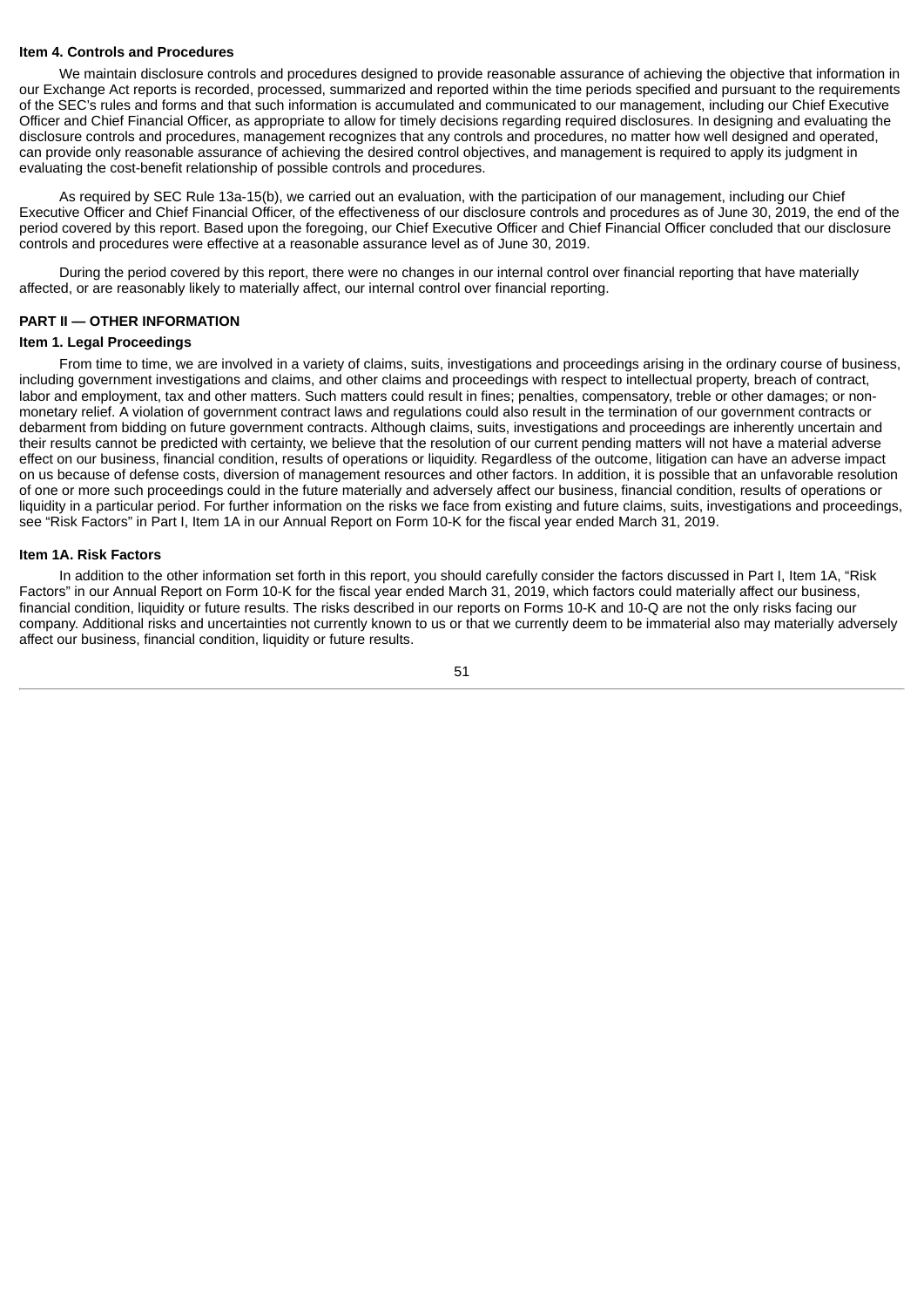# <span id="page-51-0"></span>**Item 6. Exhibits**

| Exhibit       |                                                                                                                                                                              | <b>Incorporated by Reference</b> |          |                |                    | Filed or<br><b>Furnished</b> |  |
|---------------|------------------------------------------------------------------------------------------------------------------------------------------------------------------------------|----------------------------------|----------|----------------|--------------------|------------------------------|--|
| <b>Number</b> | <b>Exhibit Description</b>                                                                                                                                                   | Form                             | File No. | <b>Exhibit</b> | <b>Filing Date</b> | <b>Herewith</b>              |  |
| 31.1          | Certification of Chief Executive Officer Pursuant to Section 302 of the Sarbanes-<br>Oxley Act of 2002                                                                       |                                  |          |                |                    | X                            |  |
| 31.2          | Certification of Chief Financial Officer Pursuant to Section 302 of the Sarbanes-<br>Oxley Act of 2002                                                                       |                                  |          |                |                    | X                            |  |
| 32.1          | Certifications Pursuant to 18 U.S.C. Section 1350, as Adopted Pursuant to<br>Section 906 of the Sarbanes-Oxley Act of 2002                                                   |                                  |          |                |                    | X                            |  |
| 101.INS       | XBRL Instance Document – the instance document does not appear in the<br>Interactive Data File because its XBRL tags are embedded within the Inline<br><b>XBRL</b> document. |                                  |          |                |                    | X                            |  |
| 101.SCH       | XBRL Taxonomy Extension Schema                                                                                                                                               |                                  |          |                |                    | X                            |  |
| 101.CAL       | XBRL Taxonomy Extension Calculation Linkbase                                                                                                                                 |                                  |          |                |                    | X                            |  |
| 101.DEF       | XBRL Taxonomy Extension Definition Linkbase                                                                                                                                  |                                  |          |                |                    | X                            |  |
| 101.LAB       | XBRL Taxonomy Extension Labels Linkbase                                                                                                                                      |                                  |          |                |                    | X                            |  |
| 101.PRE       | XBRL Taxonomy Extension Presentation Linkbase                                                                                                                                |                                  |          |                |                    | X                            |  |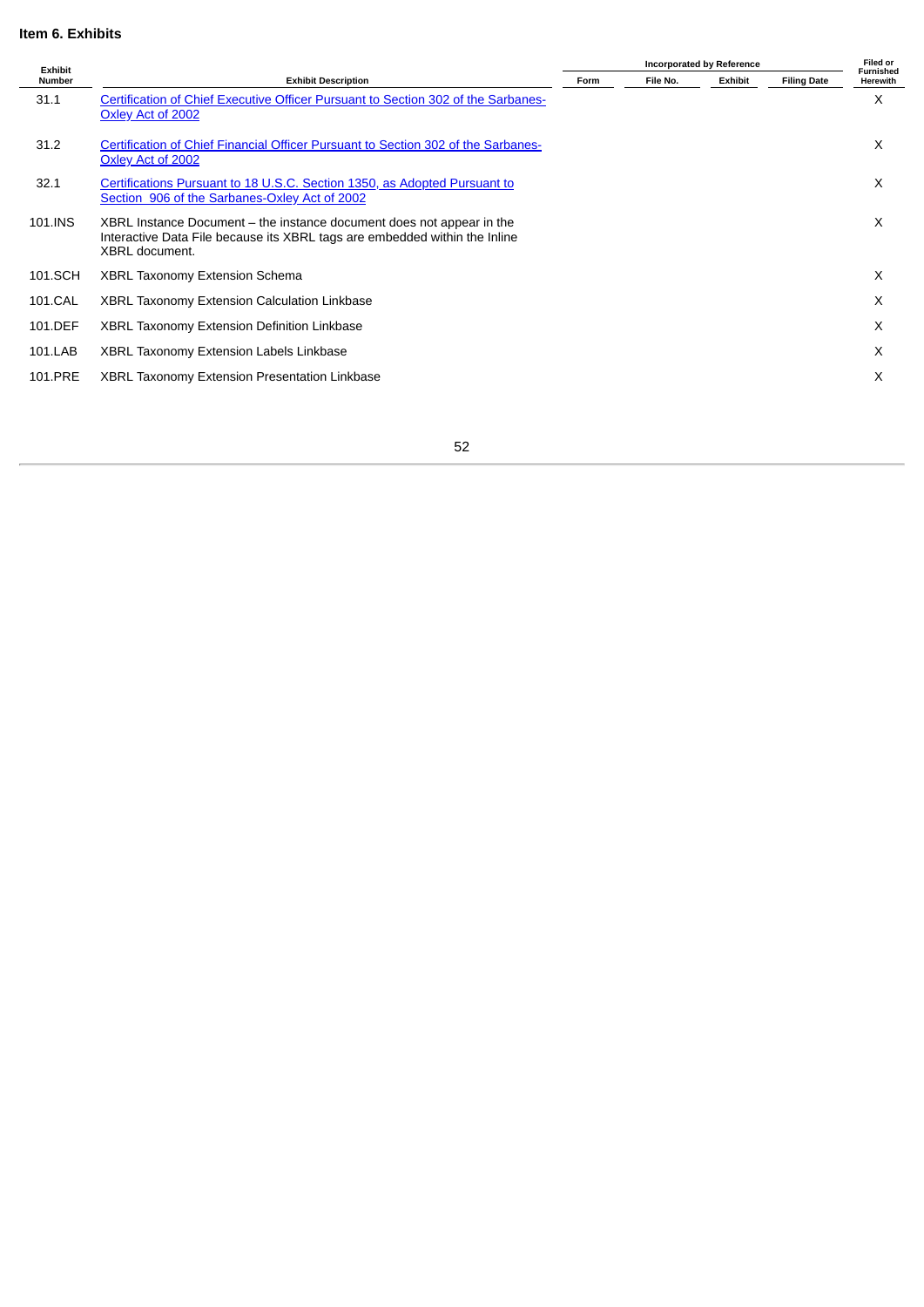#### **SIGNATURES**

<span id="page-52-0"></span>Pursuant to the requirements of the Securities Exchange Act of 1934, the registrant has duly caused this report to be signed on its behalf by the undersigned, thereunto duly authorized.

VIASAT, INC.

August 9, 2019 /s/ MARK DANKBERG

Mark Dankberg Chairman of the Board and Chief Executive Officer (Principal Executive Officer)

/s/ SHAWN DUFFY

**Shawn Duffy** Senior Vice President and Chief Financial Officer (Principal Financial Officer)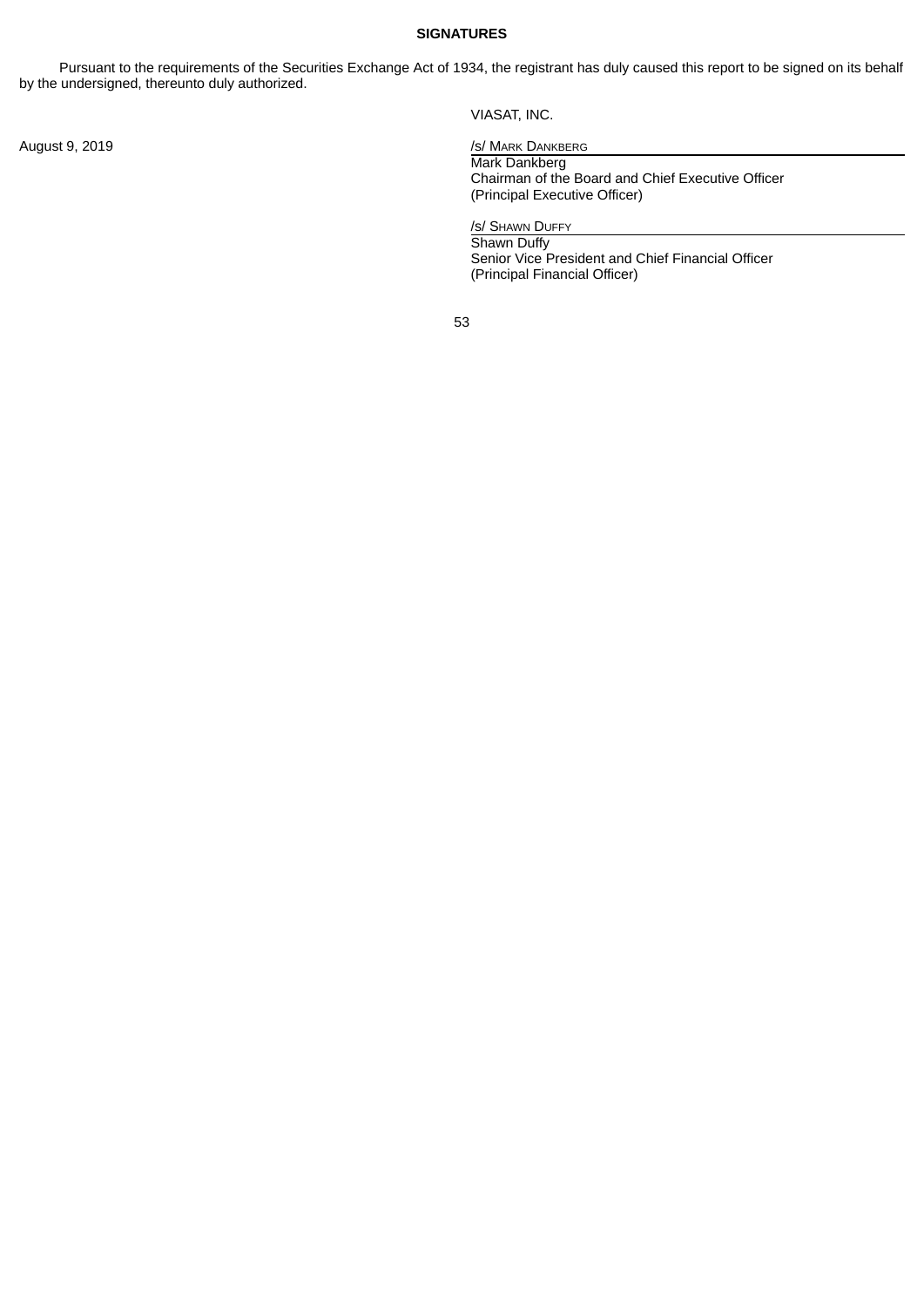# CERTIFICATION OF CHIEF EXECUTIVE OFFICER PURSUANT TO SECTION 302 OF THE SARBANES-OXLEY ACT OF 2002

<span id="page-53-0"></span>I, Mark Dankberg, Chief Executive Officer of Viasat, Inc., certify that:

- 1. I have reviewed this quarterly report on Form 10-Q of Viasat, Inc.;
- 2. Based on my knowledge, this report does not contain any untrue statement of a material fact or omit to state a material fact necessary to make the statements made, in light of the circumstances under which such statements were made, not misleading with respect to the period covered by this report;
- 3. Based on my knowledge, the financial statements, and other financial information included in this report, fairly present in all material respects the financial condition, results of operations and cash flows of the registrant as of, and for, the periods presented in this report;
- 4. The registrant's other certifying officer(s) and I are responsible for establishing and maintaining disclosure controls and procedures (as defined in Exchange Act Rules 13a-15(e) and 15d-15(e)) and internal control over financial reporting (as defined in Exchange Act Rules 13a-15(f) and 15d-15(f)) for the registrant and have:
	- a) Designed such disclosure controls and procedures, or caused such disclosure controls and procedures to be designed under our supervision, to ensure that material information relating to the registrant, including its consolidated subsidiaries, is made known to us by others within those entities, particularly during the period in which this report is being prepared;
	- b) Designed such internal control over financial reporting, or caused such internal control over financial reporting to be designed under our supervision, to provide reasonable assurance regarding the reliability of financial reporting and the preparation of financial statements for external purposes in accordance with generally accepted accounting principles;
	- c) Evaluated the effectiveness of the registrant's disclosure controls and procedures and presented in this report our conclusions about the effectiveness of the disclosure controls and procedures, as of the end of the period covered by this report based on such evaluation; and
	- d) Disclosed in this report any change in the registrant's internal control over financial reporting that occurred during the registrant's most recent fiscal quarter (the registrant's fourth fiscal quarter in the case of an annual report) that has materially affected, or is reasonably likely to materially affect, the registrant's internal control over financial reporting; and
- 5. The registrant's other certifying officer(s) and I have disclosed, based on our most recent evaluation of internal control over financial reporting, to the registrant's auditors and the audit committee of the registrant's board of directors (or persons performing the equivalent functions):
	- a) All significant deficiencies and material weaknesses in the design or operation of internal control over financial reporting which are reasonably likely to adversely affect the registrant's ability to record, process, summarize and report financial information; and
	- b) Any fraud, whether or not material, that involves management or other employees who have a significant role in the registrant's internal control over financial reporting.

Date: August 9, 2019 *Date: August 9, 2019 JSI* MARK DANKBERG

Mark Dankberg Chief Executive Officer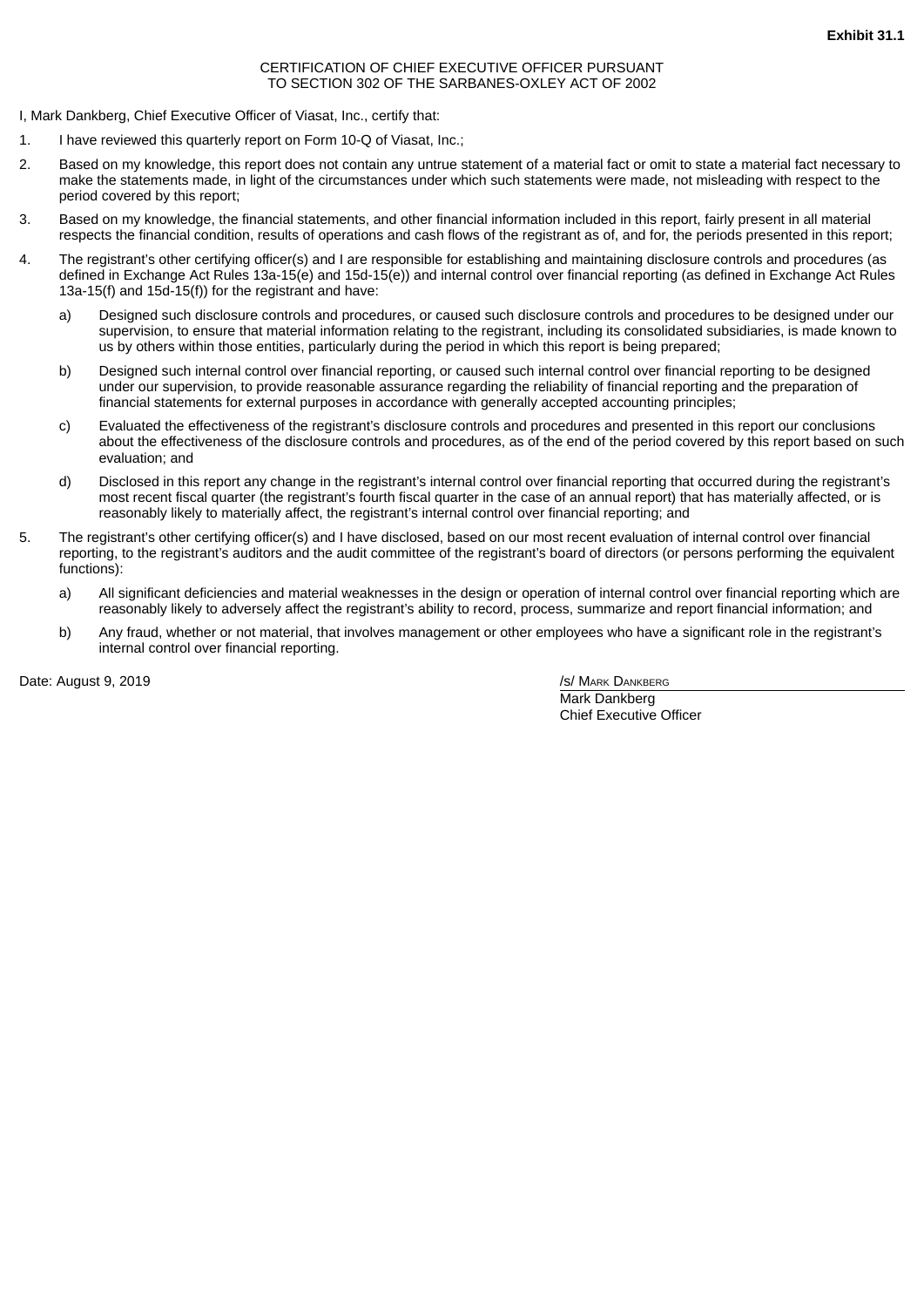# CERTIFICATION OF CHIEF FINANCIAL OFFICER PURSUANT TO SECTION 302 OF THE SARBANES-OXLEY ACT OF 2002

<span id="page-54-0"></span>I, Shawn Duffy, Chief Financial Officer of Viasat, Inc., certify that:

- 1. I have reviewed this quarterly report on Form 10-Q of Viasat, Inc.;
- 2. Based on my knowledge, this report does not contain any untrue statement of a material fact or omit to state a material fact necessary to make the statements made, in light of the circumstances under which such statements were made, not misleading with respect to the period covered by this report;
- 3. Based on my knowledge, the financial statements, and other financial information included in this report, fairly present in all material respects the financial condition, results of operations and cash flows of the registrant as of, and for, the periods presented in this report;
- 4. The registrant's other certifying officer(s) and I are responsible for establishing and maintaining disclosure controls and procedures (as defined in Exchange Act Rules 13a-15(e) and 15d-15(e)) and internal control over financial reporting (as defined in Exchange Act Rules 13a-15(f) and 15d-15(f)) for the registrant and have:
	- a) Designed such disclosure controls and procedures, or caused such disclosure controls and procedures to be designed under our supervision, to ensure that material information relating to the registrant, including its consolidated subsidiaries, is made known to us by others within those entities, particularly during the period in which this report is being prepared;
	- b) Designed such internal control over financial reporting, or caused such internal control over financial reporting to be designed under our supervision, to provide reasonable assurance regarding the reliability of financial reporting and the preparation of financial statements for external purposes in accordance with generally accepted accounting principles;
	- c) Evaluated the effectiveness of the registrant's disclosure controls and procedures and presented in this report our conclusions about the effectiveness of the disclosure controls and procedures, as of the end of the period covered by this report based on such evaluation; and
	- d) Disclosed in this report any change in the registrant's internal control over financial reporting that occurred during the registrant's most recent fiscal quarter (the registrant's fourth fiscal quarter in the case of an annual report) that has materially affected, or is reasonably likely to materially affect, the registrant's internal control over financial reporting; and
- 5. The registrant's other certifying officer(s) and I have disclosed, based on our most recent evaluation of internal control over financial reporting, to the registrant's auditors and the audit committee of the registrant's board of directors (or persons performing the equivalent functions):
	- a) All significant deficiencies and material weaknesses in the design or operation of internal control over financial reporting which are reasonably likely to adversely affect the registrant's ability to record, process, summarize and report financial information; and
	- b) Any fraud, whether or not material, that involves management or other employees who have a significant role in the registrant's internal control over financial reporting.

Date: August 9, 2019 / No. 2019 / No. 2019 / No. 2019 / No. 2019 / No. 2019 / No. 2019 / No. 2019 / No. 2019 / N

Shawn Duffy Chief Financial Officer